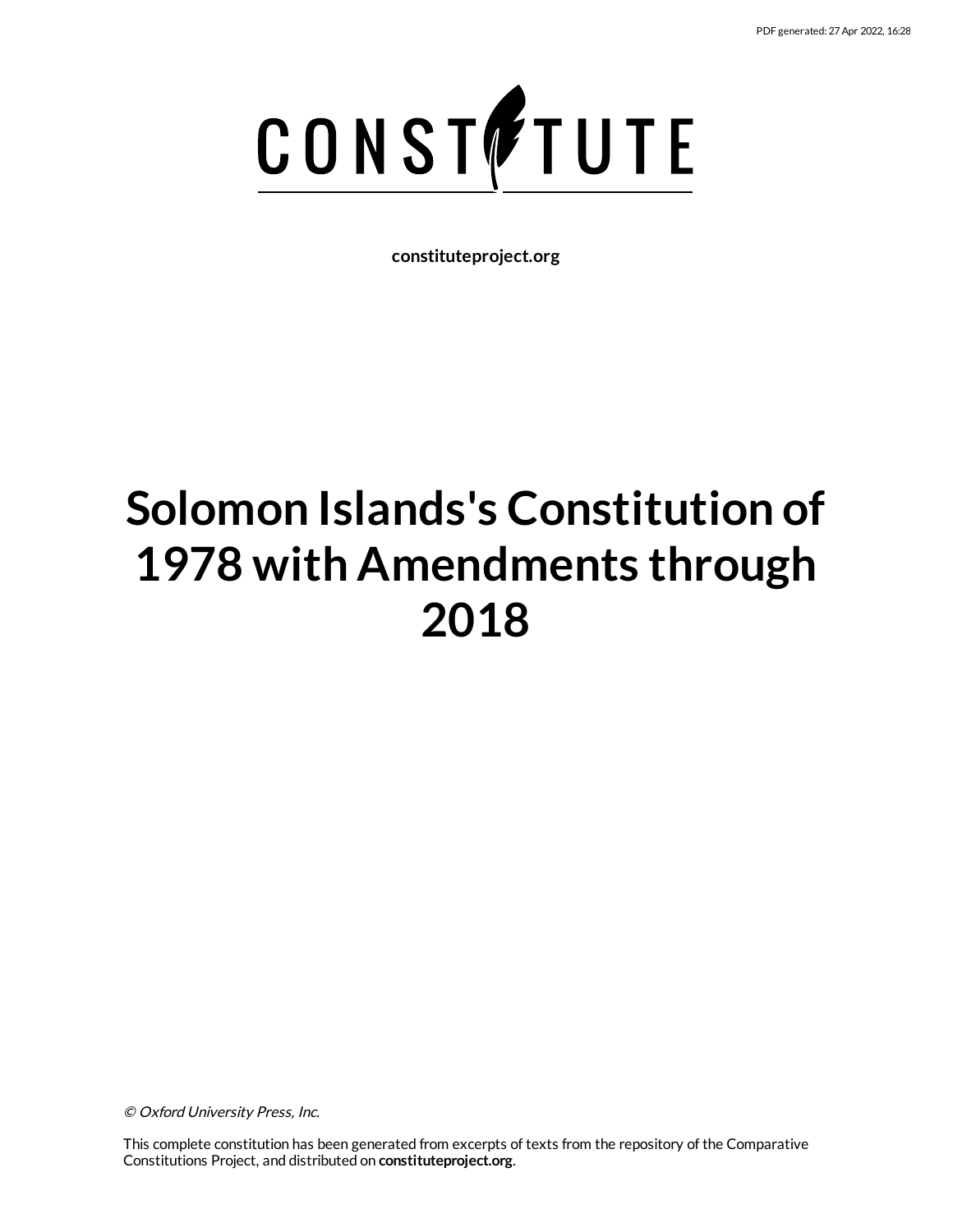## **Table of contents**

| CHAPTER II. PROTECTION OF FUNDAMENTAL RIGHTS AND FREEDOMS OF THE             |  |
|------------------------------------------------------------------------------|--|
|                                                                              |  |
|                                                                              |  |
|                                                                              |  |
|                                                                              |  |
|                                                                              |  |
|                                                                              |  |
|                                                                              |  |
|                                                                              |  |
|                                                                              |  |
|                                                                              |  |
|                                                                              |  |
|                                                                              |  |
|                                                                              |  |
|                                                                              |  |
|                                                                              |  |
|                                                                              |  |
|                                                                              |  |
|                                                                              |  |
|                                                                              |  |
|                                                                              |  |
| 21. Persons entitled to be registered as citizens after Independence Day  18 |  |
|                                                                              |  |
|                                                                              |  |
|                                                                              |  |
|                                                                              |  |
|                                                                              |  |
|                                                                              |  |
|                                                                              |  |
|                                                                              |  |
|                                                                              |  |
|                                                                              |  |
|                                                                              |  |
|                                                                              |  |
|                                                                              |  |
|                                                                              |  |
|                                                                              |  |
|                                                                              |  |
|                                                                              |  |
|                                                                              |  |
| 38. Performance of Prime Minister's functions during illness or absence 22   |  |
|                                                                              |  |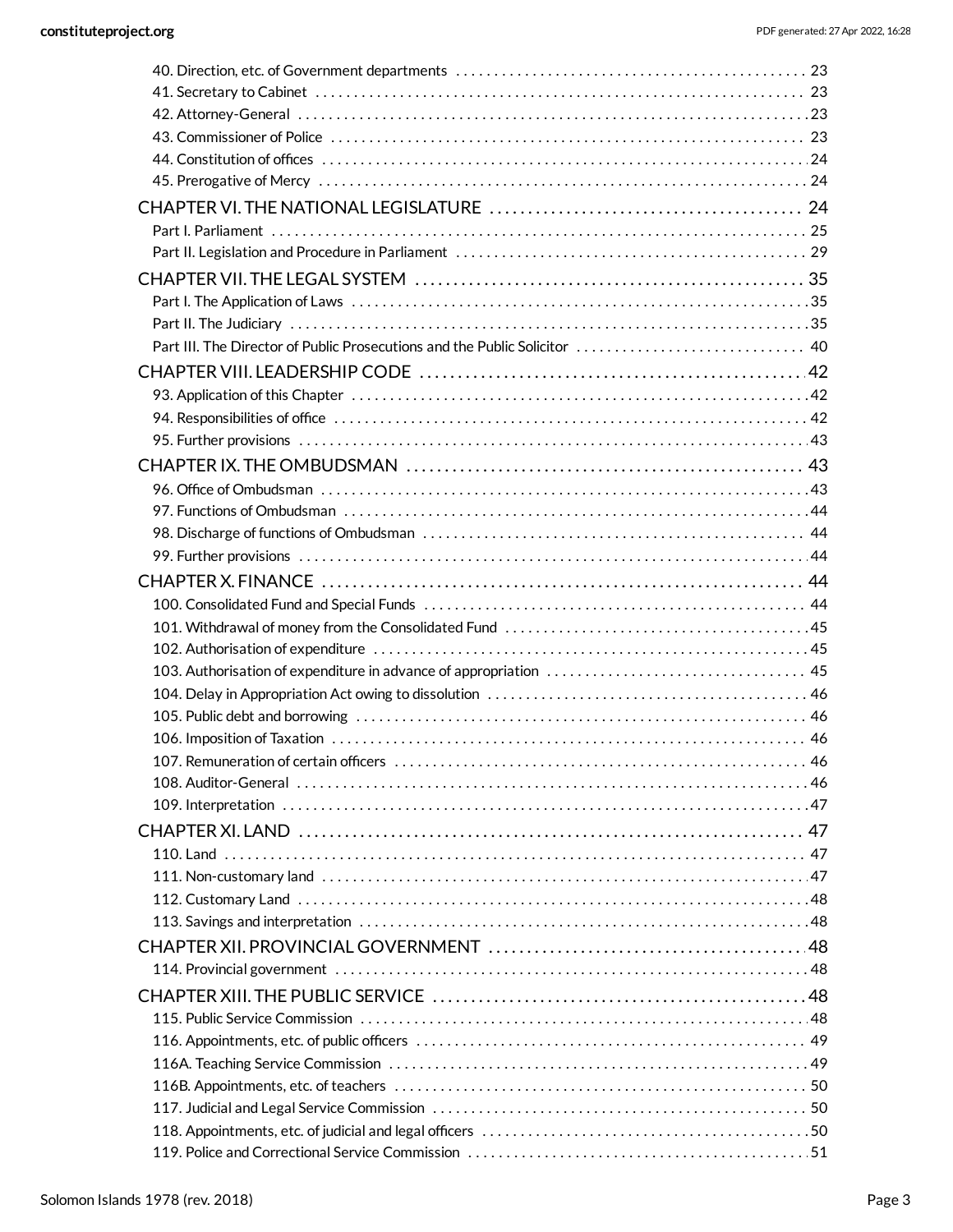| SCHEDULE 3 TO THE CONSTITUTION. APPLICATION OF LAWS (Section 76) 63 |
|---------------------------------------------------------------------|
|                                                                     |
|                                                                     |
|                                                                     |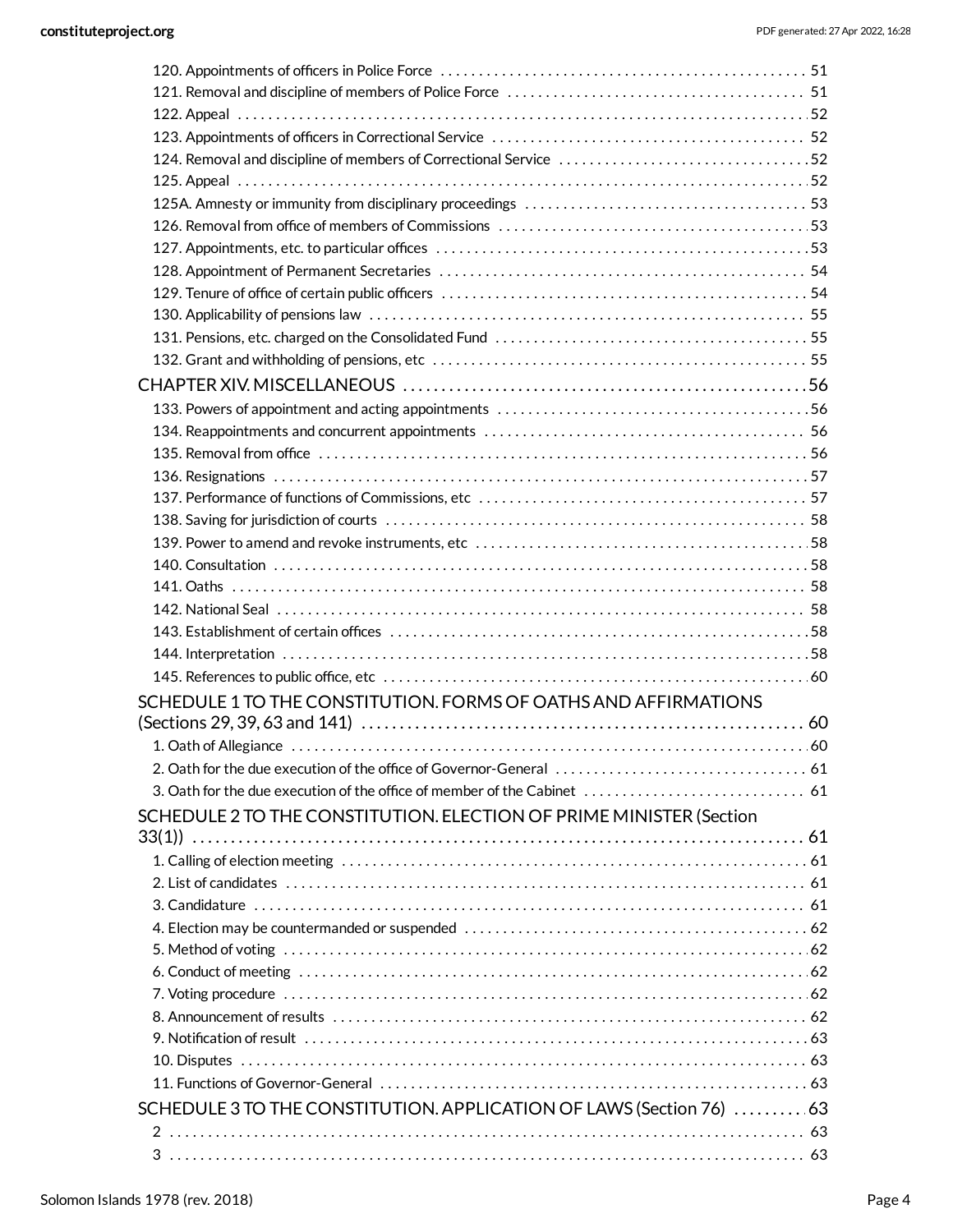- Motives for writing constitution
- Preamble God or other deities
- Source of constitutional authority

Ownership of natural resources

Claim of universal suffrage

• Mentions of social class

• Reference to fraternity/solidarity

• Human dignity

• Right to culture

## <span id="page-4-0"></span>**Preamble**

We the people of Solomon Islands, proud of the wisdom and the worthy customs of our ancestors, mindful of our common and diverse heritage and conscious of our common destiny, do now, under the guiding hand of God, establish the sovereign democratic State of Solomon Islands;

As a basis of our united nation

<span id="page-4-6"></span>DECLARE that

- **a.** all power in Solomon islands belongs to its people and is exercised on their behalf by the legislature, the executive and the judiciary established by this Constitution;
- **b.** the natural resources of our country are vested in the people and the government of Solomon Islands;

<span id="page-4-5"></span>AGREE AND PLEDGE that

- **a.** our government shall be based on democratic principles of universal suffrage and the responsibility of executive authorities to elected assemblies;
- **b.** we shall uphold the principles of equality, social justice and the equitable distribution of incomes;
- **c.** we shall respect and enhance human dignity and strengthen and build on our communal solidarity;
- **d.** we shall cherish and promote the different cultural traditions within Solomon Islands;
- **e.** we shall ensure the participation of our people in the governance of their affairs and provide within the framework of our national unity for the decentralisation of power;

AND for these purposes we now give ourselves this Constitution.

## <span id="page-4-1"></span>**CHAPTER I. THE STATE AND THE CONSTITUTION**

### <span id="page-4-2"></span>**1. The State and Head of State**

- **1.** Solomon Islands shall be a sovereign democratic State.
- **2.** Her Majesty shall be the Head of State of Solomon Islands.

### <span id="page-4-3"></span>**2. Constitution is Supreme Law**

This Constitution is the supreme law of Solomon Islands and if any other law is inconsistent with this Constitution, that other law shall, to the extent of the inconsistency, be void.

## <span id="page-4-4"></span>**CHAPTER II. PROTECTION OF FUNDAMENTAL RIGHTS AND FREEDOMS OF**

- Type of government envisioned
- Name/structure of executive(s)
- Constitutionality of legislation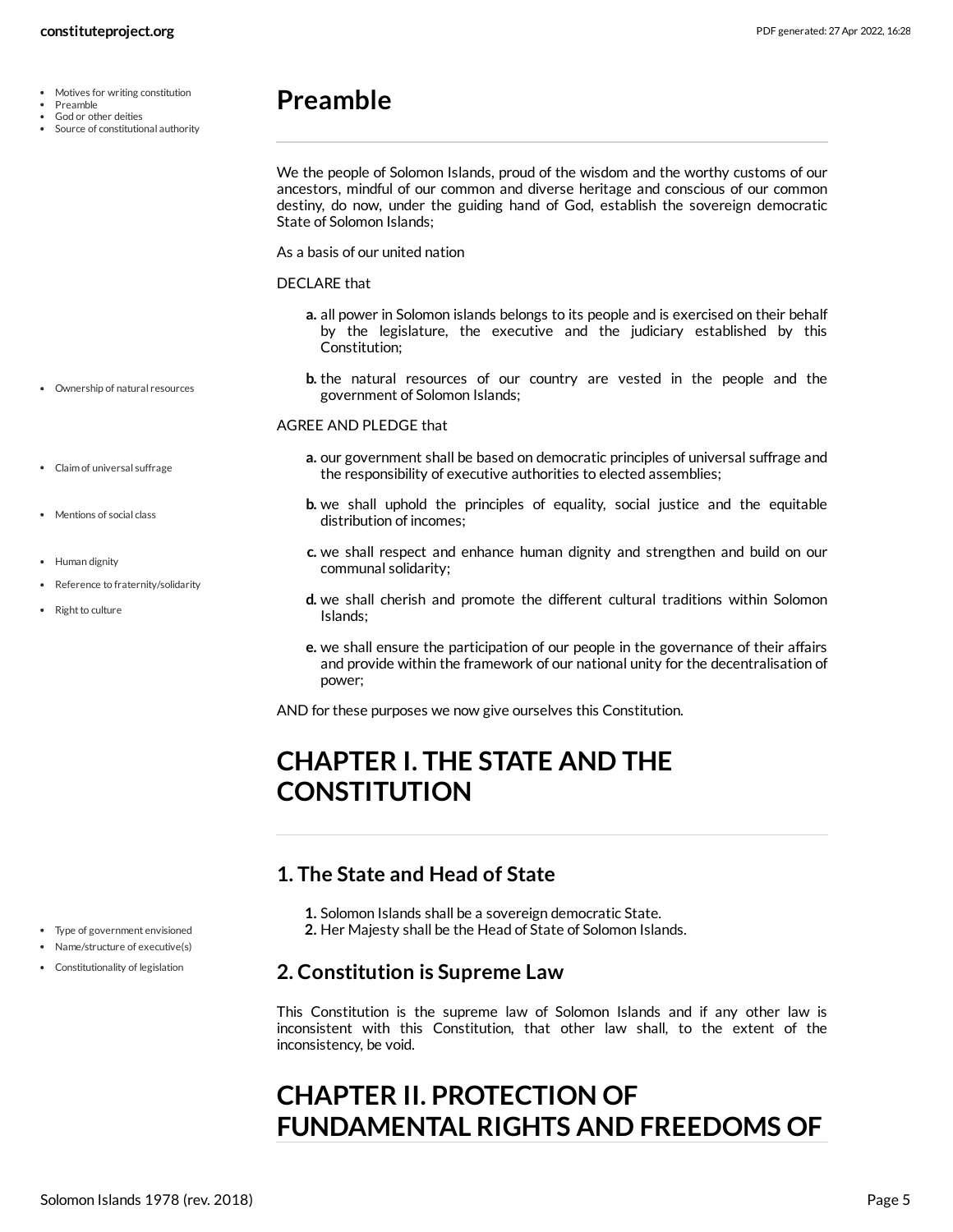## **THE INDIVIDUAL**

- Equality regardless of origin
- General guarantee of equality
- Equality regardless of creed or belief Equality regardless of political party
- Equality regardless of skin color
- Equality regardless of gender
- Equality regardless of race
- Right to life
- Freedom of assembly
- Freedom of opinion/thought/conscience Protection from expropriation
- Freedom of association<br>Right to privacy
- 
- Freedom of expression<br>Right to own property
- Right to life

### <span id="page-5-0"></span>**3. Fundamental rights and freedoms of the individual**

<span id="page-5-3"></span>Whereas every person in Solomon Islands is entitled to the fundamental rights and freedoms of the individual, that is to say, the right, whatever his race, place of origin, political opinions, colour, creed or sex, but subject to respect for the rights and freedoms of others and for the public interest, to each and all of the following, namely:

- **a.** life, liberty, security of the person and the protection of the law;
- **b.** freedom of conscience of expression and of assembly and association; and
- **c.** protection for the privacy of his home and other property and from deprivation of property without compensation,

the provisions of this Chapter shall have effect for the purpose of affording protection to those rights and freedoms subject to such limitations of that protection as are contained in those provisions, being limitations designed to ensure that the enjoyment of the said rights and freedoms by any individual does not prejudice the rights and freedoms of others or the public interest.

### <span id="page-5-1"></span>**4. Protection of right to life**

- **1.** No person shall be deprived of his life intentionally in execution of the sentence of a court in respect of a criminal offence under the law in force in Solomon Islands of which he has been convicted.
- **2.** A person shall not be regarded as having been deprived of his life in contravention of this section if he dies as the result of the use, to such extent and in such circumstances as are permitted by law, of such force as is reasonably justifiable
	- **a.** for the defence of any person from violence or for the defence of property;
	- **b.** in order to effect a lawful arrest or to prevent the escape of a person lawfully detained;
	- **c.** for the purpose of suppressing a riot, insurrection or mutiny; or
	- **d.** in order to prevent the commission by that person of a criminal offence,

or if he dies as the result of a lawful act of war.

### <span id="page-5-2"></span>**5. Protection of right to personal liberty**

- **1.** No person shall be deprived of his personal liberty save as may be authorised by law in any of the following cases, that is to say
	- **a.** in consequence of his unfitness to plead to a criminal charge;
	- **b.** in execution of the sentence or order of a court, whether established for Solomon Islands or some other country, in respect of a criminal offence of which he has been convicted;
	- **c.** in execution of the order of a court of record punishing him for contempt of that court or of a court inferior to it;
	- **d.** in execution of the order of a court made to secure the fulfilment of any obligation imposed on him by law;
	- **e.** for the purpose of bringing him before a court in execution of the order of a court;
	- **f.** upon reasonable suspicion of his having committed, or being about to commit, a criminal offence under the law in force in Solomon Islands;
	- **g.** in the case of a person who has not attained the age of eighteen years, under the order of a court or with the consent of his parents or guardian, for the purpose of his education or welfare;
	- **h.** for the purpose of preventing the spread of an infectious or contagious disease;
	- **i.** in the case of a person who is, or is reasonably suspected to be of unsound mind, addicted to drugs or alcohol, or a vagrant, for the purpose of his care
- Privileges for juveniles in criminal process

• Protection from unjustified restraint

Drugs, alcohol, and illegal substances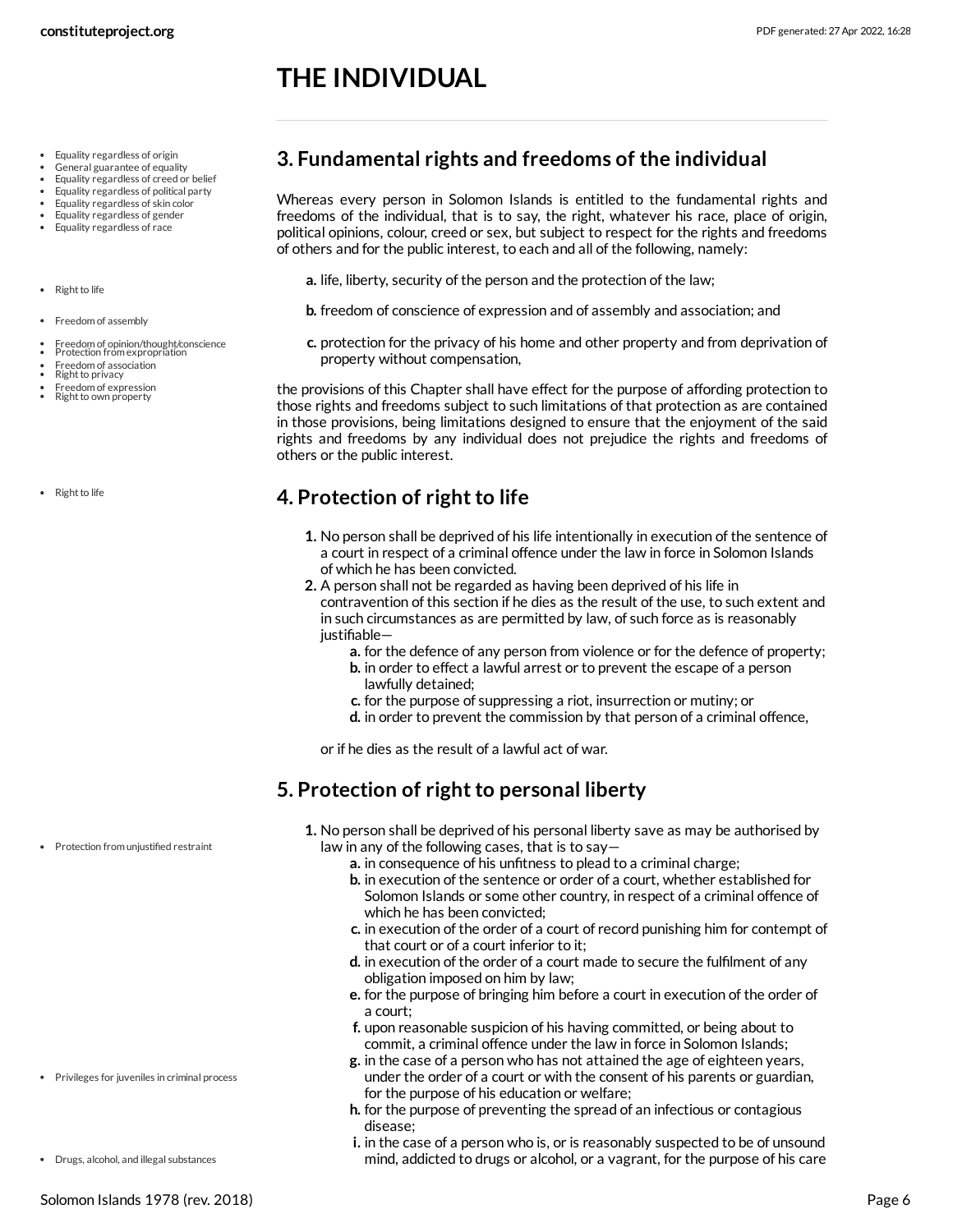- Restrictions on entry or exit
- Extradition procedure

- Trial in native language of accused
- Right to pre-trial release

• Prohibition of slavery

- Right to conscientious objection
- Emergency provisions
- Prohibition of torture Prohibition of cruel treatment
- **1. i.** or treatment or the protection of the community;
	- **j.** for the purpose of preventing the unlawful entry of that person into Solomon Islands, or for the purpose of effecting the expulsion or extradition or other lawful removal of that person from Solomon Islands or for the purpose of restricting that person while he is being conveyed through Solomon Islands in the course of his extraditional removal as a convicted prisoner from one country to another;

to such extent as may be necessary in the execution of a local order of a court requiring that person to remain within a specific area within Solomon Islands or prohibiting him from being within such an area, or to such extent as may be reasonably justifiable in the taking of proceedings against that person relating to the making of any such order, or to such extent as may be reasonably justified for restraining that person during any visit that he is permitted to make to any part of Solomon Islands in which, in consequence of such order, his presence would otherwise be unlawful.

- **2.** Any person who is arrested or detained shall be informed as soon as reasonably practicable, and in a language that he understands, of the reason for his arrest or detention.
- **3.** Any person who is arrested or detained
	- **a.** for the purpose of bringing him before a court in execution of an order of a court; or
	- **b.** upon reasonable suspicion of his having committed, or being about to commit, a criminal offence under the law in force in Solomon Islands,

and who is not released, shall be brought without undue delay before a court; and if any person arrested or detained upon reasonable suspicion of his having committed or being about to commit a criminal offence be tried within a reasonable time, then, without prejudice to any other proceedings that may be brought against him, he shall be released unconditionally or upon reasonable conditions, including in particular the conditions as are reasonably necessary to ensure that he appears at the date for trial or for proceedings preliminary to trial.

### <span id="page-6-0"></span>**6. Protection from slavery and forced labour**

- **1.** No person shall be held in slavery or servitude.
- **2.** No person shall be required to perform forced labour.
- **3.** For the purposes of this section, the expression "forced labour" shall not include
	- **a.** any labour required in consequence of the sentence or order of a court; **b.** any labour required of any person while he is lawfully detained though not required in consequence of the sentence or order of a court, is reasonably necessary in the interests of hygiene or for the maintenance of the place at which he is detained;
	- **c.** any labour required of a member of a disciplined force in pursuit of his duties as such or, in the case of a person who has conscientious objections to service as a member of a naval, military or air force, any labour that that person is required by law to perform in place of such service;
	- **d.** any labour required during any period of public emergency or in the event of any other emergency or calamity that threatens the life and well-being of the community, to the extent that the requiring of such labour is reasonably justifiable in the circumstances of any situation arising or existing during that period or as a result of that other emergency or calamity, for the purpose of dealing with that situation; or
	- **e.** any labour reasonably required as part of reasonable and normal communal or other civic obligations.

### <span id="page-6-1"></span>**7. Protection from inhuman treatment**

<span id="page-6-2"></span>No person shall be subjected to torture or to inhuman or degrading punishment or other treatment.

• Protection from expropriation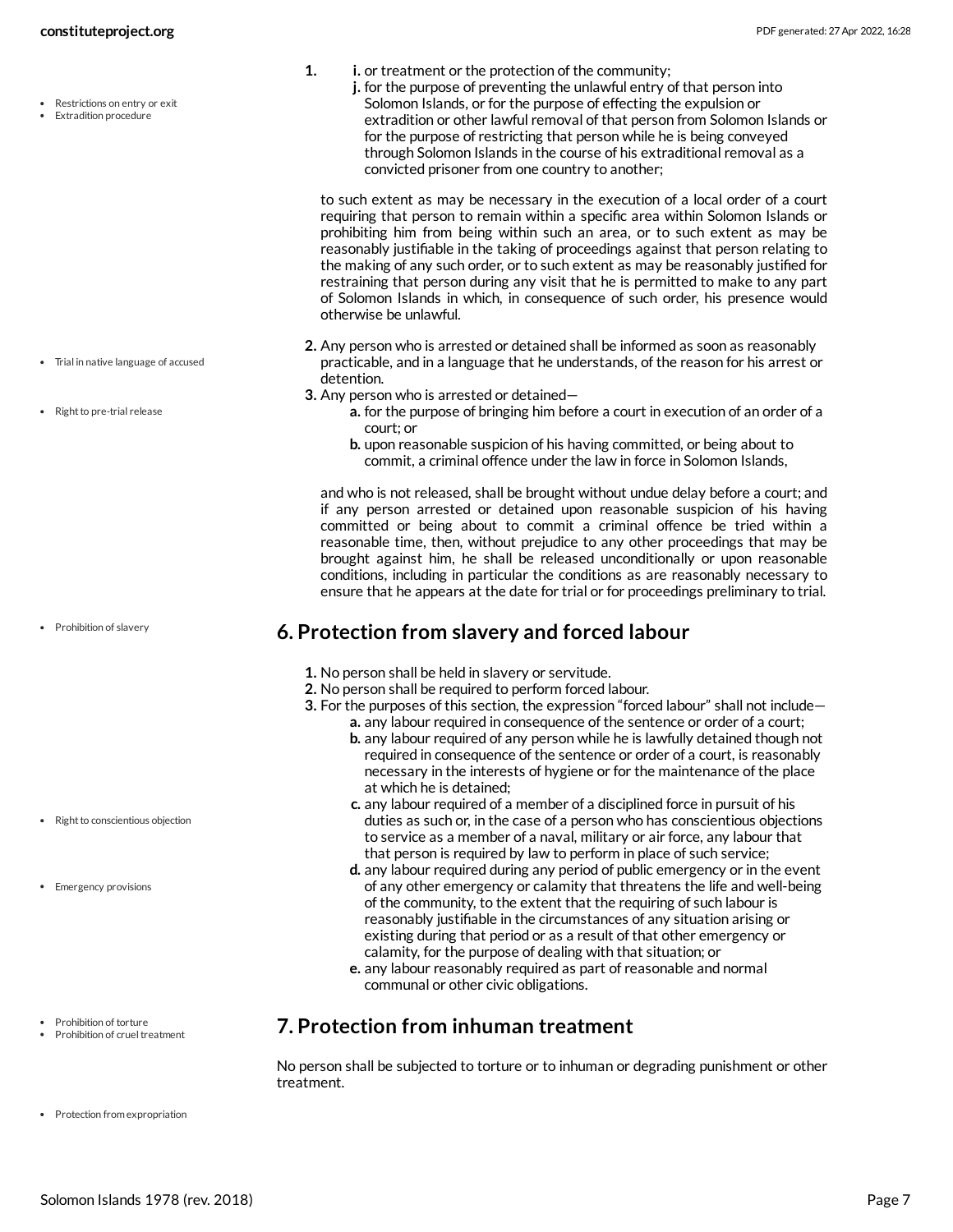## <span id="page-7-0"></span>**8. Protection from deprivation of property**

- **1.** No property of any description shall be compulsorily taken possession of, and no interest in or right over property of any description shall be compulsorily acquired, except where the following conditions are satisfied, that is to say
	- **a.** the taking of possession or acquisition is necessary or expedient in the interests of defence, public safety, public order, public morality, public health, town or country planning or the development or utilisation of any property in such a manner as to promote the public benefit; and
	- **b.** there is reasonable justification for the causing of any hardship that may result to any person having an interest in or right over the property; and **c.** provision is made by a law applicable to that taking of possession or
	- acquisition
		- **i.** for the payment of reasonable compensation (the valuable consideration of which may take the form of cash or some other form and may be payable by way of lump sum or by instalments) within a reasonable period of time having due regard to all the relevant circumstances; and
		- **ii.** securing to any person having an interest in or right over the property a right of access to the High Court, whether direct or on appeal from any other authority, for the determination of his interest or right, the legality of the taking of possession or acquisition of the property, interest or right, and the reasonableness the compensation and the period of time within which it shall be paid.
- **2.** Nothing contained in or done under the authority of any law should be held to be inconsistent with or in contravention of this section
	- **a.** to the extent that the law in question makes provision for the taking of possession or acquisition of any property
		- **i.** in satisfaction of any tax rate or duty;
		- **ii.** by way of penalty for breach of the law or forfeiture as consequence of a breach of the law;
		- **iii.** as an incident of a lease, tenancy, mortgage, charge, bill sale, pledge or contract;
		- **iv.** in the execution of judgments or orders of a court in proceedings for the determination of civil rights or obligations;
		- **v.** in circumstances where it is reasonably necessary so to do because the property is in a dangerous state or injurious to health of human beings, animals or plants;
		- **vi.** in consequence of any law with respect to the limitation of actions or acquisitive prescription; or
		- **vii.** for so long only as may be necessary for the purposes of an examination, investigation, trial or enquiry or, in the case of land, the carrying out thereon—
			- **A.** of work of soil conservation or of conservation of other natural resources; or
			- **B.** of work relating to agricultural development or improvement which the owner or occupier of the land has been required, and has without reasonable excuse refused or failed, to carry out,

except so far as that provision or, as the case may be, the thing done under the authority thereof is shown not to be reasonably justifiable in a democratic society; or

- **b.** to the extent that the law in question makes provision for the taking of possession or acquisition of
	- **i.** enemy property;
	- **ii.** property of a deceased person, a person of unsound mind, person who has not attained the age of twenty-one years or a person who is absent from Solomon Islands, for the purpose of its administration for the benefit of the persons entitled to the beneficial interest therein;
	- **iii.** property of a person declared to be insolvent or a body corporate in liquidation, for the purpose of its administration for the benefit of
- Protection of environment
- Protection of environment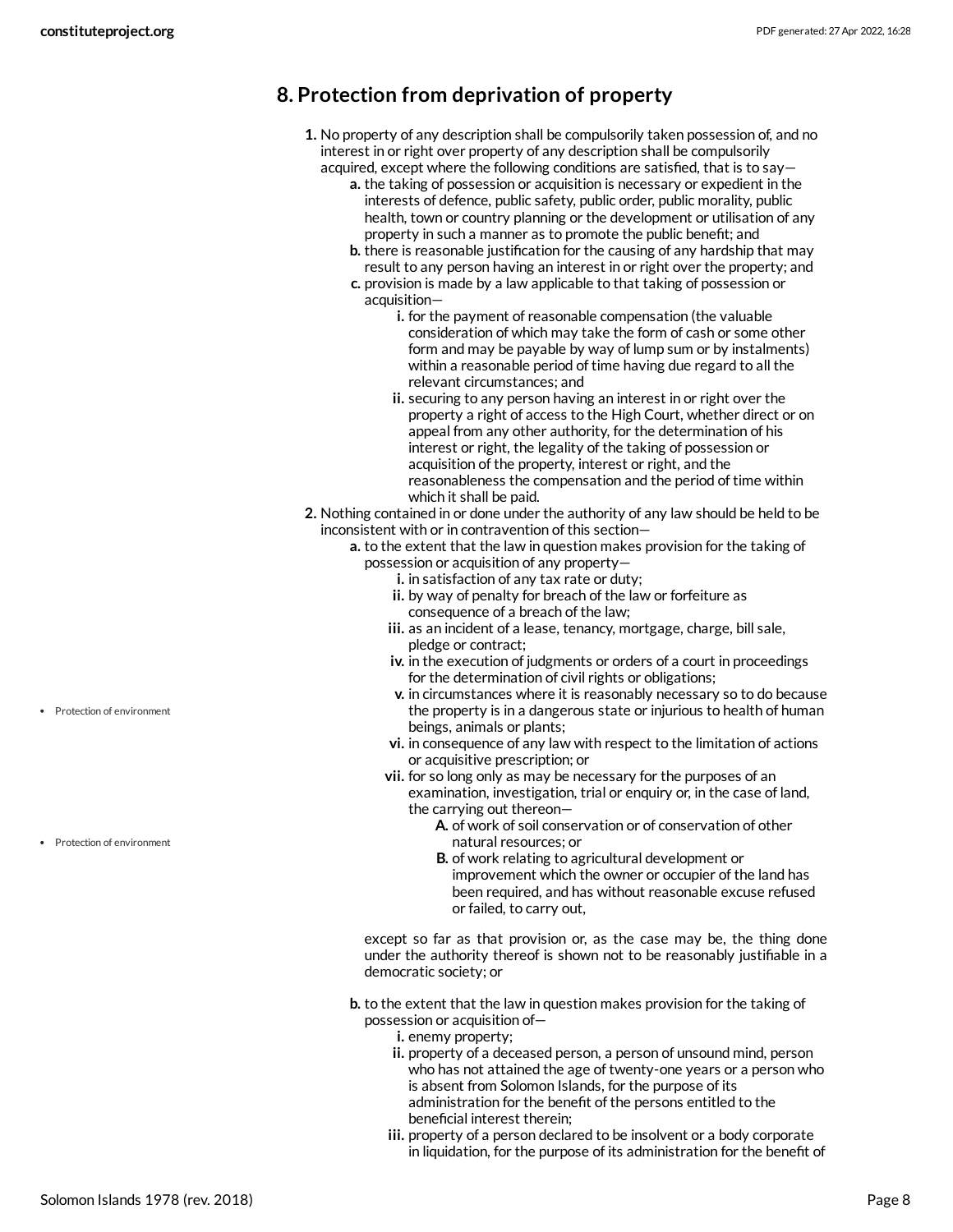- **2. b. iii.** the creditors of the insolvent or body corporate and, subject thereto, for the benefit of other persons entitle to the beneficial interest in the property; or
	- **iv.** property subject to a trust, for the purpose of vesting the property in persons appointed as trustees under the instrument creating the trust or by a court or, by order of a court, for the purpose of giving effect to the trust.
- **3.** Nothing in this section shall be construed as affecting the making or operation of any law for the compulsory taking of possession in the public interest of any property or the compulsory acquisition in the public interest of any interest in or right over property, where that property, interest or right is held by a body corporate established for public purposes by any law and in which no moneys have been invested other than moneys provided by the Government.

### <span id="page-8-0"></span>**9. Protection for privacy of home and other property**

- **1.** Except with his own consent, no person shall be subjected to the search of his person or his property or the entry by others on his premises.
- **2.** Nothing contained in or done under the authority of any law shall be held to be inconsistent with or in contravention of this section to the extent that the law in question makes provision
	- **a.** in the interests of defence, public safety, public order, the prevention and investigation of breaches of the law, public morality, public health, town or country planning, the development and utilisation of mineral resources, or the development or utilisation of any other property in such a manner as to promote the public benefit;
	- **b.** for the purpose of protecting the rights or freedoms of other persons;
	- **c.** for the purpose of authorising an officer or agent of the Government, an authority of the government of Honiara City or of a provincial government, or a body corporate established by law for a public purpose to enter on the premises of any person in order to inspect those premises or anything thereon for the purpose of any tax, rate or duty or in order to carry out work connected with any property that is lawfully on those premises and that belongs to the Government, that authority or that body corporate, as the case may be;
	- **d.** for the purpose of authorising the entry upon any premises in pursuance of an order of a court for the purpose of enforcing the judgment or order of a court in any proceedings; or
	- **e.** for the purpose of authorising the entry upon any premises for the purpose of preventing or detecting criminal offences,

and except so far as that provision or, as the case may be, anything done under the authority thereof is shown not to be reasonably justifiable in a democratic society.

## <span id="page-8-1"></span>**10. Provisions to secure protection of law**

- **1.** If any person is charged with a criminal offence, then, unless the charge is withdrawn, that person shall be afforded a fair hearing within a reasonable time by an independent and impartial court established by law.
- **2.** Every person who is charged with a criminal offence
	- **a.** shall be presumed to be innocent until he is proved or has pleaded guilty; **b.** shall be informed as soon as reasonably practicable, in detail and in a
	- language that he understands, of the nature of the offence charged; **c.** shall be given adequate time and facilities for the preparation of his
	- defence;
	- **d.** shall be permitted to defend himself before the court in person or, at his own expense, by a legal representative of his own choice;
	- **e.** shall be afforded facilities to examine in person or by his legal representative the witnesses called by the prosecution before the court, and to obtain the attendance and carry out the examination of witnesses to testify on his behalf before the court on the same conditions as those applying to witnesses called by the prosecution; and
	- **f.** shall be permitted to have without payment the assistance of an interpreter if he cannot understand the language used at the trial of the
- Regulation of evidence collection
- Right to privacy

- Right to fair trial
- Right to speedy trial
- Judicial independence
- Presumption of innocence in trials
- Trial in native language of accused
- Right to counsel
- Right to examine evidence/witnesses
- Trial in native language of accused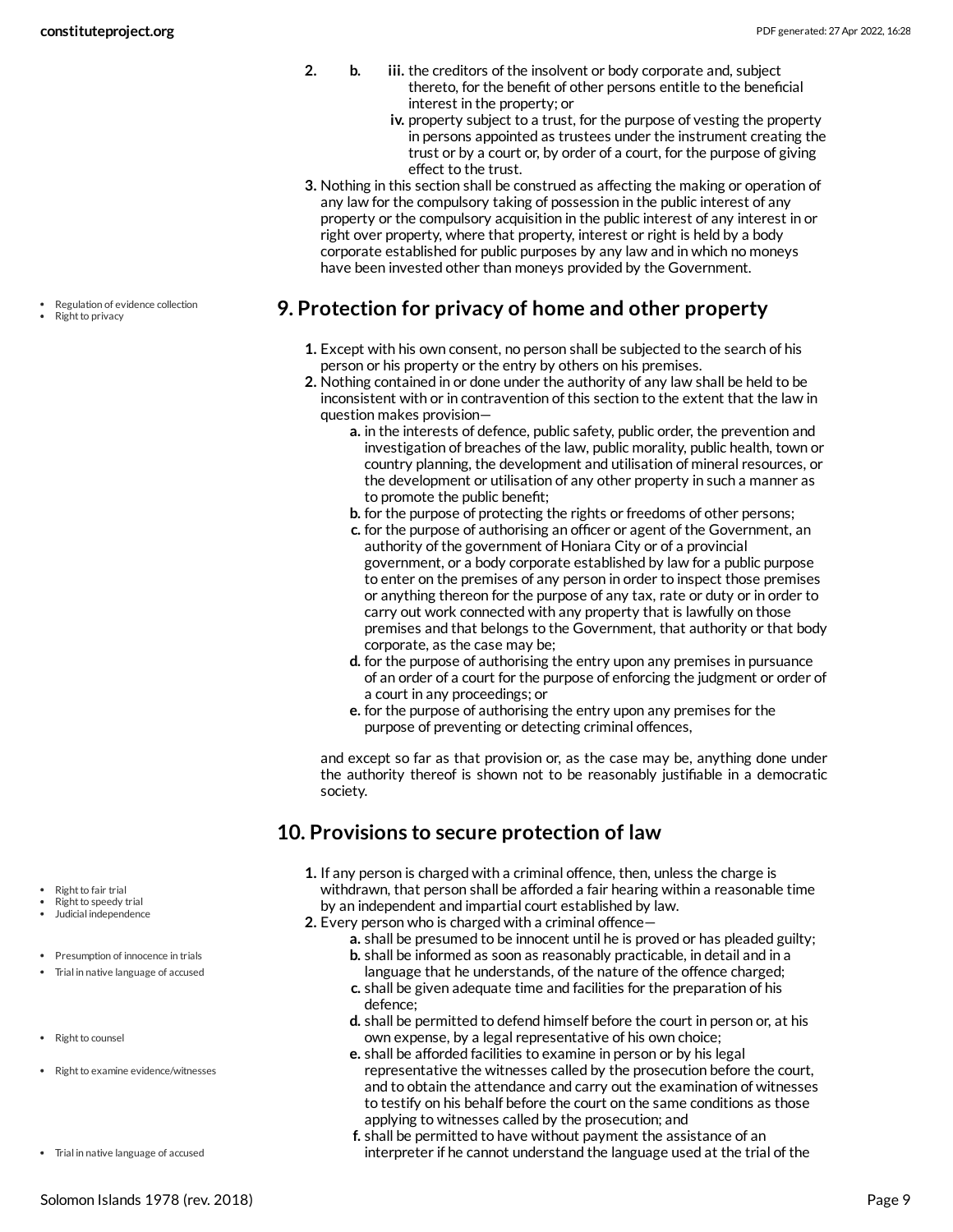**2. f.** charge,

and, except with his own consent, the trial shall not take place in his absence unless he so conducts himself as to render the continuance of the proceedings in his presence impracticable and the court has ordered him to be removed and the trial to proceed in his absence.

- **3.** When a person is tried for any criminal offence, the accused person or any person authorised by him in that behalf shall, if he so requires and subject to payment of such reasonable fee as may be prescribed by law, be given within a reasonable time after judgment a copy for the use of the accused person of any record of the proceedings made by or on behalf of the court.
- **4.** No person shall be held to be guilty of a criminal offence on account of any act or omission that did not, at the time it took place, constitute such an offence, and no penalty shall be imposed for any criminal offence that is severer in degree or description than the maximum penalty that might have been imposed for that offence at the time when it was committed.
- **5.** No person who shows that he has been tried by a competent court for a criminal offence and either convicted or acquitted shall again be tried for that offence or for any other criminal offence of which he could have been convicted at the trial for that offence, save upon the order of a superior court in the course of appeal or review proceedings relating to the conviction or acquittal.
- **6.** No person shall be tried for a criminal offence if he shows that he has been pardoned for that offence.
- **7.** No person who is tried for a criminal offence shall be compelled to give evidence at the trial.
- **8.** Any court or other adjudicating authority prescribed by law for the determination of the existence or extent of any civil right or obligation shall be established or recognised by law and shall be independent and impartial; and where proceedings for such a determination are instituted by any person before such a court or other adjudicating authority, that person shall be given a fair hearing within a reasonable time.
- **9.** Except with the agreement of all the parties thereto, all proceedings of every court and proceedings for the determination of the existence or extent of any civil right or obligation before any other adjudicating authority, including the announcement of the decision of the court or other authority, shall be held in public.
- **10.** Nothing in the preceding subsection shall prevent the court or other adjudicating authority from excluding from the proceedings persons other than the parties thereto and their legal representatives to such extent as the court or other authority
	- **a.** may by law be empowered so to do and may consider necessary or expedient in circumstances where publicity would prejudice the interests of justice or in interlocutory proceedings or in the interests of decency, public morality, the welfare of persons under the age of eighteen years or the protection of the private lives of persons concerned in the proceedings; or
	- **b.** may by law be empowered or required so to do in the interest of defence public safety or public order.
- **11.** Nothing contained in or done under the authority of any law shall be held to be inconsistent with or in contravention of
	- **a.** subsection (2)(a) of this section to the extent that the law in question imposes upon any person charged with a criminal offence the burden of proving particular facts;
	- **b.** subsection (2)(e) of this section to the extent that the law in question imposes reasonable conditions that must be satisfied if witnesses called to testify on behalf of an accused person are to be paid their expenses out of public funds; or
	- **c.** subsection (5) of this section to the extent that the law in question authorises a court to try a member of a disciplined force for a criminal offence notwithstanding any trial and conviction or acquittal of that member under the disciplinary law of that force, so, however, that any court so trying such a member and convicting him shall in sentencing him to any punishment take into account any punishment awarded him under that disciplinary law.

Principle of no punishment without law Protection from ex post facto laws

- Prohibition of double jeopardy
- Protection from self-incrimination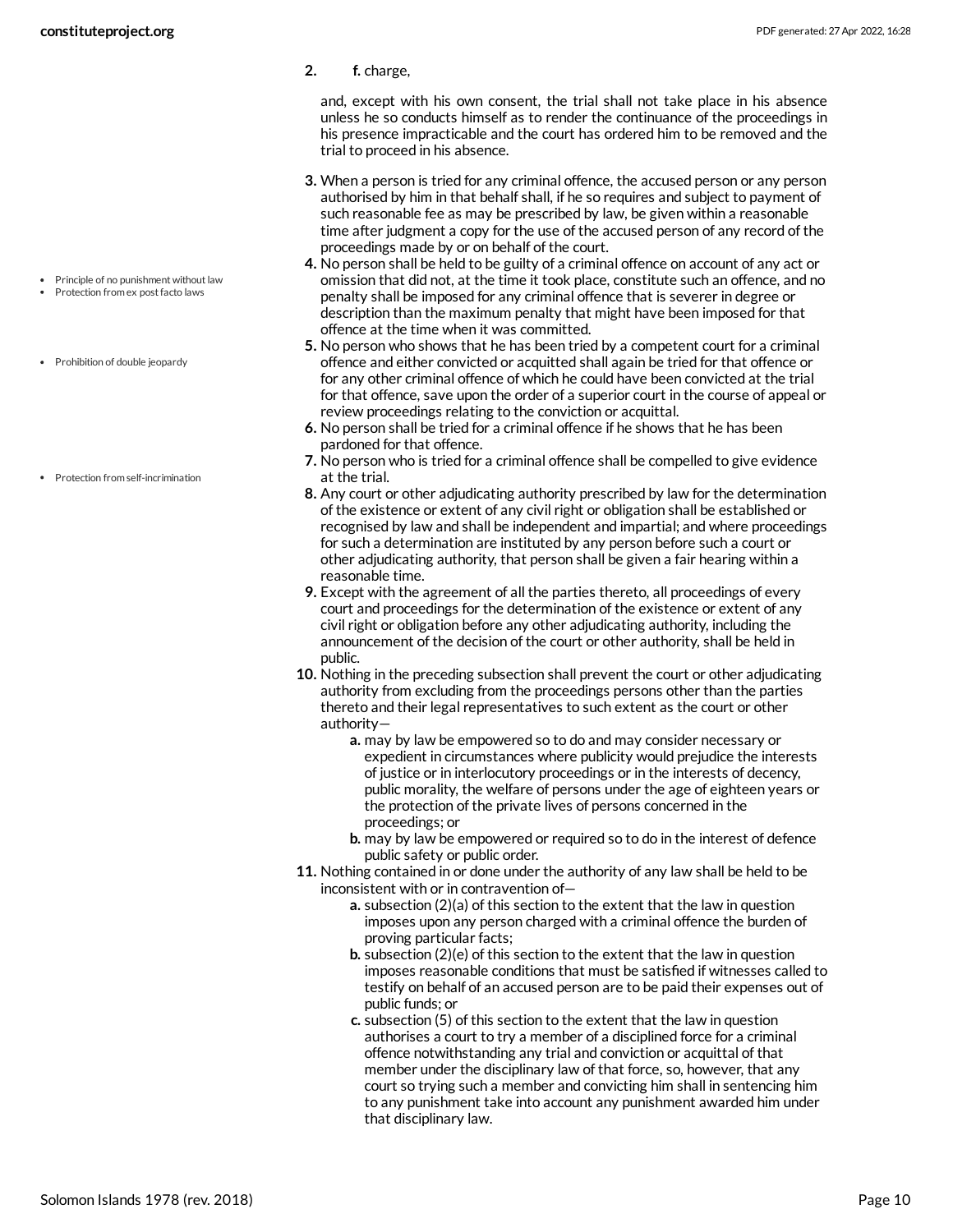• Freedom of religion

### <span id="page-10-0"></span>**11. Protection of freedom of conscience**

- **1.** Except with his own consent no person shall be hindered in the enjoyment of his freedom of conscience, and for the purposes of this section the said freedom includes freedom of thought and of religion, freedom to change his religion or belief, and freedom, either alone or in community with others, and both in public and in private, to manifest and propagate his religion or belief in worship, teaching, practice and observance.
- **2.** Every religious community shall be entitled, at its own expense to establish and maintain places of education and to manage any place of education which it wholly maintains.
- **3.** No religious community shall be prevented from providing religious instruction for persons of that community in the course of any education provided at any place of education which it wholly maintains or in the course of any education which it otherwise provides.
- **4.** Except with his own consent (or, if he is a person who has not attained the age of eighteen years, the consent of his guardian) no person attending any place of education shall be required to receive religious instruction or take part in or attend any religious ceremony or observance if that instruction, ceremony or observance relates to a religion other than his own.
- **5.** No person shall be compelled to take any oath which is contrary to his religion or belief or to take any oath in a manner which is contrary to his religion or belief.
- **6.** Nothing contained in or done under the authority of any law shall be held to be inconsistent with or in contravention of this section to the extent that the law in question makes provision which is reasonably required
	- **a.** in the interests of defence, public safety, public order, public morality or public health; or
	- **b.** for the purpose of protecting the rights and freedoms of other persons, including the right to practise and observe any religion without the unsolicited intervention of members of any other religion,

except so far as that provision or, as the case may be, the thing done under the authority thereof is shown not to be reasonably justifiable in a democratic society.

- **7.** Nothing in this section shall affect the power of Parliament to prescribe the curriculum and related matters in all places of education within Solomon Islands.
- **8.** References in this section to a religion shall be construed as including references to a religious denomination, and cognate expressions shall be construed accordingly.

## <span id="page-10-1"></span>**12. Protection of freedom of expression**

- **1.** Except with his own consent, no person shall be hindered in the enjoyment of his freedom of expression, and for the purposes of this of section the said freedom includes the freedom to hold opinions without interference, freedom to receive ideas and information without interference, freedom to communicate ideas and information without interference and freedom from interference with his correspondence.
- **2.** Nothing contained in or done under the authority of any law shall be held to be inconsistent with or in contravention of this section to the extent that the law in question makes provision
	- **a.** in the interests of defence, public safety, public order, public morality or public health;
	- **b.** for the purpose of protecting the reputations, rights and freedoms of other persons or the private lives of persons concerned in legal proceedings, preventing the disclosure of information received in confidence, maintaining the authority and independence of the courts, or regulating the administration or the technical operation of telephony, telegraphy, posts, wireless, broadcasting or television; or
	- **c.** that imposes restrictions upon public officers,

and except so far as that provision or, as the case may be, the thing done under the authority thereof is shown not to be reasonably justifiable in a democratic

• Freedom of expression

- Television
- Radio
- Right to protect one's reputation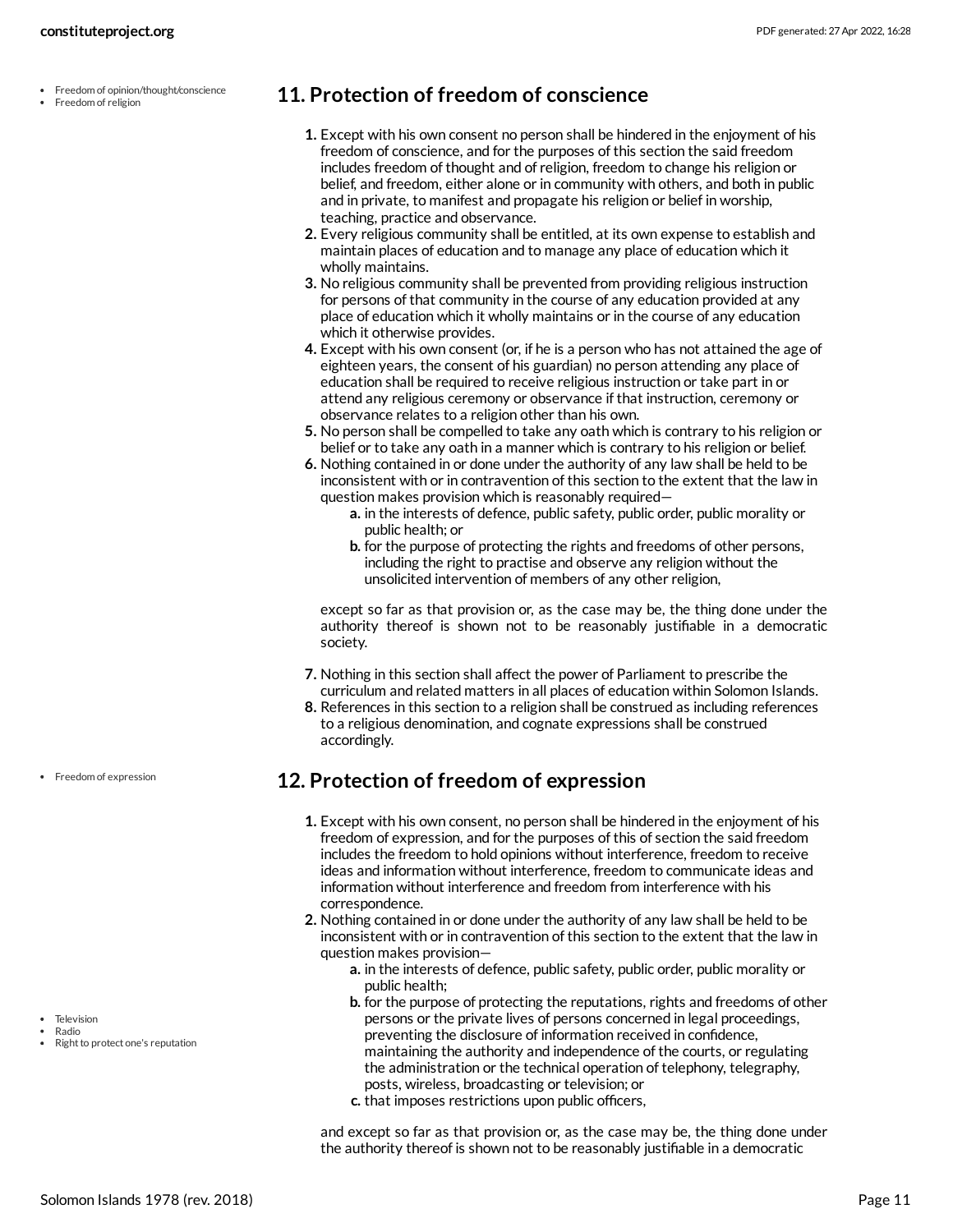**2.** society.

#### Freedom of assembly Freedom of association

- 
- Right to form political parties Right to join trade unions
- <span id="page-11-0"></span>**13. Protection of freedom of assembly and association**
	- **1.** Except with his own consent, no person shall be hindered in the enjoyment of his freedom of assembly and association, that is to say, his right to assemble freely and associate with other persons and in particular to form or belong to political parties or to form or belong to trade unions or other associations for the protection of his interests.
	- **2.** Nothing contained in or done under the authority of any law shall be held to be inconsistent with or in contravention of this section to the extent that the law in question makes provision
		- **a.** in the interests of defence, public safety, public order, public morality or public health;
		- **b.** for the purpose of protecting the rights or freedoms of other persons; or **c.** that imposes restrictions upon public officers,

and except so far as that provision or, as the case may be, the thing done under the authority thereof is shown not to be reasonably justifiable in a democratic society.

### <span id="page-11-1"></span>**14. Protection of freedom of movement**

- **1.** No person shall be deprived of his freedom of movement, and for the purpose of this section the said freedom means the right to move freely throughout Solomon Islands, the right to reside in any part of Solomon Islands, the right to enter Solomon Islands and immunity from expulsion from Solomon Islands.
- **2.** Any restriction on a person's freedom of movement that is involved in his lawful detention shall not be held to be inconsistent with or in contravention of this section.
- **3.** Nothing contained in or done under the authority of any law shall be held to be inconsistent with or in contravention of this section to the extent that the law in question makes provision
	- **a.** for the imposition of restrictions on the movement or residence within Solomon Islands of any person or on any person's right to leave Solomon Islands that are reasonably required in the interests of defence, public safety or public order;
	- **b.** for the imposition of restrictions on the movement or residence within Solomon Islands or on the right to leave Solomon Islands of persons generally or any class of persons that are reasonably required in the interests of defence, public safety, public order, public morality or public health;
	- **c.** for the imposition of restrictions on the movement or residence within Solomon Islands of any person who is not a citizen of Solomon Islands or the exclusion or expulsion from Solomon Islands of any such person;
	- **d.** for the imposition of restrictions on the acquisition or use by any person of land or other property in Solomon Islands;
	- **e.** for the imposition of restrictions upon the movement or residence within Solomon Islands of public officers;
	- **f.** for the removal of a person from Solomon Islands to be tried or punished in some other country for a criminal offence under the law of that other country or to undergo imprisonment in that other country in execution of the sentence of a court in respect of a criminal offence under the law in force in Solomon Islands of which he has been convicted; or
	- **g.** for the imposition of restrictions by order of a court, on the movement or residence within Solomon Islands of any person or on any person's right to leave Solomon Islands either in consequence of his having been found guilty of a criminal offence under the law in force in Solomon Islands or for the purpose of ensuring that he appears before a court at a later date for trial or for proceedings relating to his extradition or lawful removal from Solomon Islands,

and except so far as that provision or, as the case may be, the thing done under the authority thereof is shown not to be reasonably justifiable in a democratic society.

- Freedom of movement
- Extradition procedure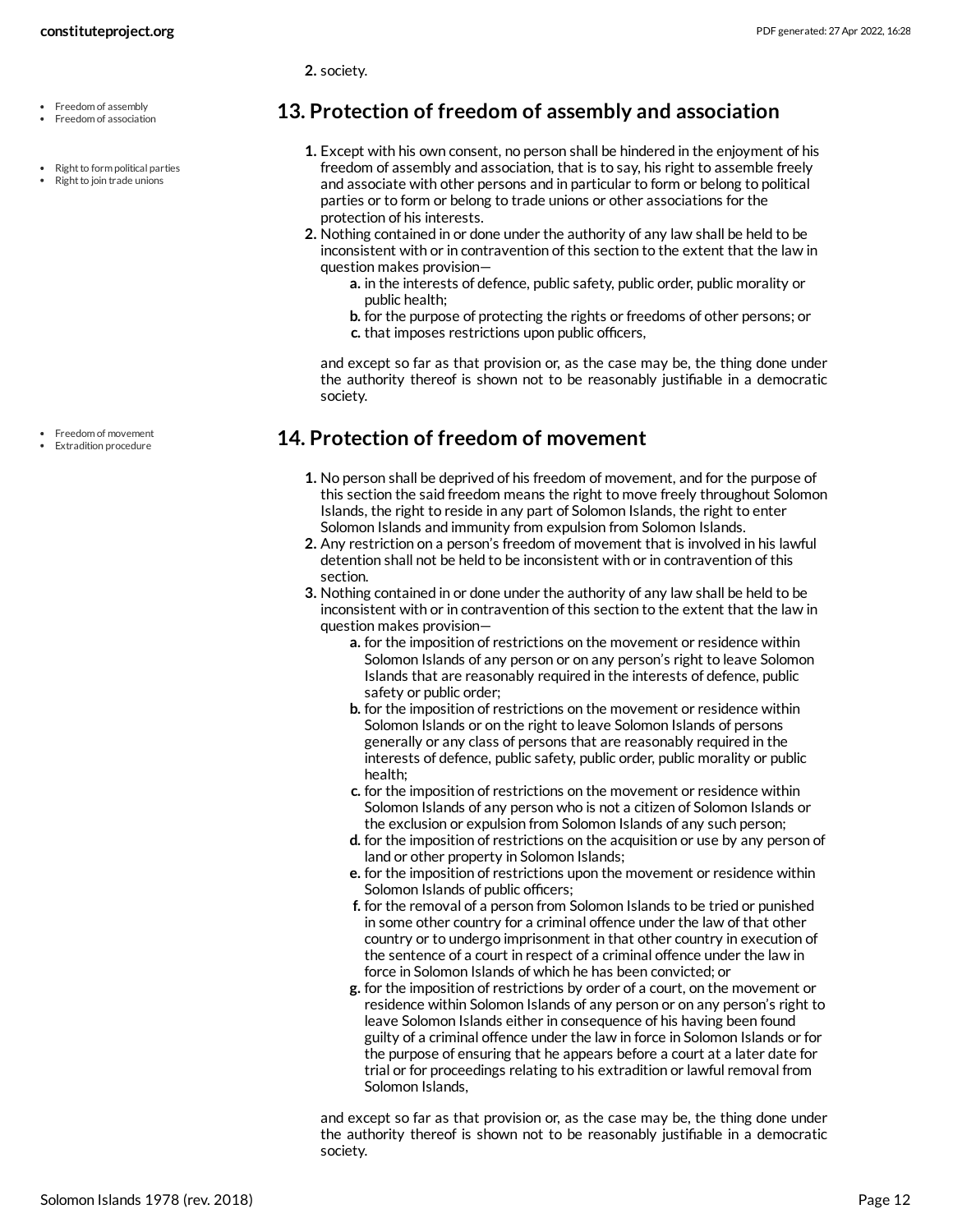- **4.** If any person whose freedom of movement has been restricted by virtue only of such a provision as is referred to in subsection (3)(a) or (b) of this section so requests at any time during the period of that restriction not earlier than six months after he last made such a request during that period, his case shall be reviewed by an independent and impartial tribunal presided over by a person, qualified to be admitted to practise in Solomon Islands as an advocate or as a barrister and solicitor, appointed by the Chief Justice.
- **5.** On any review by a tribunal in pursuance of the preceding subsection of the case of a person whose freedom of movement has been restricted, the decision of the tribunal concerning the necessity or expediency of continuing the restriction shall be binding on the authority by which it was ordered.

### <span id="page-12-0"></span>**15. Protection from discrimination on grounds of race, etc**

- **1.** Subject to the provisions of subsections (5), (6) and (9) of this section, no law shall make any provision that is discriminatory either of itself or in its effect.
- **2.** Subject to the provisions of subsections (7), (8) and (9) of this section, no person shall be treated in a discriminatory manner by any person acting by virtue of any written law or in the performance of the function of any public office or any public authority.
- **3.** Subject to the provisions of subsection (9) of this section, no person shall be treated in a discriminatory manner in respect of access to shops, hotels, lodginghouses, public restaurants, eating-houses or places of public entertainment or in respect of access to places of public resort maintained wholly or partly out of public funds or dedicated to the use of the general public.
- **4.** In this section the expression "discriminatory" means affording different treatment to different persons attributable wholly or mainly to their respective descriptions by race, place of origin, political opinions, colour, creed or sex whereby persons of one such description are subjected to disabilities or restrictions to which persons of another such description are not made subject or are accorded privileges or advantages which are not accorded to persons of another such description.
- **5.** Subsection (1) of this section shall not apply to, any law so far as that law makes provision
	- **a.** for the imposition of taxation or the appropriation of revenue by the Government or the government of Honiara City, or any provincial Government, or the Honiara City Council, or any provincial Assembly for local purposes;
	- **b.** with respect to persons who are not citizens of Solomon Islands.
- **6.** Nothing contained in any law shall be held to be inconsistent with or in contravention of subsection (1) of this section to the extent that it makes provision with respect to standards or qualifications (not being standards or qualifications specifically relating to race, place of origin, political opinions, colour, creed or sex) to be required of any person who is appointed to any office in the public service, any office in a disciplined force, any office in the service of the government of Honiara City or any provincial government, or any office in a body corporate established directly by any law for public purposes, or who wishes to engage in any trade or business.
- **7.** Subsection (2) of this section shall not apply to anything which is expressly or by necessary implication authorised to be done by any such provision of law as is referred to in subsection (5) or (6) of this section.
- **8.** Subsection (2) of this section shall not affect any discretion relating to the institution, conduct or discontinuance of civil or criminal proceedings in any court that is vested in any person by or under this Constitution or any other law.
- **9.** Nothing contained in or done under the authority of any law shall be held to be inconsistent with or in contravention of this section to the extent that the law in question makes provision whereby persons of any such description as is mentioned in subsection (4) of this section may be subjected to any restriction on the rights and freedoms guaranteed by Sections 9, 11, 12, 13 and 14 of this Constitution, being such a restriction as is authorised by Section 9(2), 11(6), 12(2), 13(2) or 14(3), as the case may be.

## <span id="page-12-1"></span>**16. Provisions for periods of public emergency**

**1.** In this Chapter "period of public emergency" means any period during which—

- Equality regardless of creed or belief
- $\bullet$ Equality regardless of race
- General guarantee of equality
- Equality regardless of political party Equality regardless of origin
- Equality regardless of gender
- Equality regardless of skin color

- Municipal government
- Subsidiary unit government

• Emergency provisions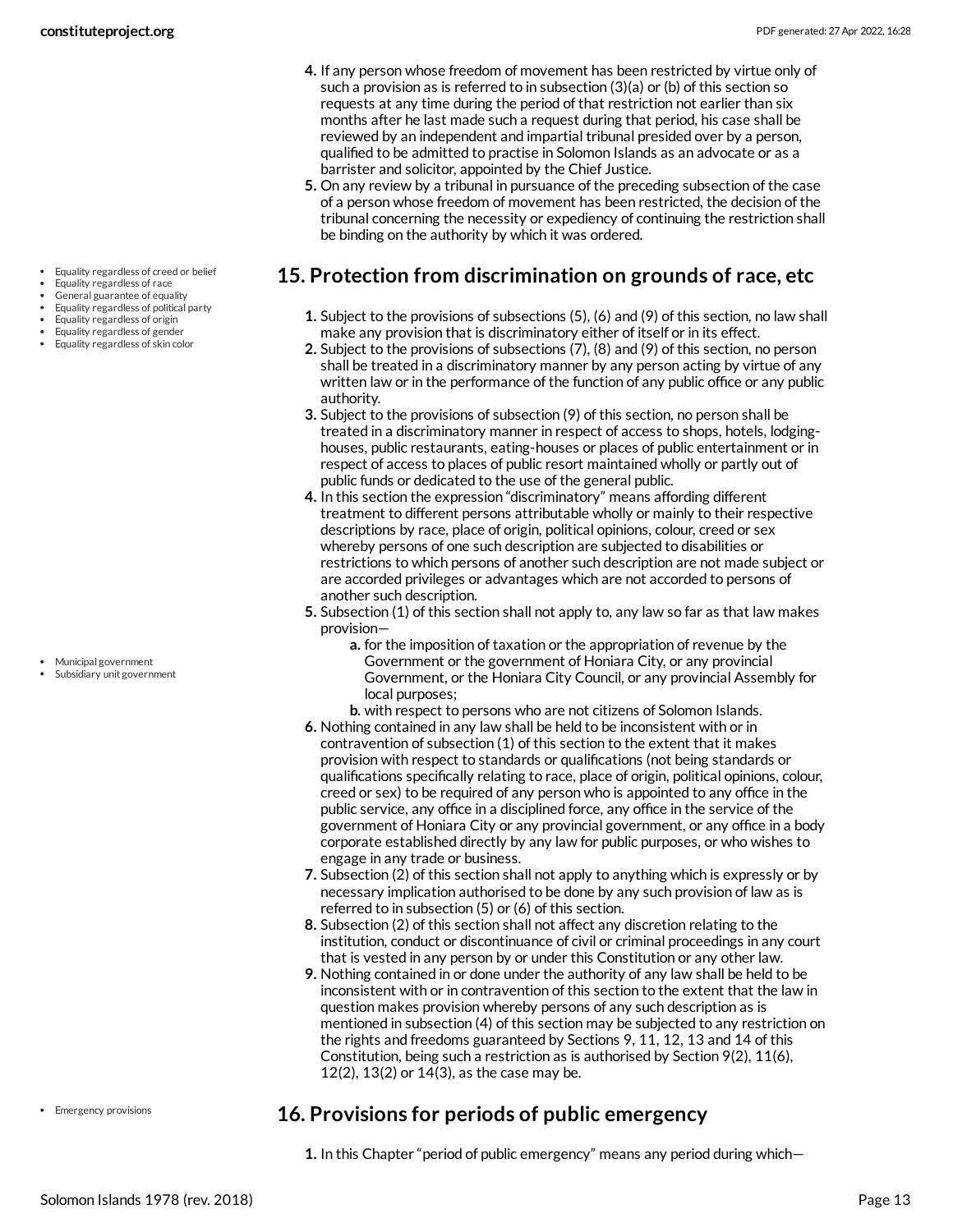- **1. a.** Solomon Islands is at war; or
- **b.** there is in force a declaration made under the provisions of this section. **2.** The Governor-General may at any time by proclamation declare that a state of
- public emergency exists and as soon as practicable shall publish such proclamation in the Gazette.
- **3.** A declaration made under subsection (2) of this section shall cease to have effect on the expiration of a period of seven days commencing with the day on which the declaration is made unless before the expiration on of that period it has been approved by a resolution of Parliament supported by the votes, of at least twothirds of all the members thereof:

Provided that, if a declaration is made during any period when Parliament is not sitting, Parliament shall be convened not later than two weeks after the day on which the declaration is made and the period of seven days referred to in this subsection shall commence on the day on which Parliament convened.

- **4.** A declaration made under subsection (2) of this section may at any time before it has been approved by a resolution of Parliament be revoked by the Governor-General by a proclamation published in the Gazette.
- **5.** A declaration made under subsection (2) of this section and approved by a resolution of Parliament under subsection (3) shall continue in force until the expiration of a period of four months commencing with the day on which the declaration is made or until such earlier date as may be specified in the resolution.
- **6.** Notwithstanding the provisions of subsection (5) of this section, a declaration made under subsection (2) and approved by a resolution of Parliament under subsection (3) may at any time be revoked by a resolution of Parliament supported by the votes of a majority of all the members thereof.
- **7.** Nothing contained in or done under the authority of any law shall be held to be inconsistent with or in contravention of section 5, 6(2), 9, 11, 12, 13, 14 or 15 of this Constitution to the extent that the law in question makes in relation to any period of public emergency provision, or authorises the doing during any such period of anything, that is reasonably justifiable in the circumstances of any situation arising or existing during the period for the purpose of dealing with that situation.
- **8.** Where a person is detained by virtue of a law that authorises the taking during a period of public emergency of measures that are reasonably justifiable for the purpose of dealing with the situation that exists in Solomon Islands during that period, the following provisions shall apply, that is to say
	- **a.** he shall, as soon as reasonable practicable, be furnished with a statement in writing in a language that he understands, specifying in detail the grounds upon which he is detained;
	- **b.** the announcement of his detention shall be made as soon as possible, and not more than fourteen days after the commencement of his detention a notification shall be published in the Gazette stating that he has been detained and giving particulars of the provision of law under which his detention is authorised;
	- **c.** for the application, in the case of persons of any such description as is mentioned in the preceding subsection (or of persons connected with such persons), of the law with respect to adoption, marriage, divorce, burial, devolution of property on death or other like matters that is the personal law applicable to persons of that description;
	- **d.** for the application of customary law;
	- **e.** with respect to land, the tenure of land, the resumption and acquisition of land and other like purposes;
	- **f.** for the advancement of the more disadvantaged members of the community; or
	- **g.** whereby persons of any such description as is mentioned in the preceding subsection may be subjected to any disability or restriction or may be accorded any privilege or advantage which, having regard to its nature and to special circumstances pertaining to those persons or to persons of any other such description, is reasonably justifiable in a democratic society.
- **9.** On any review by a tribunal in pursuance of subsection (8) of this section of the case of a detained person, the decision of the tribunal concerning the necessity or expediency of continuing his detention shall be binding on the authority by which it was ordered.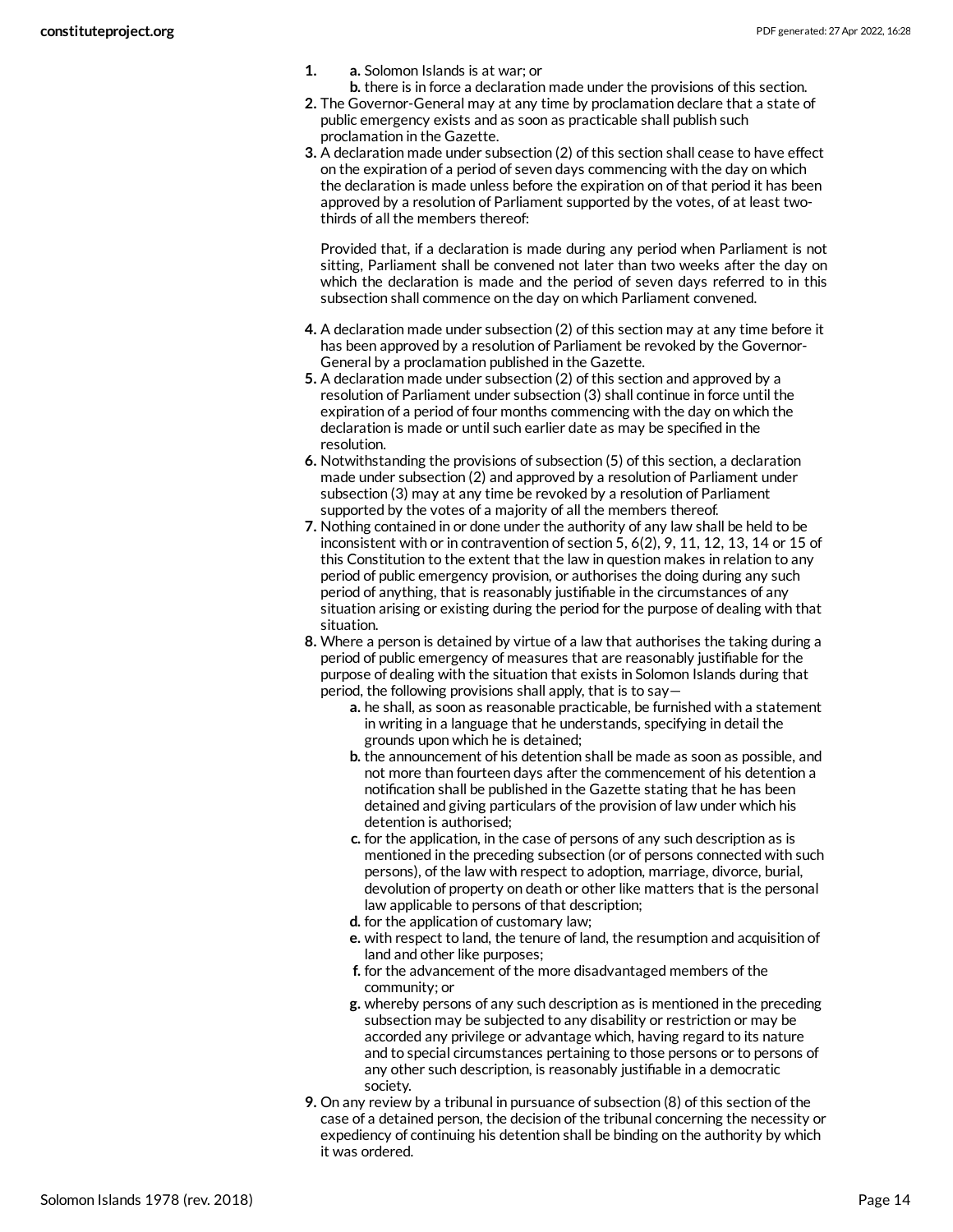- **10.** Nothing contained in paragraph (d) or (e) of subsection (8) of this section shall be construed as entitling a person to legal representation at public expense.
- <span id="page-14-0"></span>**17. Compensation for contravention of rights and freedoms**

Any person any of whose rights or freedoms under this Chapter has been contravened shall be entitled to compensation for the contravention thereof from the person or authority which contravened it.

### <span id="page-14-1"></span>**18. Enforcement of protective provisions**

- **1.** Subject to the provision of subsection (6) of this section, if any person alleges that any of the provisions of Sections 3 to 16 (inclusive) of this Constitution has been, is being or is likely to be contravened in relation to him (or, in the case of a person who is detained, if any other person alleges such contravention in relation to the detained person) then, without prejudice to any other action with respect to the same matter which is lawfully available, that person (or that other person) may apply to the High Court for redress.
- **2.** The High Court shall have original jurisdiction
	- **a.** to hear and determine any application made by any person in pursuance of the preceding subsection;
	- **b.** to determine any question arising in the case of any person which is referred to it in pursuance of the next following subsection,

and may make such orders, issue such writs and give such directions, including the payment of compensation, as it may consider appropriate for the purpose of enforcing or securing the enforcement of any of the provision of Sections 3 to 16 (inclusive) of this Constitution:

Provided that the High Court may decline to exercise its powers under this subsection if it is satisfied that adequate means of redress for the contravention alleged are or have been available to the person concerned under any other law.

- **3.** If in any proceedings in any subordinate court any question arises as to the contravention of any of the provisions of Sections 3 to 16 (inclusive) of this Constitution, the person presiding in that court may, and shall if any party to the proceedings so requests, refer the question to the High Court unless, in his opinion, the raising of the question is merely frivolous or vexatious.
- **4.** Any person aggrieved by any determination of the High Court under this section may appeal therefrom to the Court of Appeal:

Provided that no appeal shall lie from a determination of the High Court under this section dismissing an application on the ground that it is frivolous or vexatious.

- **5.** Parliament may confer upon the High Court powers additional to those conferred by this section for the purpose of enabling that court more effectively to exercise the jurisdiction conferred upon it by this section.
- **6.** Rules of court making provision with respect to the practice and procedure of the High Court in relation to the jurisdiction conferred on it by or under this section (including rules with respect to the time within which any application or reference shall or may be made or brought) may be made by the person or authority for the time being having power to make rules of court with respect to the practice and procedure of that court generally.

## <span id="page-14-2"></span>**19. Interpretation and savings**

- **1.** In this Chapter, unless the context otherwise requires—
	- "contravention," in relation to any requirement includes a failure to comply with that requirement, and cognate expressions shall be construed accordingly;
	-

Protection from false imprisonment Ultra-vires administrative actions

Ultra-vires administrative actions • Protection from false imprisonment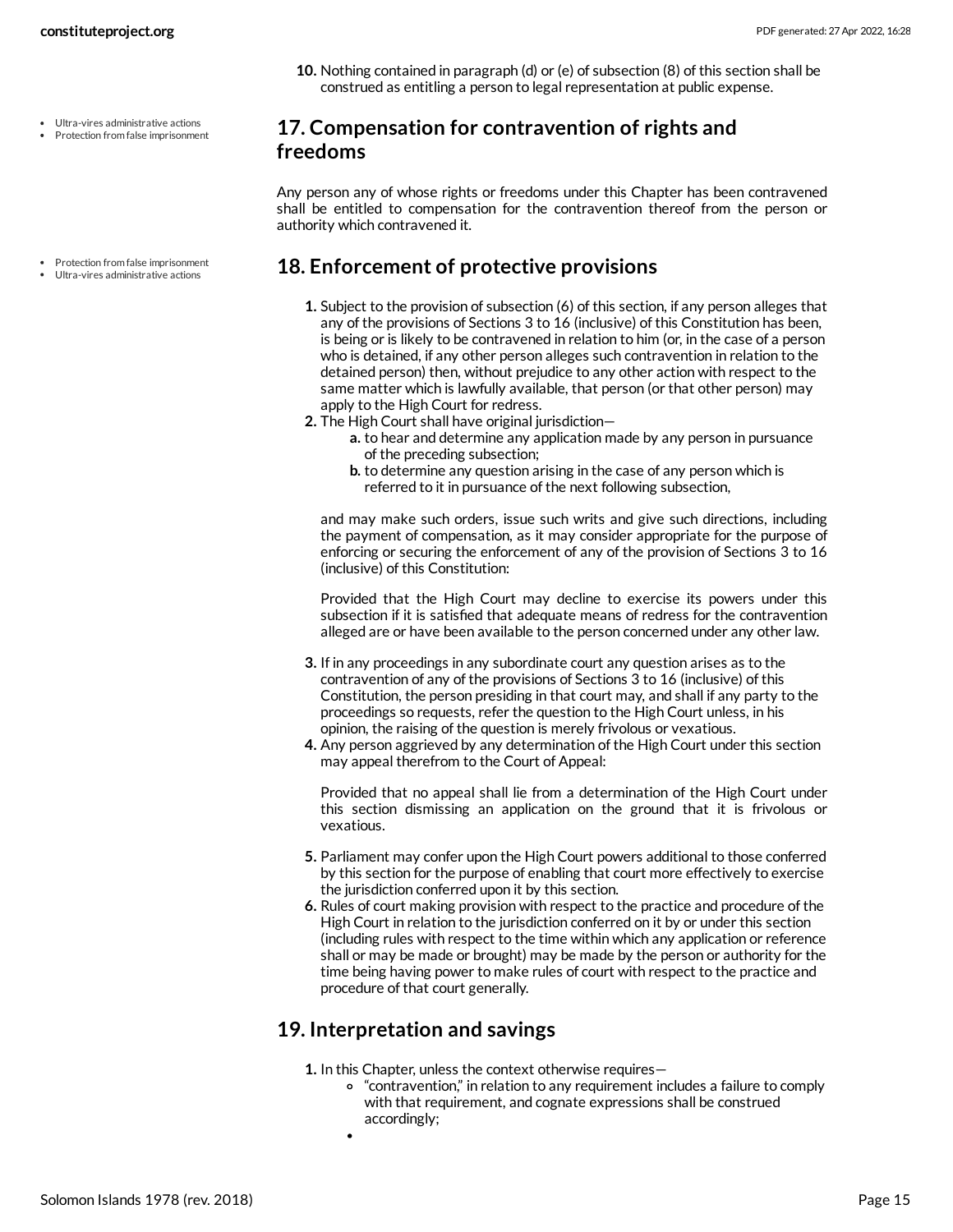- **1.** "court" means any court of law having jurisdiction in Solomon Islands, other than a court established by a disciplinary law, and includes in Sections 4 and 6 of this Constitution a court established by a disciplinary law;
	- "disciplinary law" means a law regulating the discipline of any disciplined force;
	- "disciplined force" means—

**a.** any naval, military or air force;

**b.** the Solomon Islands Fire Service;

**c.** the Correctional Service;

- **d.** the Marine Division;
- **e.** the Police Force;
- **f.** the Special Constabulary; or
- **g.** any other constabulary or police force established by Parliament;
- "member," in relation to a disciplined force, includes any person who, under the law regulating the discipline of that force, is subject to that discipline.
- **2.** Nothing contained in Sections 12, 13 and 14 of this Constitution shall be construed as precluding the inclusion in the terms and conditions of service of public officers of reasonable requirements as to their communication or association with other persons or as to their movements or residence.
- **3.** In relation to any person who is a member of a disciplined force of Solomon Islands, nothing contained in or done under the authority of the disciplinary law of that force shall be held to be inconsistent with or in contravention of any of the provisions of this Chapter other than Sections 4, 6, 7, 8 and 15.
- **4.** In relation to any person who is a member of a disciplined force that is not a disciplined force of Solomon Islands and who is present in Solomon Islands in pursuance of arrangements made between the Government of Solomon Islands and another Government or an international organisation, nothing contained in or done under the authority of the disciplinary law of that force shall be held to be inconsistent with or in contravention of any of the provisions of this Chapter.
- **5.** No measure taken in relation to a person who is a member of a disciplined force of a country with which Solomon Islands is at war and no law, to the extent that it authorises the taking of any such measures, shall be held to be inconsistent with or in contravention of any of the provisions of this Chapter.

## <span id="page-15-0"></span>**CHAPTER III. CITIZENSHIP**

## <span id="page-15-1"></span>**20. Persons who become citizens on Independence Day**

Requirements for birthright citizenship

- <span id="page-15-2"></span>**1**
- **a.** Every person who is immediately before Independence Day an indigenous Solomon Islander shall become a citizen of Solomon Islands on Independence Day.
- **b.** Every person who was born in Solomon Islands before Independence Day and who has or had two grandparents who are or were members of a group, tribe or line indigenous to Papua New Guinea or the New Hebrides shall become a citizen of Solomon Islands on Independence Day.
- **2.** Every person who before Independence Day has made, or been included in an application to the Government for citizenship of Solomon Islands containing the information specified in subsection (4) of this section and who at the time of

• International organizations

• Requirements for naturalization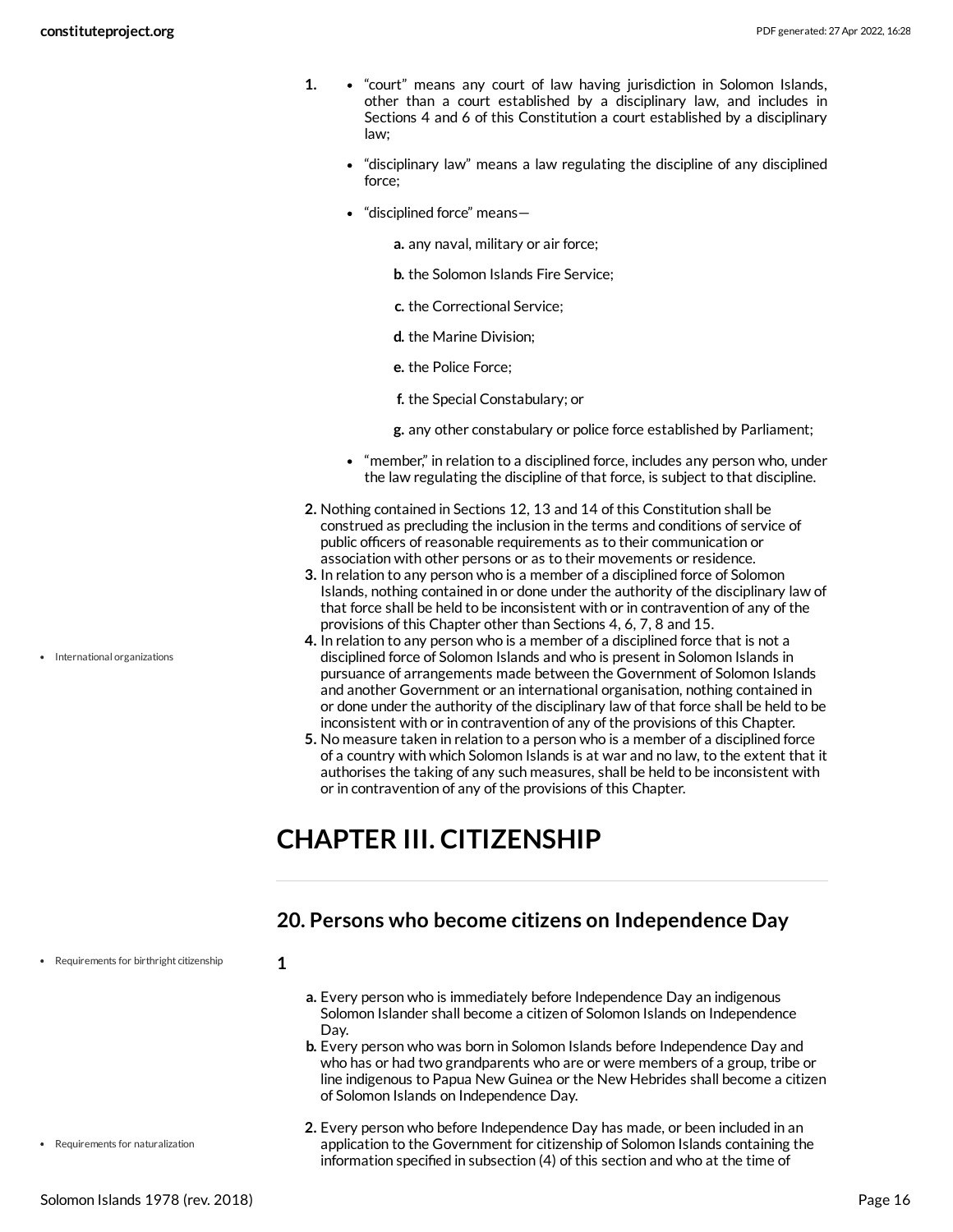- **2.** making such application possessed any of the qualifications specified in subsection (3) of this section, shall become a citizen of Solomon Islands on Independence Day.
- **3.** The qualifications referred to in subsection (2) of this section and subsection (1) of the next following section are that the person concerned, not being an indigenous Solomon Islander, is
	- **a.** a woman married to an indigenous Solomon Islander; or
		- **b.** a citizen of the United Kingdom and Colonies or a British protected person who was born in Solomon Islands; or
		- **c.** a citizen of the United Kingdom and Colonies or a British protected person having acquired such status under the British Nationality Acts 1948 to 1965[3] by virtue of his having been naturalised or registered under those Acts, or naturalised as a British subject before 1949, by the Governor of the former protectorate of the Solomon Islands; or
		- **d.** a citizen of the United Kingdom and Colonies or a British protected person whose father possesses or at his death possessed one of the qualifications specified in paragraph (b) or (c) of this subsection; or
		- **e.** a woman who has been married to a person who possesses, or at his death possessed, one of the qualifications specified in paragraph (b), (c) or (d) of this subsection; or
		- **f.** a citizen of the United Kingdom and Colonies or a British protected person who was deemed to belong to Solomon Islands because such person
			- **i.** has lawfully resided in Solomon Islands for any period of seven years during which he has not been absent therefrom for a period or periods amounting in all to more than eighteen months and since the completion of such period of residence has not been ordinarily resident continuously for a period of two years or more in any other territory within the Commonwealth in circumstances in which he has acquired or retained a right of residence in that territory; or
			- **ii.** is the wife of a person to whom the foregoing subparagraph applies not living apart from such person under a decree of a court or a deed of separation; or
			- **iii.** is the child, step-child or child adopted in a manner recognised by law under the age of eighteen years of a person to whom either of the foregoing subparagraphs applies.
- **4.** The information required to be contained in an application for the purposes of this section and the next following section is as follows
	- **a.** the name, date and place of birth (so far as is known) of the applicant of any other person included in the application or of a minor on whose behalf the application is made, together with, where applicable, the date of naturalisation or registration;
	- **b.** a statement by the applicant whether or not he is including in his application his wife and minor children, if any, and in the case of an application including a wife, a statement by her that she consents to her inclusion in the application;
	- **c.** if the applicant is applying on grounds that his father was born, naturalised or registered in Solomon Islands, also the father's name, place and date of birth (so far as is known) and, if relevant, the date of the father's naturalisation or registration;
	- **d.** if the application is made by or on behalf of a woman on grounds of marriage to a man who, or whose father, was born, naturalised or registered in Solomon Islands also the name, place and date of birth (so far as is known) and, if relevant, the date of naturalisation or resignation of the man and, if necessary, his father;
	- **e.** a statement by the applicant that, if he is resident in Solomon Islands at the time of making application, he intends to continue such residence, or that, if he is not so resident at that time, he regards Solomon Islands as his home country;
	- **f.** a declaration by the applicant of his allegiance to Solomon Islands and his respect for the culture, the language and the way of life of Solomon Islands; and
	- **g.** a statement by the applicant that he intends to renounce any other nationality that he may hold at the time of making application.
- **5.** The reference in paragraph (3) of this section to the Governor of the former protectorate of Solomon Islands shall, in relation to any certificate granted or registration effected by some other officer in his capacity as the officer for the

• Requirements for naturalization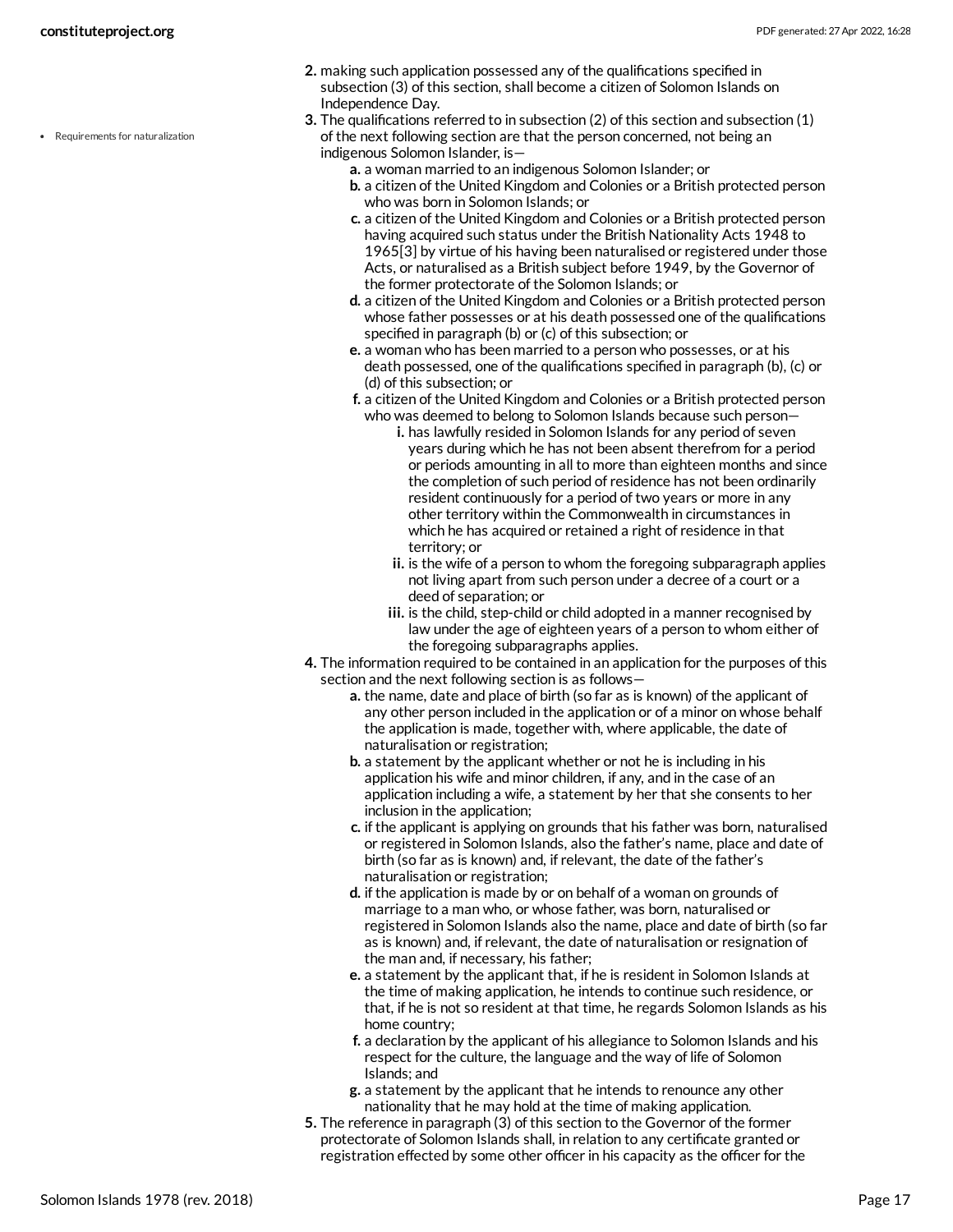- **5.** time being administering the Government of the former protectorate of the Solomon Islands, be construed as reference to that officer.
- **6.** Every person who becomes a citizen of Solomon Islands on Independence Day by virtue of subsection (2) of this section shall receive a certificate of his acquisition of such citizenship as soon as practicable after Independence Day.

#### Requirements for naturalization

### <span id="page-17-0"></span>**21. Persons entitled to be registered as citizens after Independence Day**

- **1.** Every person who immediately before Independence Day possessed any of the qualifications specified in subsection (3) of the preceding section and who within the prescribed period has made, or been included in, an application to the Government for citizenship of Solomon Islands containing the information specified in subsection (4) of the preceding section shall be registered as a citizen of Solomon Islands.
- **2.** For the purposes of subsection (1) of this section, "the prescribed period" means the period beginning on Independence Day and expiring two years thereafter:

Provided that the Minister responsible for citizenship matters may extend that period in respect of such applications or classes of application where the applicant was, by reason of his absence from Solomon Islands or other reasonable cause, unaware of his right to apply, as he may think fit.

### <span id="page-17-1"></span>**22. Persons born on or after Independence Day**

Every person born on or after Independence Day, whether within or outside Solomon Islands, shall become a citizen of Solomon Islands at the date of his birth if at that date either of his parents is, or would but for his death have been, a citizen of Solomon Islands.

### <span id="page-17-2"></span>**23. Avoidance of dual nationality**

- **1.** Subject to the provisions of subsection (2) of this section, any citizen of Solomon Islands who is a national of some other country shall cease to be a citizen of Solomon Islands at the expiry of two years after the date on which he acquired citizenship of Solomon Islands or turned the age of eighteen years, whichever is the later, or such longer period as may be prescribed by Parliament, unless before the expiry of that period he has renounced or lost the nationality of that other country or, the law of that other country does not permit him to renounce that nationality, made such declaration as may be prescribed.
- **2.** Any person who, being aged eighteen years or more, acquired citizenship of Solomon Islands by virtue of Section 20(2) or 21 of this Constitution and who is a national of some other country shall cease to be a citizen of Solomon Islands at the expiry of six months after the date on which he acquired citizenship of Solomon Islands or such longer period as may be prescribed by Parliament, unless before the expiry of that period he has renounced or lost the nationality of that other country or, if the law of that other country does not permit him to renounce that nationality, make such declaration as may be prescribed.

### <span id="page-17-3"></span>**24. Commonwealth citizens**

- **1.** Every person who under this Chapter or any other law is a citizen of Solomon Islands or under any enactment for the time being in force in any country to which this section applies is a citizen of that country shall, by virtue of that citizenship, have the status of a Commonwealth citizen.
- **2.** Every person who is a British subject without citizenship under the British Nationality Act 1948, who continues to be a British subject under Section 2 of that Act or is a British subject under the British Nationality Act 1965 shall, by virtue of that status, have the status of a Commonwealth citizen.
- **3.** Save as may be otherwise provided by Parliament, the countries to which this section applies are Australia, The Bahamas, Bangladesh, Barbados, Botswana, Canada, Cyprus, Fiji, The Gambia, Ghana, Grenada, Guyana, India, Jamaica, Kenya, Lesotho, Malawi, Malaysia, Malta, Mauritius, Nauru, New Zealand,

• Requirements for birthright citizenship

Conditions for revoking citizenship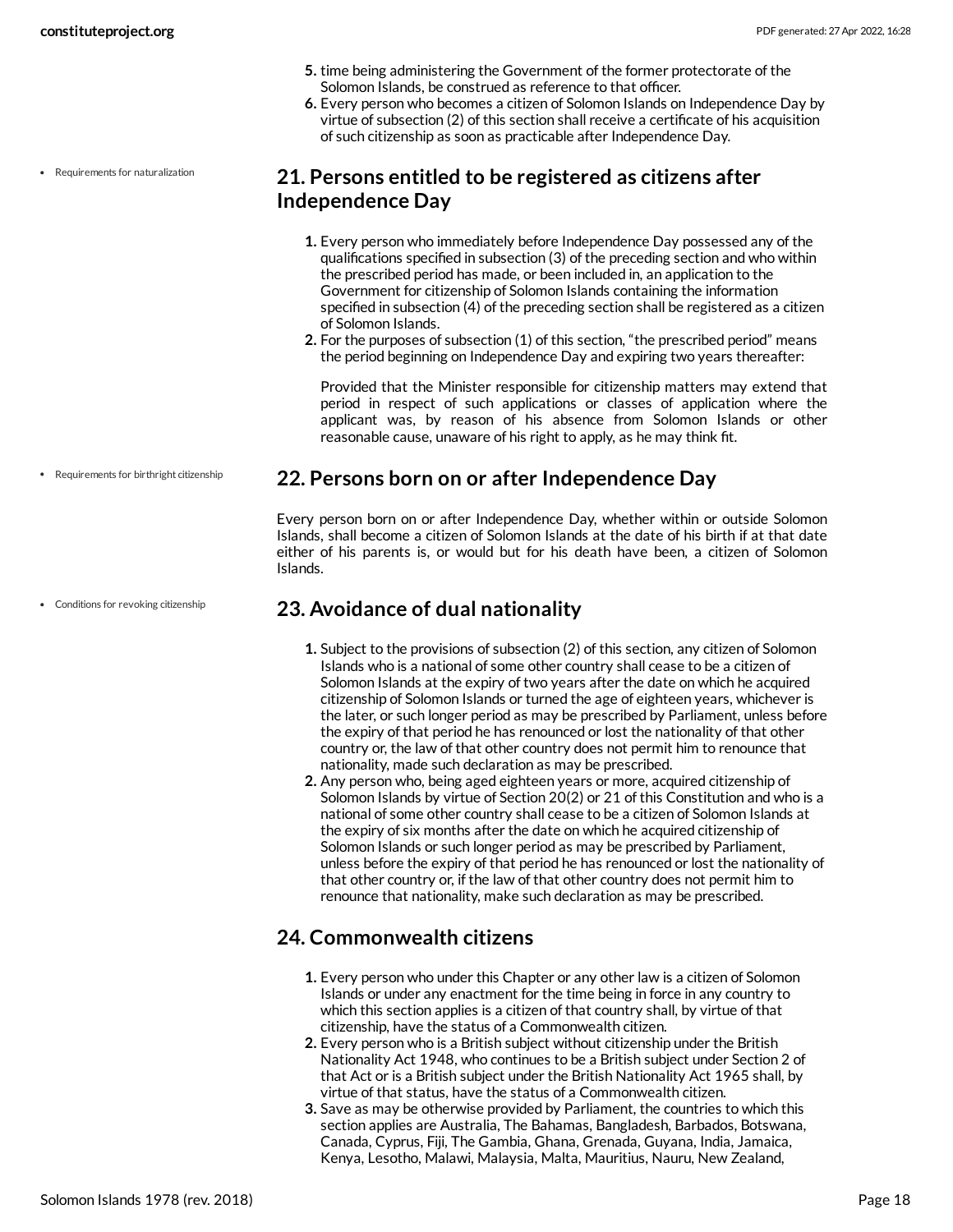**3.** Nigeria, Papua New Guinea, Seychelles, Sierra Leone, Singapore, Southern Rhodesia, Sri Lanka, Swaziland, Tanzania, Tonga, Trinidad and Tobago, Uganda, The United Kingdom and Colonies, Western Samoa and Zambia.

## <span id="page-18-0"></span>**25. Powers of Parliament**

<span id="page-18-5"></span>Parliament may make provision—

- **a.** for the acquisition of citizenship of Solomon Islands by persons who are not eligible or who are no longer eligible to become citizens of Solomon Islands by virtue of the provisions of this Chapter;
- **b.** for the deprivation and renunciation of citizenship of Solomon Islands held by any person who has attained the age of eighteen years.

## <span id="page-18-1"></span>**26. Interpretation**

- **1.** In this Chapter—
	- "British protected person" means a person who is a British protected person for the purposes of the British Nationality Act 1949;
	- "indigenous Solomon Islander" means any person who is, or one of whose parents is, or was, a British protected person and or a group, tribe or line indigenous to Solomon Islands.
- **2.** Any reference in this Chapter to the father of a person shall, in relation to a person born out wedlock, be construed as a reference to the mother of that person.
- **3.** For the purposes of this Chapter, a person born aboard a registered ship or aircraft, or aboard an unregistered ship or aircraft of the government of any country, shall be deemed to have been born in the place in which the ship or aircraft was registered or, as the case may be, in that country.
- **4.** For the purposes of this Chapter, an application shall be deemed to have been made on the date on which it is lodged with the Government or with any person who has been appointed by the Government to receive applications.

## <span id="page-18-2"></span>**CHAPTER IV. THE GOVERNOR-GENERAL**

## <span id="page-18-3"></span>**27. Establishment of office of Governor-General**

- **1.** There shall be a Governor-General of Solomon Islands who shall be appointed by the Head of State in accordance with an address from Parliament and who shall be the representative of the Head of State in Solomon Islands.
- **2.** A person shall not be qualified for appointment to the office of Governor-General unless he is qualified for election as a member of Parliament under Chapter VI of this Constitution.
- **3.** The office of Governor-General shall become vacant
	- **a.** at the expiration of five years from the date of his appointment; or
		- **b.** if he is removed from office by the Head of State, in accordance with an address from Parliament supported by the votes of at least two-thirds of all the members thereof, for misbehaviour or for such other cause as may be prescribed by Parliament.
- **4.** No person may be appointed as Governor-General for more than two terms of office.

## <span id="page-18-4"></span>**28. Acting Governor-General**

Whenever the office of Governor-General is vacant or the holder of the office is absent from Solomon Islands or is for any other reason unable to perform the functions of his office, those functions shall be performed by the Speaker or, if the office of Speaker is

- Requirements for naturalization
- Conditions for revoking citizenship
- Right to renounce citizenship

- Name/structure of executive(s)
- Head of state selection
- Minimum age of head of state
- Eligibility for head of state
- Head of state term length
- Head of state removal
- Head of state term limits
- Head of state replacement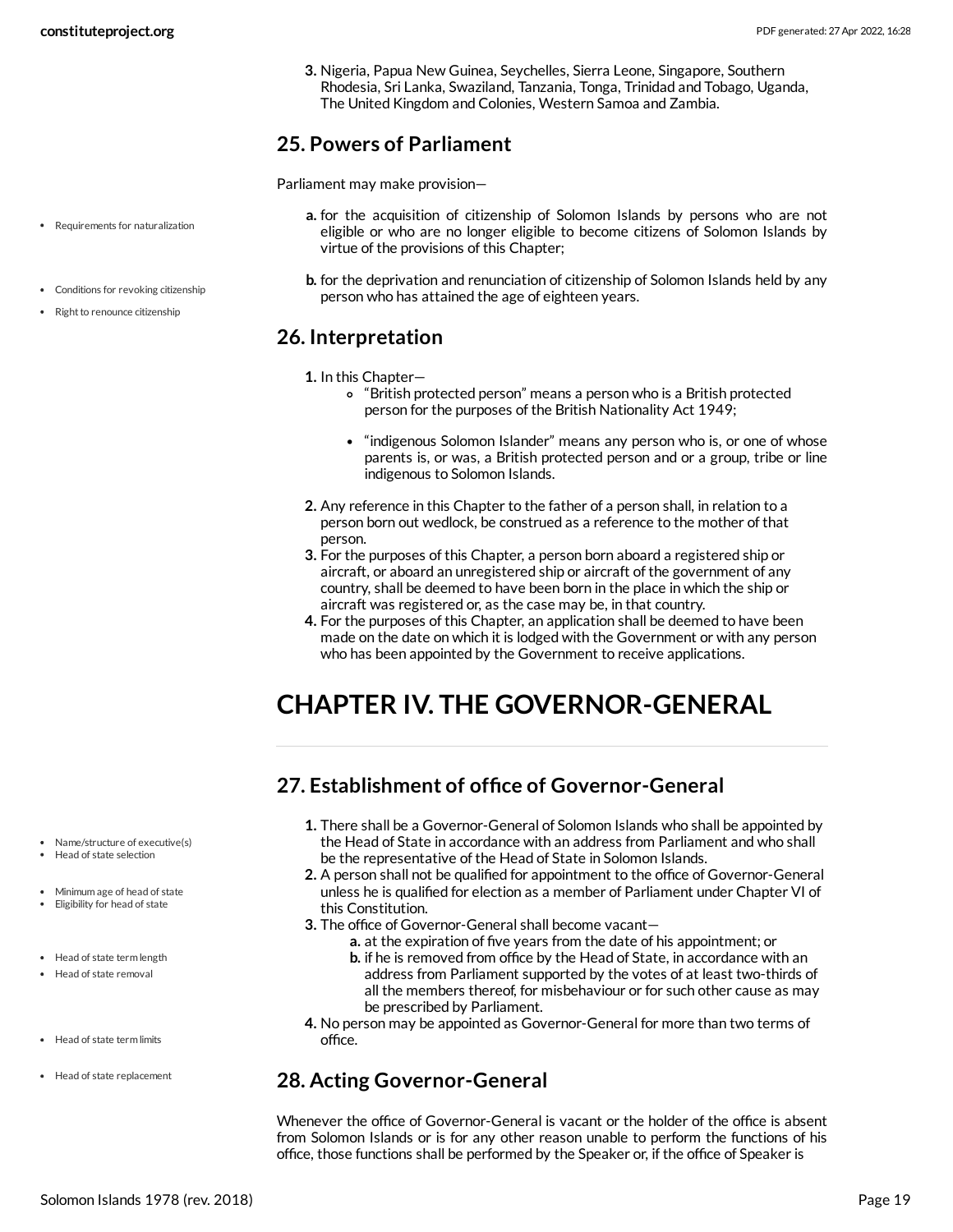vacant or the holder of that office is likewise absent or unable to perform those functions, by the Chief Justice.

### <span id="page-19-0"></span>**29. Oaths to be taken by Governor-General**

A person appointed to the office of Governor-General or assuming the functions of that office under the preceding section shall, before entering upon the duties of that office, take and subscribe the oath of allegiance and the oath of office as prescribed in Schedule 1 to this Constitution, such oaths being administered by the Chief Justice or such other judge of the High Court or the Court of Appeal as may be designated by the Chief Justice.

## <span id="page-19-1"></span>**CHAPTER V. THE EXECUTIVE**

Name/structure of executive(s)

### <span id="page-19-2"></span>**30. Executive authority of Solomon Islands**

- **1.** The executive authority of the people of Solomon Islands is vested in the Head of State.
- **2.** Save otherwise provided in this Constitution, that authority may be exercised on behalf of the Head of State by the Governor-General either directly or through officers subordinate to him.
- **3.** Nothing in this section shall preclude persons or authorities other than the Governor-General from exercising such functions as may be conferred upon them by any law.

## <span id="page-19-3"></span>**31. Exercise of Governor-General's functions**

- **1.** In the exercise of his functions under this Constitution or any other law, the Governor-General shall act in accordance with the advice of the Cabinet or of a Minister acting under the general authority of the Cabinet except in cases where he is required by this Constitution to act in accordance with the advice of, or after consultation with, any person or authority other than the Cabinet or in his own deliberate judgment.
- **2.** Where the Governor-General is required by this Constitution to exercise any function after consultation with any person or authority other than the Cabinet, he shall not be obliged to exercise that function in accordance with the advice of that person or authority.
- **3.** Where the Governor-General is required by this Constitution to act in accordance with the advice of, or after consultation with, any person or authority, the question whether he has in any matter so acted shall not be called in question in any court of law.

## <span id="page-19-4"></span>**32. Governor-General to be kept informed**

The Prime Minister shall keep the Governor-General fully informed concerning the general conduct of the government of Solomon Islands and shall furnish the Governor-General with such information as he may request with respect to any particular matter relating to the government of Solomon Islands.

### <span id="page-19-5"></span>**33. Ministers**

- **1.** There shall be a Prime Minister who shall be elected as such by the members of Parliament from amongst their number in accordance with the provisions of Schedule 2 to this Constitution.
- **2.** There shall be, in addition to the office or Prime Minister such other offices of Minister of the Government, not exceeding eleven or such greater number as Parliament may prescribe, as may be established by the Governor-General, acting in accordance with the advice of the Prime Minister:
- Head of government selection
- Minimum age of head of government
- Eligibility for head of government
- Head of government's role in the legislature  $\bullet$  Namet/stexustuute/of executive(s)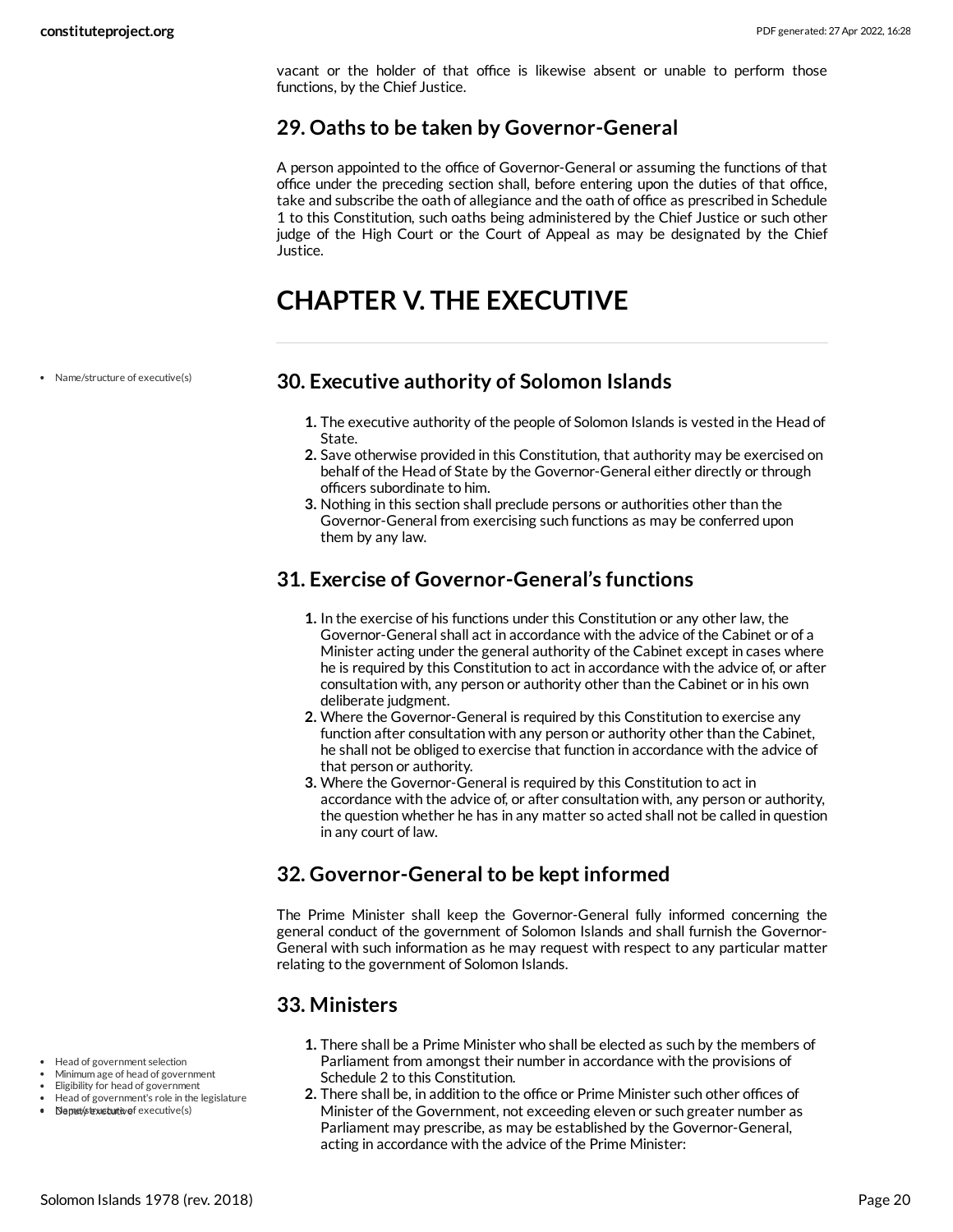- Eligibility for cabinet
- Cabinet selection
- Head of government removal
- Head of government replacement

- Head of government replacement
- Cabinet removal

- Establishment of cabinet/ministers
- Powers of cabinet
- **2.** Provided that one of such offices of Minister of the Government shall be that of Deputy Prime Minister.
- **3.** The Ministers other than the Prime Minister shall be appointed by the Governor-General, acting in accordance with the advice of the Prime Minister from among the members of Parliament:

Provided that if occasion arises for making an appointment while Parliament is dissolved a person who was a member of Parliament immediately before the dissolution may be appointed.

### <span id="page-20-0"></span>**34. Tenure of office of Ministers**

- **1.** If a resolution of no confidence in the Prime Minister is passed by Parliament by an absolute majority of the votes of members thereof the Governor-General shall remove the Prime Minister from office, whereupon the members of Parliament shall meet as soon as possible during the same session of Parliament to elect a new Prime Minister in accordance with the provisions of Schedule 2 to this Constitution.
- **2.** A motion for a resolution of no confidence in the Prime Minister shall not be passed by Parliament unless notice of the motion has been given to the Speaker at least seven clear days before it is introduced.
- **3.** The office of Prime Minister shall also become vacant
	- **a.** when, after a general election, the members of Parliament meet to elect a Prime Minister in accordance with the provisions of Schedule 2 to this Constitution;
		- **b.** if he ceases to be a member of Parliament for any reason other than a dissolution of Parliament;
		- **c.** if he is elected as Speaker or Deputy Speaker; or
		- **d.** if he resigns such office by writing under his hand addressed to the Governor-General.
- **4.** Subject to the next following subsection, during any period when the office of Prime Minister is vacant, the person who held that office immediately before the vacancy arose shall continue to perform the functions of Prime Minister until a person is elected to the office of Prime Minister in accordance with the provisions of Schedule 2 to this Constitution.
- **5.** If the person holding the office of Prime Minister dies, the Governor-General shall, after consultation with the other Ministers, appoint one of them to perform the functions of Prime Minister until a person is elected to the office of Prime Minister in accordance with the provisions of Schedule 2 to this Constitution.
- **6.** The office of a minister other than the Prime Minister shall become vacant
	- **a.** upon the election of any person to the office of Prime Minister in accordance with the provisions of Schedule 2 to this Constitution;
	- **b.** if be ceases to be a member of Parliament for any reason other than a dissolution of Parliament;
	- **c.** if he is elected as Speaker or Deputy Speaker;
	- **d.** if he resigns such office by writing under his hand addressed to the Governor-General; or
	- **e.** if his appointment to the office of a Minister is revoked by the Governor-General acting in accordance with the advice of the Prime Minister.

## <span id="page-20-1"></span>**35. The Cabinet**

- **1.** There shall be a Cabinet for Solomon Islands, consisting of the Prime Minister and the other Ministers.
- **2.** The functions of the Cabinet shall be to advise the Governor-General in the government of Solomon Islands and the Cabinet shall be collectively responsible to Parliament for any advice given to the Governor-General by or under the general authority of the Cabinet and for all things done by or under the authority of any Minister in the execution of his office.
- **3.** The provisions of the preceding subsection shall not apply in relation to
	- **a.** the appointment and removal from office of Ministers, the assigning of responsibility to any Minister under Section 37 of this Constitution, or the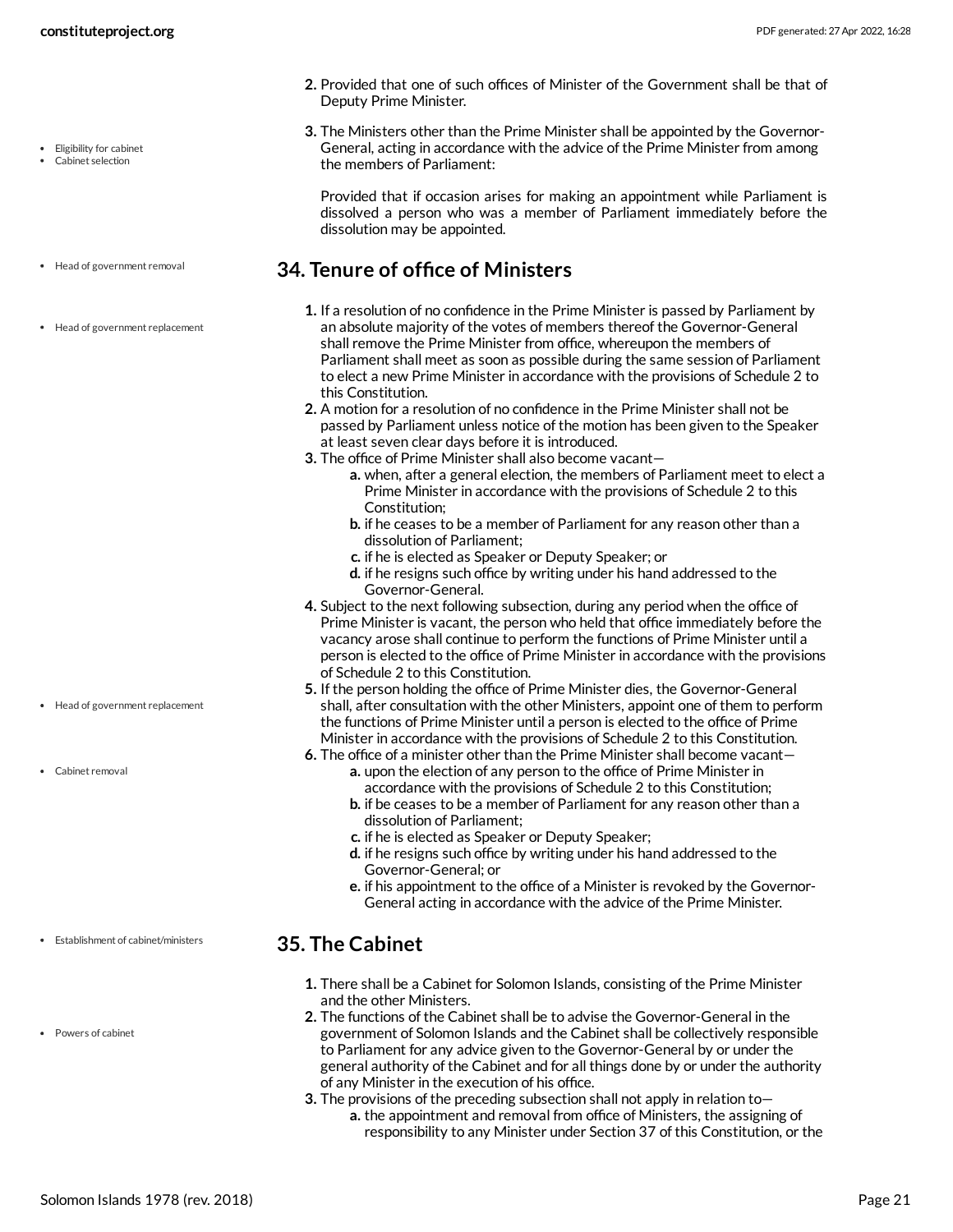- **3. a.** authorisation of another Minister to perform the functions of the Prime Minister during illness or absence; or
	- **b.** the matters referred to in Section 45 of this Constitution (which relate to the Prerogative of Mercy).
- **4.** The Attorney-General shall be the legal adviser to the Cabinet and as such shall attend the meetings of the Cabinet unless otherwise directed by the Cabinet.

## <span id="page-21-0"></span>**36. Proceedings in Cabinet**

- **1.** The Cabinet shall be summoned by the Prime Minister.
- **2.** The Prime Minister shall, so far as is practicable, attend and preside at all meetings of the Cabinet.
- **3.** No business except that of adjournment shall be transacted in the Cabinet if objection is taken by any member present that there are present less than a majority of the members for the time being of the Cabinet.
- **4.** Subject to the preceding subsection, the Cabinet shall not be disqualified for the transaction of business by reason of any vacancy in its membership, and any proceedings of the Cabinet shall be valid notwithstanding that some person who was not entitled to do so took part in those proceedings.
- **5.** The Prime Minister shall decide what business shall be considered at any meeting of the Cabinet.
- **6.** The person presiding in the Cabinet may summon any person to a meeting of the Cabinet, notwithstanding that that person is not a member of the Cabinet, when in the opinion of the person presiding the business of the Cabinet makes the presence of that person desirable:

Provided that a person shall not be under any obligation to answer any question put to him by any member of the Cabinet at such meeting.

## <span id="page-21-1"></span>**37. Assignment of responsibilities to Ministers**

The Governor-General, acting in accordance with the advice of the Prime Minister, may, by directions in writing, assign to the Prime Minister or any other Minister responsibility for the conduct (subject to the provisions of this Constitution and any other law) of any business of the Government, including responsibility for the administration of any department of the Government.

### <span id="page-21-2"></span>**38. Performance of Prime Minister's functions during illness or absence**

- **1.** Whenever the Prime Minister is unable, by reason of illness or absence from Solomon Islands, to perform the functions conferred on him by this Constitution, those functions shall be performed by the Deputy Prime Minister or, if he too is unable to do so, the Governor-General may, by directions in writing, authorise some other Minister to perform those functions (other than the functions conferred by this section) and that Minister may perform those functions until his authority is revoked by the Governor-General.
- **2.** The powers of the Governor-General under this section shall be exercised by him in accordance with the advice of the Prime Minister:

Provided that if the Governor-General, acting in his own deliberate judgment, considers that it is impracticable to obtain the advice of the Prime Minister owing to the Prime Minister's illness or absence, the Governor General may exercise those powers without that advice and in his own deliberate judgment.

## <span id="page-21-3"></span>**39. Oaths to be taken by members of Cabinet**

Before assuming the functions of his office every member of the Cabinet shall make before the Governor-General, or some person authorised in that behalf by the Governor-General, Oaths of allegiance and for the due execution of his office in the forms set out in Schedule 1 to this Constitution.

Deputy executive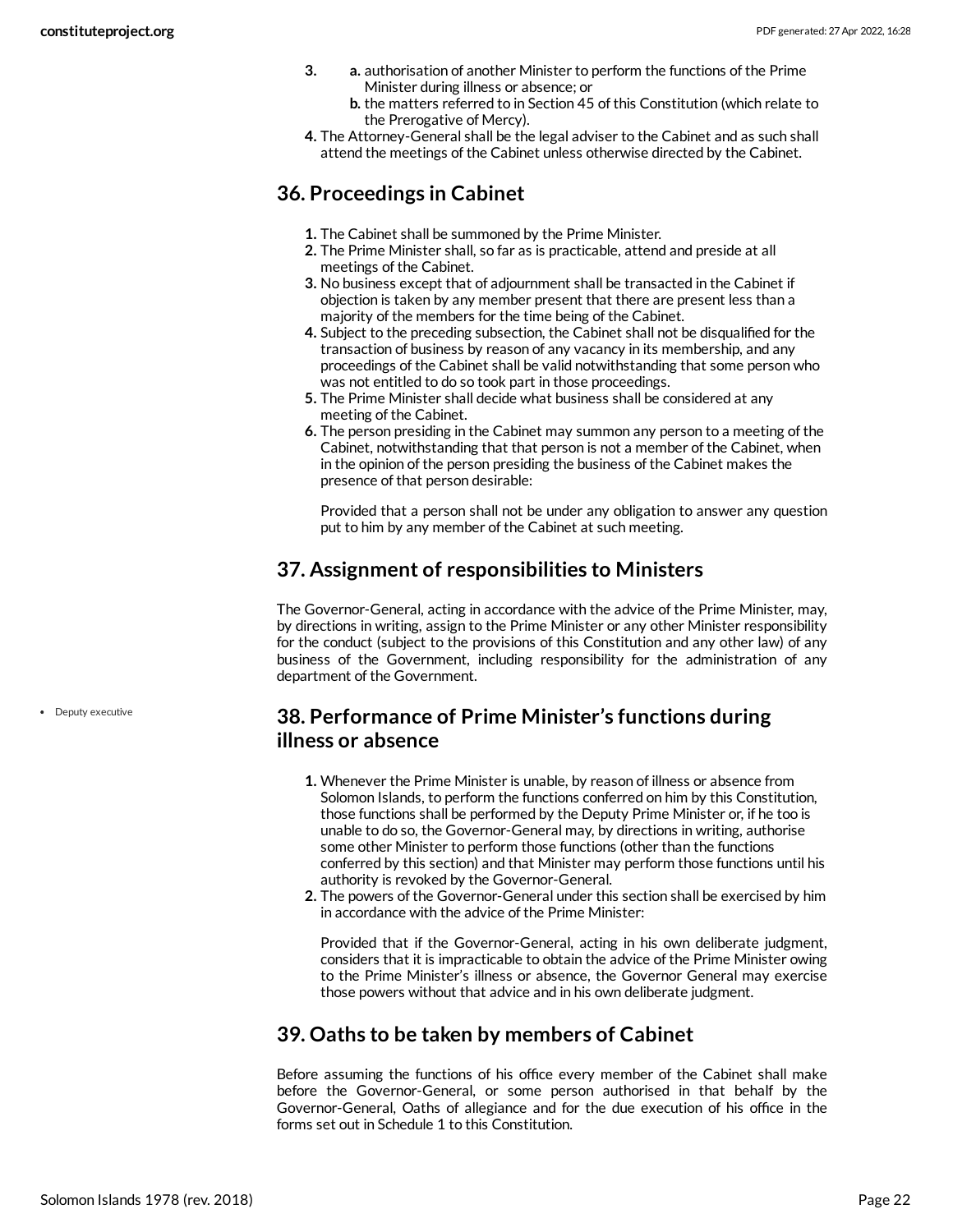### <span id="page-22-0"></span>**40. Direction, etc. of Government departments**

Where any Minister has been charged with responsibility for the administration of any department of the Government, he shall exercise general direction and control over that department and, subject to such direction and control, any department in the charge of a Minister (including the office of the Prime Minister or any other Minister) shall be under the supervision of a Permanent Secretary or some other supervising officer whose office shall be a public office:

#### Provided that—

- **a.** any such department may be under the joint supervision of two or more supervising officers; and
- **b.** different parts of any such department may respectively be under the supervision of different supervising officers.

### <span id="page-22-1"></span>**41. Secretary to Cabinet**

- **1.** There shall be a Secretary to the Cabinet whose office shall be that of a Permanent Secretary.
- **2.** The Secretary to the Cabinet shall have charge of the office of the Cabinet and shall be responsible, in accordance with such instruction as may be given to him by the Prime Minister, for arranging the business for, and keeping the minutes of, the meetings of the Cabinet and for conveying the decisions of the Cabinet to the appropriate person or authority, and shall have such other functions as the Prime Minister may from time to time direct.

### <span id="page-22-2"></span>**42. Attorney-General**

- **1.** There shall be an Attorney-General whose office shall be a public office and who shall be the principal legal adviser to the Government.
- **2.** The Attorney-General shall be appointed by the Judicial and Legal Service Commission acting in accordance with the advice of the Prime Minister.
- **3.** No person shall be qualified to hold the office of Attorney-General unless he is entitled to practise in Solomon Islands as an advocate or as a barrister and solicitor.
- **4.** If the Minister responsible for justice is not a person entitled to practise in Solomon Islands as an advocate or as a barrister and solicitor, the person holding the office of Attorney-General shall be entitled to take part in the proceedings of Parliament as adviser to the Government:

Provided that he shall not be entitled to vote in Parliament or in any election for the office of Prime Minister.

### <span id="page-22-3"></span>**43. Commissioner of Police**

- **1.** There shall be a Commissioner of Police, whose office shall be a public office.
- **2.** The Commissioner of Police shall be appointed by the Governor-General acting in accordance with the advice of the Prime Minister tendered after the Prime Minister has consulted the Police and Correctional Service Commission.
- **3.** The Police Force shall be under the command of the Commissioner of Police.
- **4.** The Prime Minister, or such other Minister as may be authorised in that behalf by the Prime Minister, may give to the Commissioner of Police such general directions of policy with regard to the maintenance of public safety and public order as he may consider necessary and the Commissioner shall comply with such direction or cause them to be complied with.
- **5.** Nothing in this section shall be construed as precluding the assignment to a Minister of responsibility under Section 37 of this Constitution for the organization, maintenance and administration of the Police Force, but the Commissioner of Police shall be responsible for determining the use and controlling the operations of the Force and, except as provided in the preceding

Attorney general

Establishment of judicial council

• Head of state powers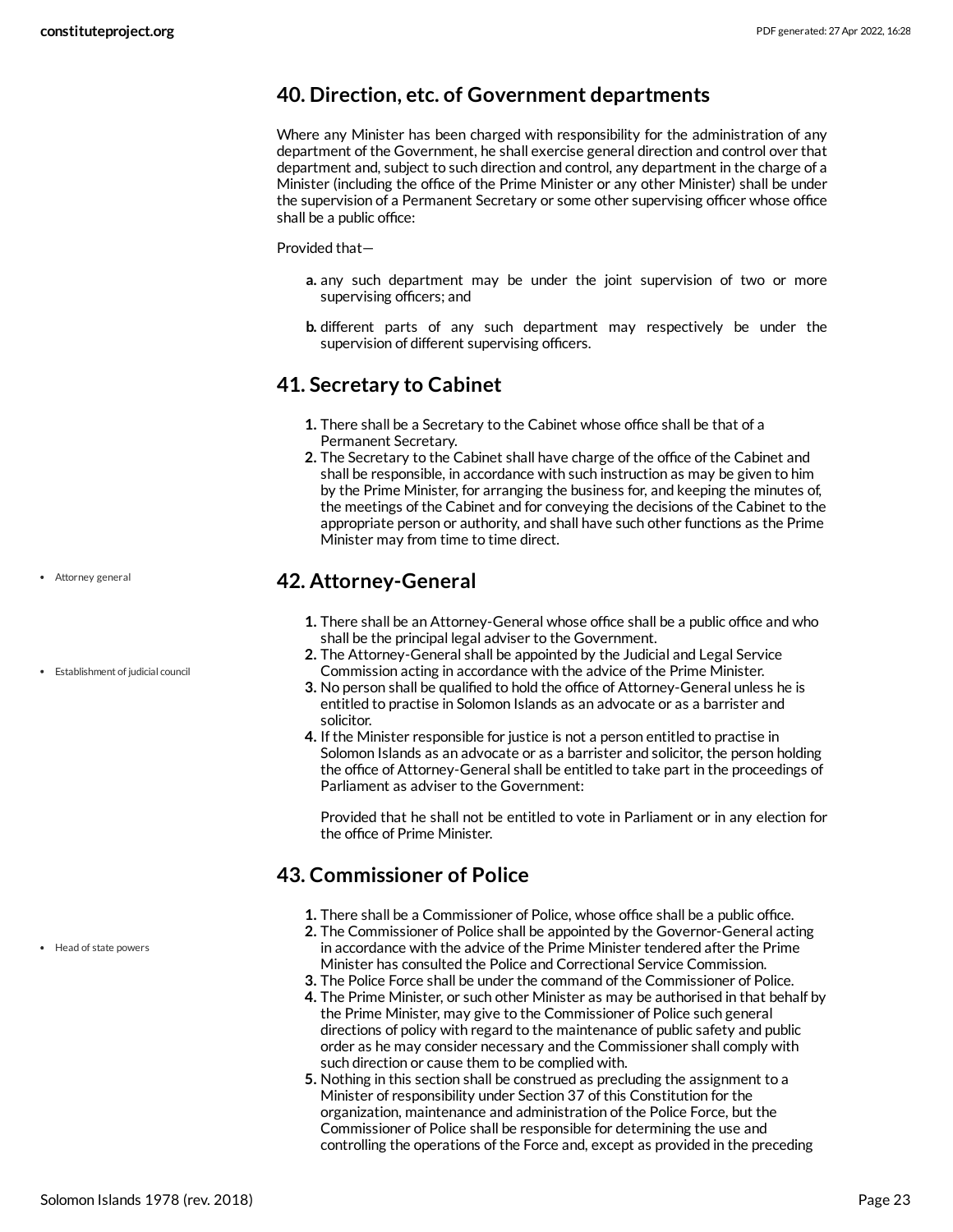**5.** subsection, the Commissioner shall not, in the exercise of his responsibilities and powers with respect to the use and operational control of the Force, be subject to the direction or control of any person or authority.

## <span id="page-23-0"></span>**44. Constitution of offices**

Subject to the provisions of this Constitution and of any other law, the Governor-General, acting on the advice of the Prime Minister, may constitute offices for Solomon Islands, make appointments to any such office and terminate any such appointment.

### <span id="page-23-1"></span>**45. Prerogative of Mercy**

- **1.** The Governor-General may, in the name and on behalf of the Head of State
	- **a.** grant to any person convicted of any offence under the law of Solomon Islands a pardon either free or subject to lawful conditions;
	- **b.** grant to any person a respite, either indefinite or for a specified period, of the execution of any punishment imposed on that person for such an offence;
	- **c.** substitute a less severe form of punishment for any punishment imposed on any person for such an offence; or
	- **d.** remit the whole or any part of any punishment imposed on any person for such an offence or any penalty or forfeiture otherwise due to the Crown on account of such an offence.
- **2.** There shall be a Committee on the Prerogative of Mercy (in this section referred to as "the Committee") which shall consist of the following members
	- **a.** a Chairman and two other persons, one of whom shall be a qualified medical practitioner and the other of whom shall be a social worker, appointed by the Governor-General in his own deliberate judgment; and **b.** one person nominated
		- **i.** by the Honiara City council, if the person whose case is being reviewed ordinarily resides in Honiara City; or
		- **ii.** by the provincial assembly of a province, if such a person ordinarily resides in that province.
- **3.** Honiara City council and the provincial assembly of every province shall as soon as it is elected nominate a person for the purpose of subsection (2)(b) of this section for such period as it deems appropriate.
- **4.** A member of the Committee appointed under subsection (2)(a) of this section shall vacate his seat on the Committee
	- **a.** at the expiration of the term of his appointment (if any) specified in the instrument of his appointment; or
	- **b.** if his appointment is revoked by the Governor-General, acting in his own deliberate judgment.
- **5.** In the exercise of the powers conferred upon him by subsection (1) of this section, the Governor-General shall act in accordance with the advice of the Committee.
- **6.** The validity of the transaction of any business by the Committee shall not be affected by reason only of the fact that some person who was not entitled to do so took part in the proceedings.
- **7.** Whenever any person has been sentenced to death (otherwise than by a courtmartial) for an offence, a report on the case by the judge who presided at the trial (or, if a report cannot be obtained from that judge, a report on the case by the Chief Justice), together with such other information derived from the record of the case or elsewhere as may be required by or furnished to the Committee shall be taken into consideration at a meeting of the Committee, which shall then advise the Governor-General whether or not to exercise his powers under subsection (1) of this section in that case.

## <span id="page-23-2"></span>**CHAPTER VI. THE NATIONAL LEGISLATURE**

- Head of state powers
- Advisory bodies to the head of state Power to pardon

Establishment of military courts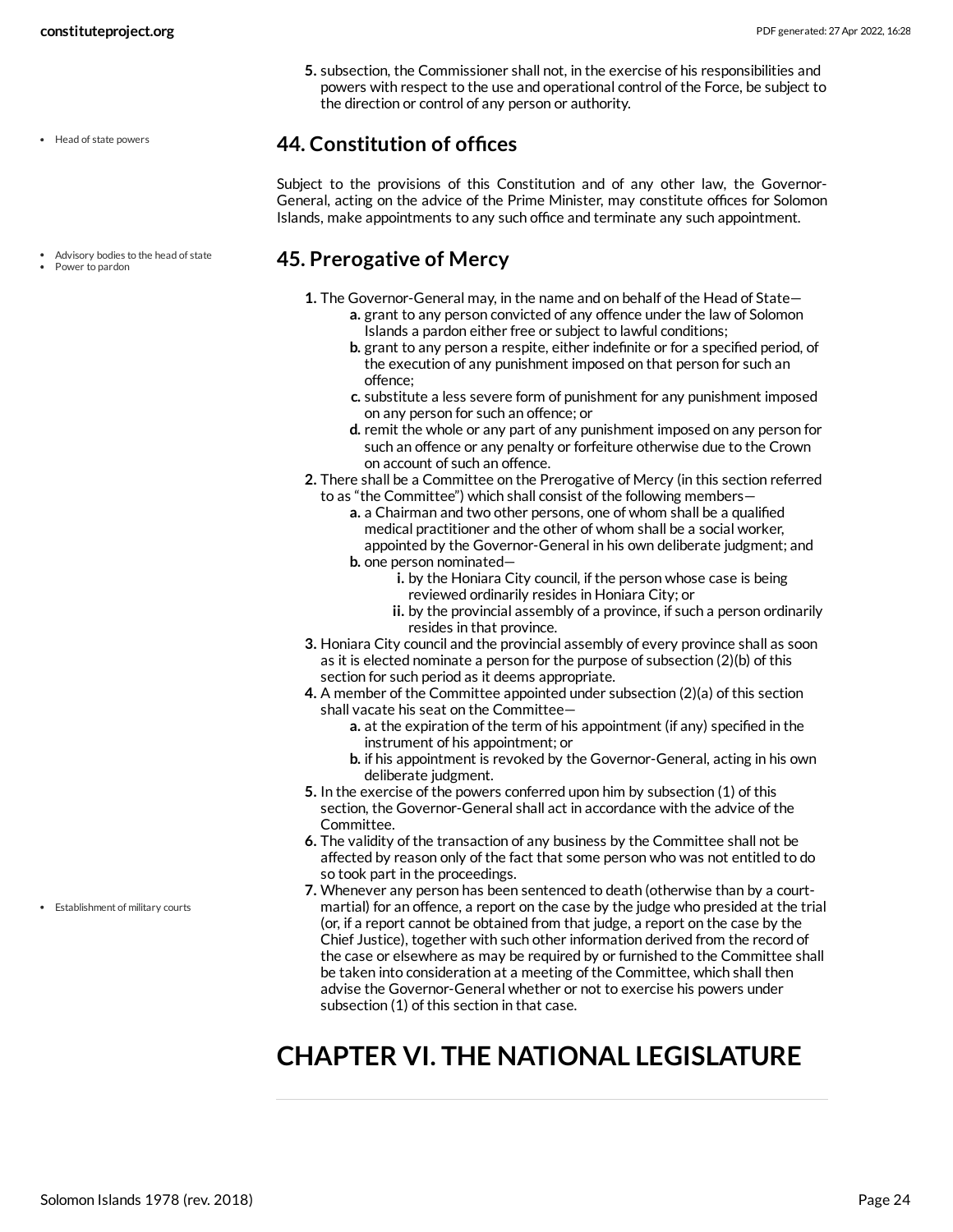### <span id="page-24-0"></span>**Part I. Parliament**

- Structure of legislative chamber(s)
- <span id="page-24-6"></span>**46. Establishment of Parliament**

There shall be a national legislature for Solomon Islands, which shall consist of a single chamber and shall be known as the National Parliament of Solomon Islands.

#### <span id="page-24-3"></span>**47. Composition of Parliament**

- **1.** Parliament shall consist of persons elected in accordance with the provisions of this Constitution and, subject thereto, in such manner as may be prescribed by Parliament.
- **2.** Each of the constituencies prescribed under Section 54(1) of this Constitution shall return one member of Parliament.

#### <span id="page-24-2"></span>**48. Qualifications for membership**

<span id="page-24-4"></span>Subject to the provisions of the next following section, a person shall be qualified for election as a member of Parliament if, and shall not be so qualified unless—

**a.** he is a citizen of Solomon Islands; and

- **b.** he has attained the age of twenty-one years; and
- **c.** he is registered as an elector, as prescribed by Parliament.

### **49. Disqualifications from membership**

- **1.** No person shall be qualified for election as a member of Parliament who
	- **a.** is, by virtue of his own act, under any acknowledgement of allegiance, obedience or adherence to a foreign power or state;
	- **b.** holds, or is acting in, any public office;
	- **c.** is an undischarged bankrupt, having been adjudged or otherwise declared bankrupt under any law for the time being in force in any part of the Commonwealth;
	- **d.** is certified to be insane or otherwise adjudged to be of unsound mind under any law for the time being in force in Solomon Islands;
	- **e.** is under sentence of death imposed on him by a court in any part of the world, or is under a sentence of imprisonment (by whatever name called) for a term of, or exceeding, six months, other than a sentence in lieu of a fine, but including a suspended sentence, imposed on him by such a court or substituted by competent authority for some other sentence imposed on him by such a court;
	- **f.** is disqualified from membership of Parliament or from registration as an elector or from voting at elections under any law for the time being in force in Solomon Islands relating to offences connected with elections; or
	- **g.** holds, or is acting in, or within 12 months before the date, prescribed by Parliament, by which nominations of candidates for the election must be received, has held or acted in any office the functions of which involve any responsibility for, or in connection with, the conduct of any election to Parliament or the compilation or revision of any electoral register for that purpose.
- **2.** For the purpose of paragraph (e) of the preceding subsection two or more terms of imprisonment that are required to be served consecutively shall be regarded as a single term of imprisonment for the aggregate period of those terms.

<span id="page-24-5"></span>**50. Vacation of seats by member**

<span id="page-24-1"></span>A member of Parliament shall vacate his seat—

**a.** on a dissolution of Parliament;

**b.** if he resigns his seat by writing under his hand addressed to the Speaker;

Size of first chamber

First chamber selection

- Eligibility for head of state
- Eligibility for cabinet
- Eligibility for head of government Eligibility for first chamber
- Minimum age for first chamber
- Minimum age of head of state
- Minimum age of head of government Eligibility for first chamber

Removal of individual legislators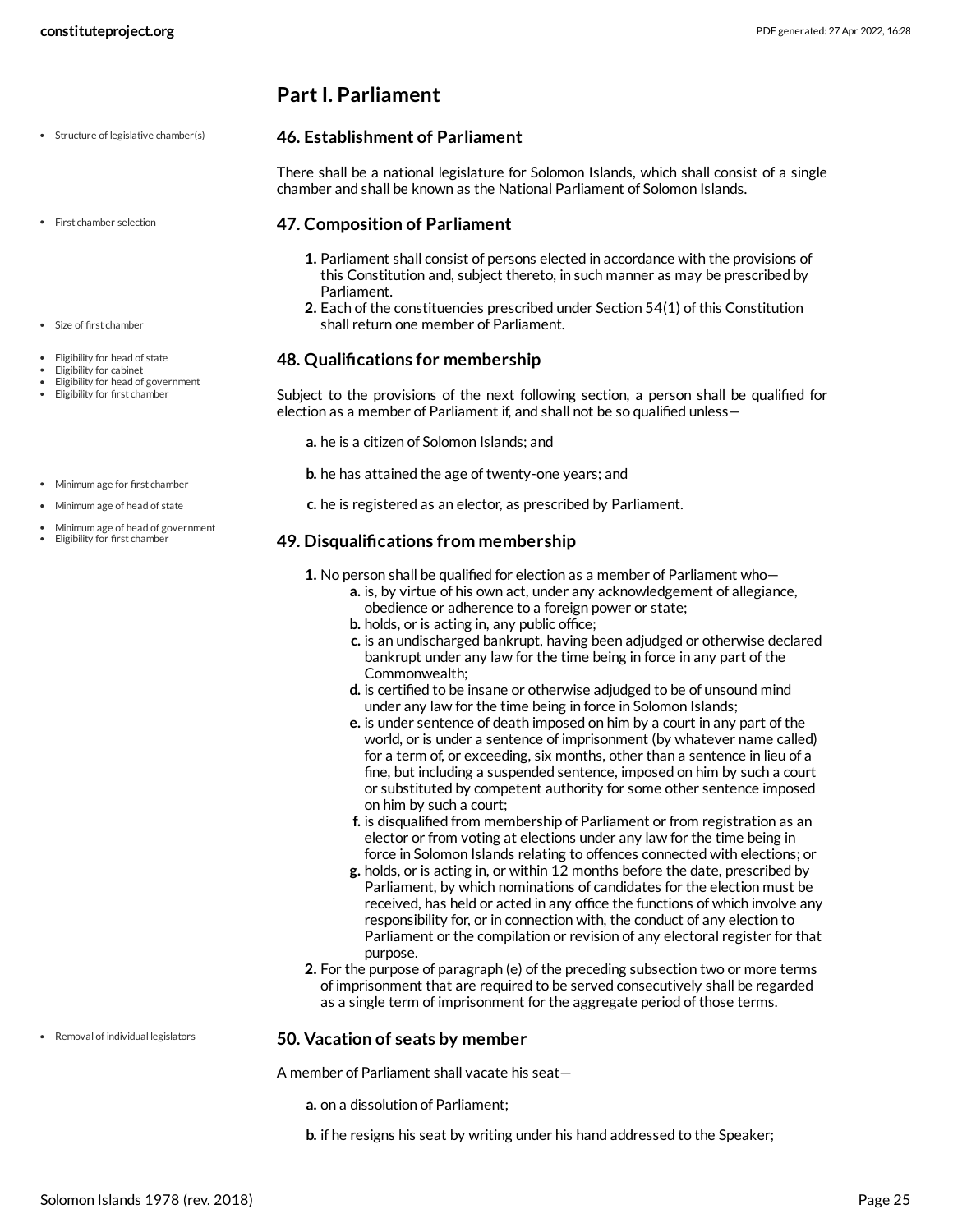• Attendance by legislators

- **c.** if he is elected as Speaker;
- **d.** if he is appointed as Governor-General;
- **e.** if he is absent from two consecutive meetings of Parliament without having obtained from the person presiding, before the termination of either meeting, permission to be or to remain absent therefrom unless, in the opinion of the Speaker (or, if the office of Speaker is vacant or he is for any reason unable to perform the functions of his office, the Deputy Speaker), such absence was due to causes beyond the member's control;
	- **f.** if any circumstance arises that, if he were not a member of Parliament would cause him to be disqualified from election thereto by virtue of paragraph (a), (b), (d), (f) or (g) of subsection (1) of the, preceding section; or

**g.** in the circumstances mentioned in the next following section.

#### <span id="page-25-1"></span>**51. Vacation of seat on sentence, etc**

**1.** Subject to the provisions of this section, if a member of Parliament is sentenced by a court in any part of the world to death or to imprisonment (by whatever name called) for a term of, or exceeding, six months, including a suspended sentence, he shall forthwith cease to perform his functions as a member of Parliament, and his seat in Parliament shall become vacant at the expiration of a period of thirty days thereafter:

Provided that the Speaker (or, if the office of Speaker is vacant or he is for any reason unable to perform the functions of his office, the Deputy Speaker) may, at the request of the member, from time to time extend that period for thirty days to enable the member to pursue any appeal in respect of his conviction or sentence so however that extensions of time exceeding in the aggregate one hundred and fifty days shall not be given without the approval of Parliament signified by resolution.

- **2.** If at any time before the member vacates his seat he is granted a free pardon or his conviction is set aside or his sentence is reduced to a term of imprisonment of less than six months or a punishment other than imprisonment is substituted, his seat in Parliament shall not become vacant under the provisions of this section, and he may again perform his function as a member of Parliament.
- **3.** For the purposes of this section
	- **a.** two or more terms of imprisonment that are required to be served consecutively shall be regarded as a single term of imprisonment for the aggregate period of those terms; and
	- **b.** no account shall be taken of a sentence of imprisonment imposed as an alternative to or in default of the payment of a fine.

### <span id="page-25-2"></span>**52. Determination of questions as to membership**

- **1.** The High Court shall have jurisdiction to hear and determine any question whether
	- **a.** any person has been validly elected as a member of Parliament; or
	- **b.** any member of Parliament has vacated his seat therein or is required by virtue of Section 51 of this Constitution to cease to perform his functions as a member.
- **2.** No appeal shall lie from any decision of the High Court in proceeding under the preceding subsection.

### <span id="page-25-0"></span>**53. Constituency Boundaries Commission**

- **1.** There shall be a Constituency Boundaries Commission consisting of
	- **a.** a Chairman and two other members (in this section referred to as "the appointed members") appointed by the Governor-General, acting in accordance with the advice of the Judicial and Legal Service Commission; and
	- **b.** the persons for the time being holding the offices of Chief Surveyor and Head of the Government's Statistical Services, who shall be members of

Removal of individual legislators

Supreme court powers

Removal of individual legislators

Establishment of judicial council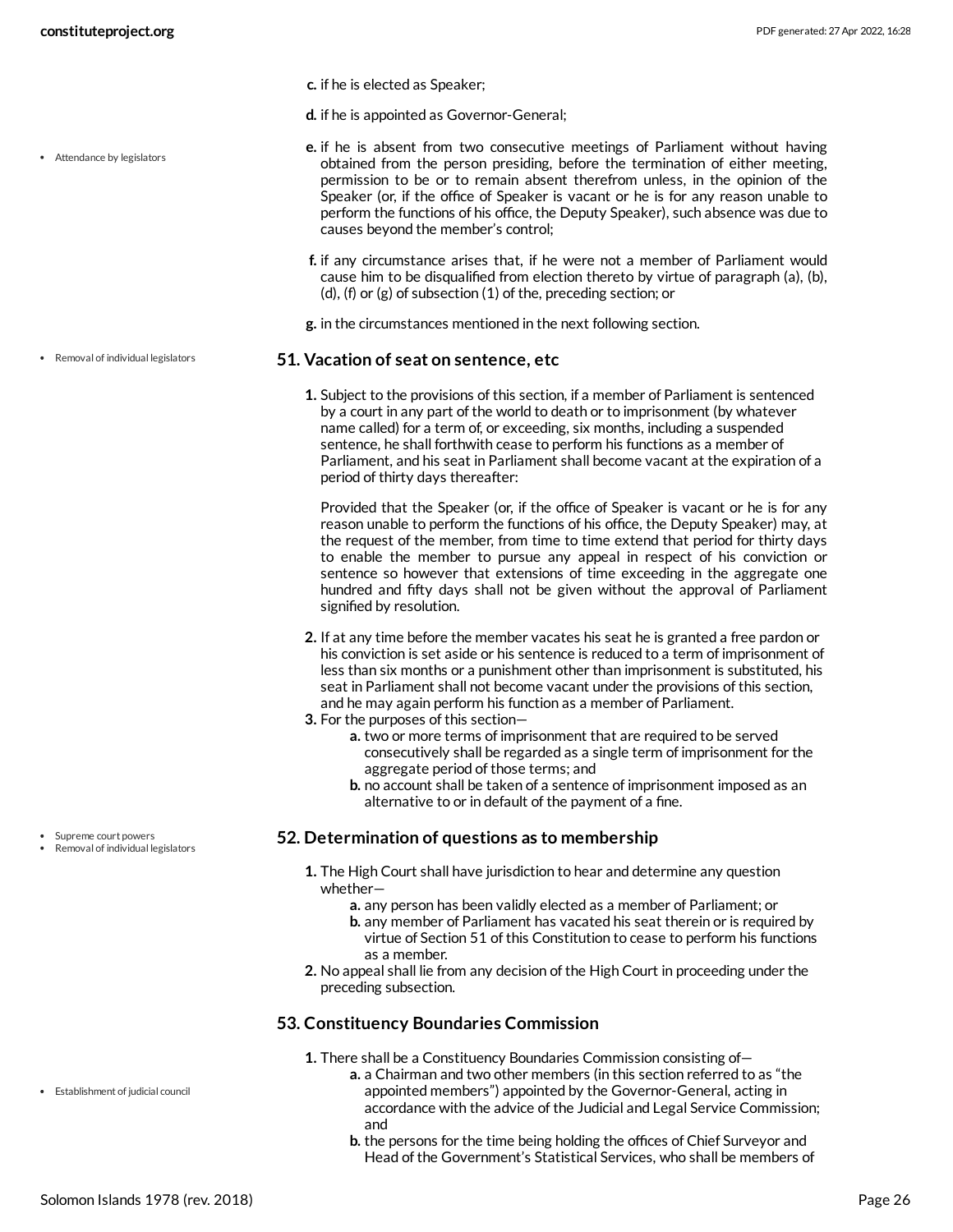- **1. b.** the Commission ex officio.
- **2.** A person shall not be qualified to be an appointed member of the Commission if he is a member of, or a candidate for election to, Parliament or any provincial assembly.
- **3.** Subject to the provisions of the next following subsection, an appointed member of the Commission shall vacate his office
	- **a.** at the expiration of the period specified in the instrument by which he was appointed; or
	- **b.** if any circumstances arise that, if he were not a member of the Commission, would cause him to be disqualified from appointment as such.
- **4.** The provisions of Section 126 of this Constitution shall apply to an appointed Member of the Constituency Boundaries Commission as they apply to a member of the Public Service Commission except that subsection (7) shall apply as if for the words "in accordance with the advice of the Prime Minister" there were substituted the words "in accordance with the advice of the Judicial and Legal Service Commission."

### <span id="page-26-0"></span>**54. Constituencies**

- **1.** For the purpose of the election of members of Parliament, Solomon Islands shall be divided into such number of constituencies, being not less than fifty and not more than seventy, and each constituency shall have such boundaries, as may be prescribed by Parliament by resolution on a recommendation of the Constituency Boundaries Commission in accordance with subsection (4) of this section.
- **2.** The Constituency Boundaries Commission shall
	- **a.** not later than ten years after the last review, review the number and boundaries of the constituencies whenever it considers such review to be desirable; and
	- **b.** make recommendations to Parliament for alterations in the number and boundaries of the constituencies.
- **3.** In making recommendations under the preceding subsection, the Constituency Boundaries Commission shall have regard to the principle that the number of inhabitants of each constituency shall be as nearly equal as is reasonably practicable:

Provided that the Commission may depart from the foregoing principle to the extent as they consider expedient in order to take account of the distribution of the population, the means of communication, and ethnic affiliations.

**4.** Parliament may, by resolution, approve or reject the recommendations of the Constituency Boundaries Commission but may not vary them; and, if so approved the recommendations shall have effect as from the next dissolution of Parliament.

### <span id="page-26-1"></span>**55. Qualifications and disqualifications for registration as an elector**

- **1.** Subject to the provisions of this section, a person shall be entitled to be registered as an elector if, and shall not be so entitled for registration unless
	- **a.** he is a citizen of Solomon Islands; and
		- **b.** he has attained the age of eighteen years.
- **2.** No person shall be entitled to be registered as an elector
	- **a.** in more than one constituency; or
		- **b.** in any constituency in which he is not ordinarily resident as prescribed by Parliament.
- **3.** No person shall be entitled to be registered as an elector who
	- **a.** is under sentence of death imposed on him by a court in any part of the world, or is under a sentence of imprisonment (by whatever name called) for a term of, or exceeding, six months, other than a sentence in lieu of a fine, but including a suspended sentence, imposed on him by such a court or substituted by competent authority for some other sentence imposed on him by such a court;
	- **b.** is certified to be insane or otherwise adjudged to be of unsound mind under any law for the time being in force in Solomon Islands; or
	- **c.** is disqualified from registration as an elector or from voting at elections under any law for the time being in force in Solomon Islands relating to

• Electoral districts

Size of first chamber

• Restrictions on voting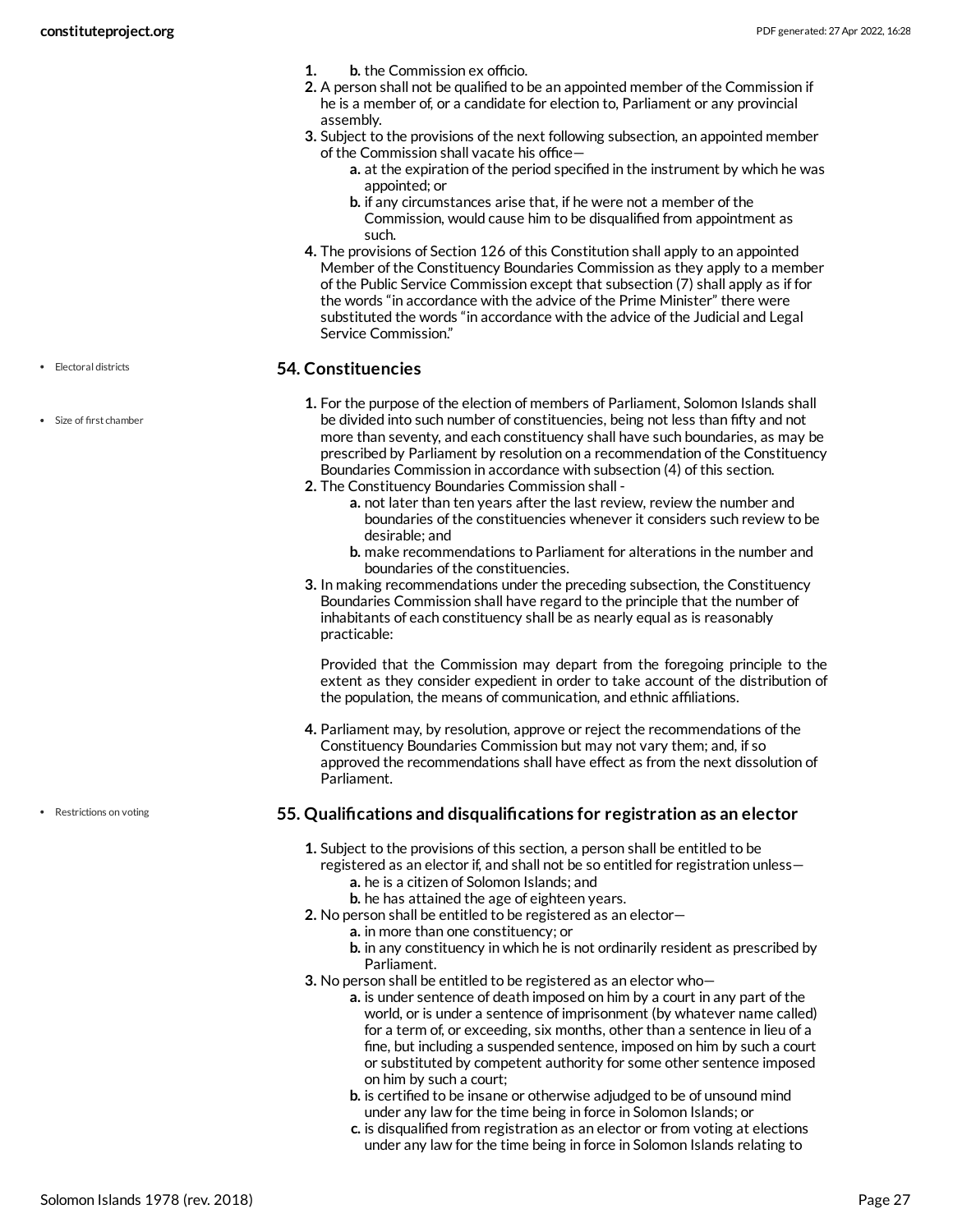• Restrictions on voting

- **3. c.** offences connected with elections.
- **4.** For the purposes of paragraph (a) of the preceding subsection two or more terms of imprisonment that are required to be served consecutively shall be regarded as a single term of imprisonment for the aggregate period of those terms.

#### <span id="page-27-1"></span>**56.** Right to vote at elections

- **1.** Any person who is registered as an elector in any constituency shall be entitled to vote in such manner as may be prescribed at any election for that constituency unless
	- **a.** on the date appointed for polling he is under such sentence of death or serving such sentence of imprisonment as is referred to in paragraph (a) of Section 55(3) of this Constitution or (except in so far as may be otherwise prescribed) he is for any other reason unable to attend in person at the place and time appointed for polling; or
	- **b.** he is prohibited from so voting by any law in force in Solomon Islands because he holds or is acting in any office the functions of which involved responsibility for, or in connection with, the conduct of that election or because he has been convicted of any offence connected with elections.
- **2.** No person shall vote at any election for any constituency who is not registered as an elector in that constituency.

#### <span id="page-27-0"></span>**57. Electoral Commission**

- **1.** The Electoral Commission is established.
- **2.** The Commission comprises:
	- **a.** a Chairperson; and
		- **b.** two other members; and
	- **c.** the Chief Electoral Officer appointed under section 57A.
- **3.** The Governor-General may, acting on the advice of the Judicial and Legal Service Commission, appoint the members mentioned in subsection (2)(a) and (b) (the "appointed members").
- **4.** The Chief Electoral Officer:
	- **a.** may take part in any deliberation of the Commission; but **b.** must not vote on it.
- **5.** At least one member of the Commission must be a woman.
- **6.** Only the following persons are qualified to be appointed as appointed members of the Commission:
	- **a.** a former Governor-General;
	- **b.** a former Speaker;
	- **c.** a retired judge;
	- **d.** a former Member of Parliament;
	- **e.** a current or retired head of any religious organisation or of any civil society organisation;
	- **f.** a person who has held a distinguished career in the government or private sector;
	- **g.** a public officer of the permanent secretary level.
- **7.** The following persons are not qualified to be appointed as appointed members of the Commission:
	- **a.** a member of or candidate for election to:
		- **i.** Parliament; or
		- **ii.** a Provincial Assembly; or
		- **iii.** the Honiara City Council; or
	- **b.** a person who is a member of a political party registered under a law relating to political parties.
- **8.** Subject to subsection (9), an appointed member vacates the office of the member:
	- **a.** when the member's period of appointment expires; or
	- **b.** if any circumstances arise that, if the person were not an appointed member, would cause the person to be disqualified from appointment as a member.
- **9.** An appointed member may be removed from office under section 126 as if the office of appointed member were an office to which that section applies.
- **10.** However, reference to "in accordance with the advice of the Prime Minister" in section 126(7) is modified to read "acting on the advice of the Judicial and Legal Service Commission", for the purpose of subsection (9) of this section.

• Flectoral commission

Establishment of judicial council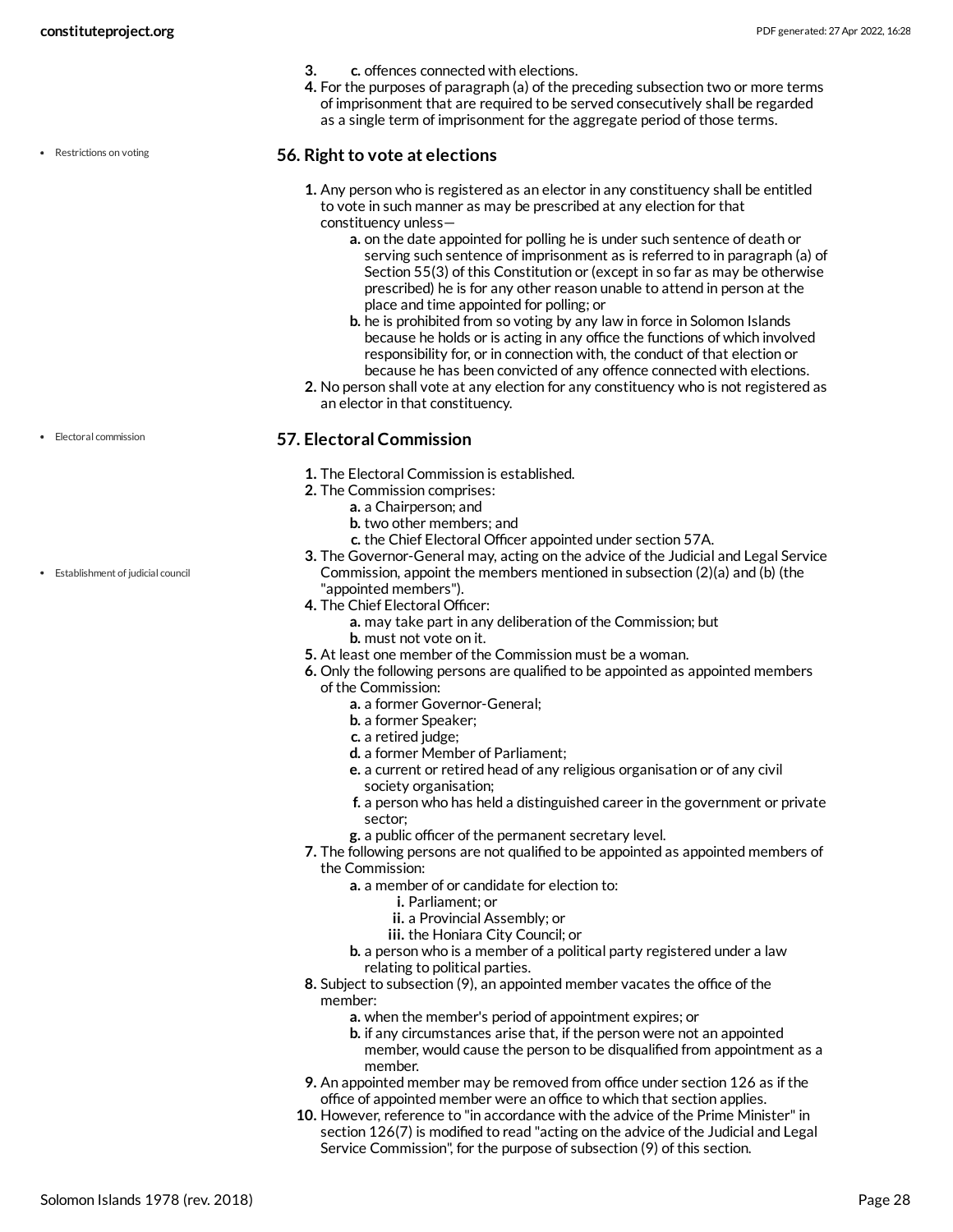**11.** Any other terms and conditions of appointment of the appointed members are as prescribed.

### <span id="page-28-3"></span>**57A. Chief Electoral Officer**

- **1.** The position of the Chief Electoral Officer is established as a public office.
- **2.** The Chief Electoral Officer is the administrative head of the office responsible for electoral matters and other prescribed matters.
- **3.** The Governor-General may, acting on the advice of the Judicial and Legal Service Commission, appoint a suitably qualified and experienced person as the Chief Electoral Officer.
- **4.** Other terms and conditions of appointment and other functions, duties and powers of the Chief Electoral Officer are as prescribed.

### <span id="page-28-2"></span>**58. Functions of Electoral Commission**

- **1.** The Electoral Commission shall have general responsibility for, and shall supervise, the registration of electors for the election of members of Parliament and the conduct of elections of such members and the Commission shall have such powers and other functions relating to such registration and such elections as may be prescribed.
- **2.** Every proposed Bill and every proposed regulation or other instrument having the force of law relating to the registration of electors for the election of members of Parliament or to the election of such members shall be referred to the Electoral Commission at such time as shall give them sufficient opportunity to make comments thereon before the Bill is introduced in Parliament or, as the case may be, the regulation or other instrument is made.
- **3.** The Electoral Commission may make such reports to the Governor-General concerning the matters under their supervision, or any draft Bill or instrument that is referred to them, as they may think fit, and if the Commission so request in any such report other than a report on a draft Bill or instrument, that report shall be laid before Parliament.

## <span id="page-28-0"></span>**Part II. Legislation and Procedure in Parliament**

### <span id="page-28-1"></span>**59. Power to make laws**

- **1.** Subject to the provisions of this Constitution, the Parliament may make laws for the peace, order and good government of Solomon Islands.
- **2.** The laws referred to in this section shall take the form of Bills passed by Parliament; and when a Bill has been passed by Parliament it shall be presented to the Governor-General who shall assent to it forthwith on behalf of the Head of State, and when such assent is given the Bill shall become law.
- **3.** No law shall come into operation until it has been published in the Gazette but Parliament may postpone the coming into operation of any such law and may make laws, subject to Section 10(4) of this Constitution, with retrospective effect.
- **4.** All laws made by Parliament shall be styled "Acts of Parliament" and the words of enactment shall be "Enacted by the National Parliament of Solomon Islands."

### <span id="page-28-4"></span>**60. Introduction of Bills, etc**

Except on the recommendation of the Cabinet signified by a Minister, Parliament shall not—

- **a.** proceed upon any Bill (including any amendment to a Bill) which, in the opinion of the person presiding, makes provision for imposing or increasing any tax, for imposing or increasing any charge on the Consolidated Fund or other funds of Solomon Islands, or for altering any such charge otherwise than by reducing it, or for compounding or remitting any debt due to Solomon Islands;
- **b.** proceed upon any motion (including any amendment to a motion) which would, in the opinion of the person presiding, if the motion were carried, require the introduction of such a Bill as is referred to in paragraph (a) to give effect to the motion; or

• Flectoral commission

Establishment of judicial council

Approval or veto of general legislation

Tax bills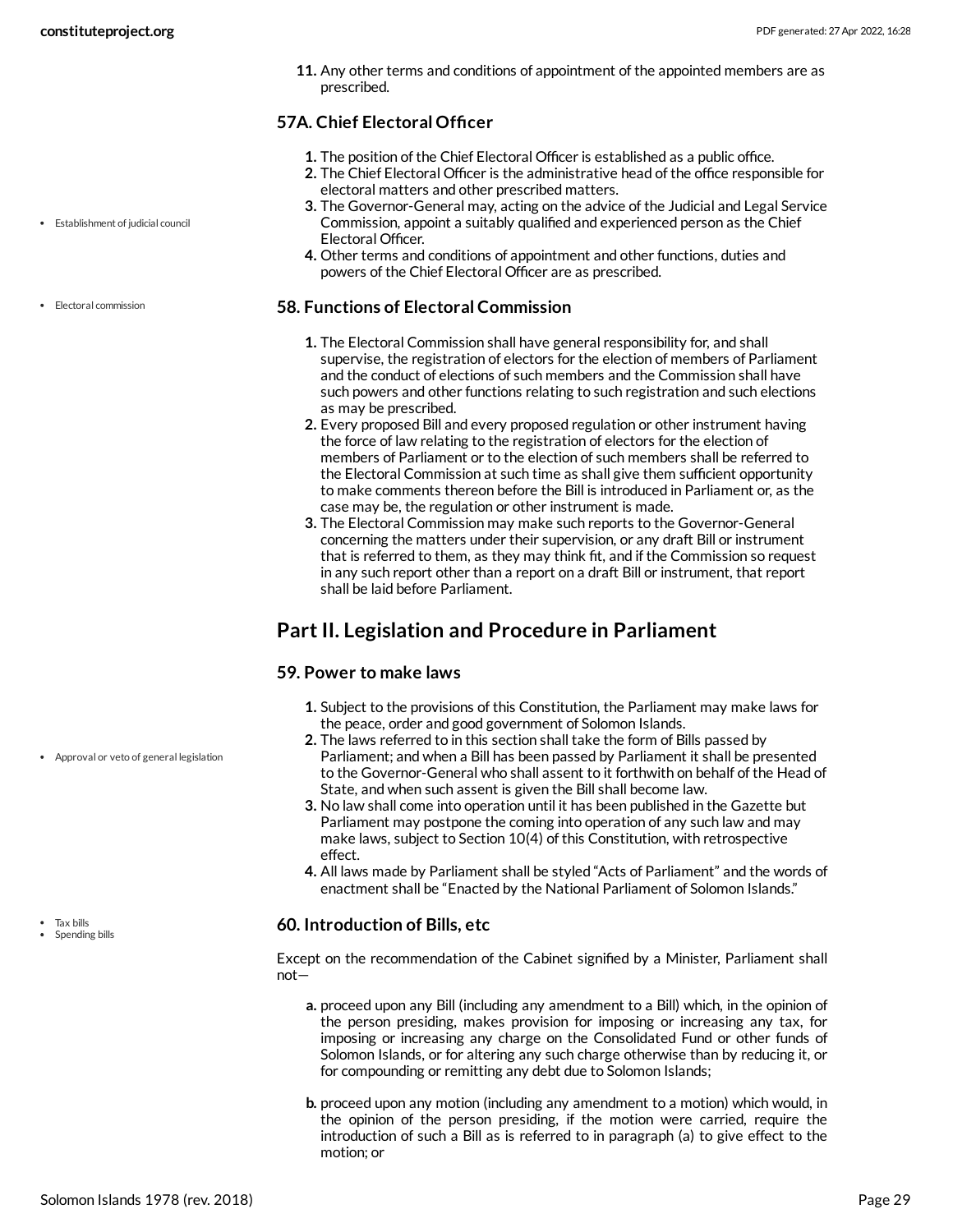Constitution amendment procedure

**c.** receive any petition which, in the opinion of the person presiding, requests that provision be made for any of the purposes aforesaid.

### <span id="page-29-0"></span>**61. Alteration of Constitution**

- **1.** Subject to the provisions of this section, Parliament may alter this Constitution.
- **2.** A Bill for an Act of Parliament to alter any of the following provisions of this Constitution, that is to say
	- **a.** this section;
	- **b.** Chapters II, VII and IX;
	- **c.** Sections 46 to 58 (inclusive), and 108; and
	- **d.** Chapter XIV to the extent that it relates to any of the provisions specified in the preceding paragraphs,

shall not be passed by Parliament unless it is supported at the final voting on two separate readings in Parliament by the votes of not less than three-quarters of all the members of Parliament.

- **3.** A Bill for an Act of Parliament to alter any provision of this Constitution (but which does not alter any of the provision of this Constitution as specified in subsection (2) of this section) shall not be passed by Parliament unless it is supported at the final voting on two separate readings in Parliament by the votes of not less than two-thirds of all the members of Parliament.
- **4.** Without prejudice to the provisions of subsections (2) and (3) of this section, a Bill for an Act of Parliament under this section shall not be passed by Parliament unless
	- **a.** notice of the Bill has been given to the Speaker at least four weeks before the first reading of the Bill in Parliament; and
	- **b.** the Bill is clearly expressed to be a Bill for an Act of Parliament to alter the Constitution.
- **5.** In this section
	- **a.** references to this Constitution or to any particular provision thereof include references to any other law in so far as that law alters the Constitution or, as the case may be, that provision; and
	- **b.** references to altering this Constitution or any particular provision thereof include references
		- **i.** to repealing it, with or without re-enactment thereof or the making of different provision in lieu thereof;
		- **ii.** to modifying it, whether by omitting or amending any of its provisions or inserting additional provisions in it or otherwise;
		- **iii.** to suspending its operation for any period, or terminating any such suspension; and
		- **iv.** to making any other provision that is repugnant to or otherwise inconsistent with it.

### **62. Rules of Procedure of Parliament**

Subject to the provisions of this Constitution, Parliament may from time to time make, amend and revoke rules and orders for the regulation, and orderly conduct of its proceedings and the despatch of business, and for the passing, intituling and numbering of Bills.

### **63. Oath of allegiance**

No member of Parliament shall be permitted to take part in the proceedings of Parliament (other than proceedings necessary for the purpose of this section) until he has made before Parliament an oath of allegiance in the form set out in Schedule 1 to this Constitution.

Leader of first chamber

- <span id="page-29-1"></span>**64. The Speaker and Deputy Speaker**
	- **1.** Parliament shall at its first sitting after any general election elect
		- **a.** from among persons who are qualified for election as a member of Parliament, a Speaker; and
			- **b.** from among its members, a Deputy Speaker.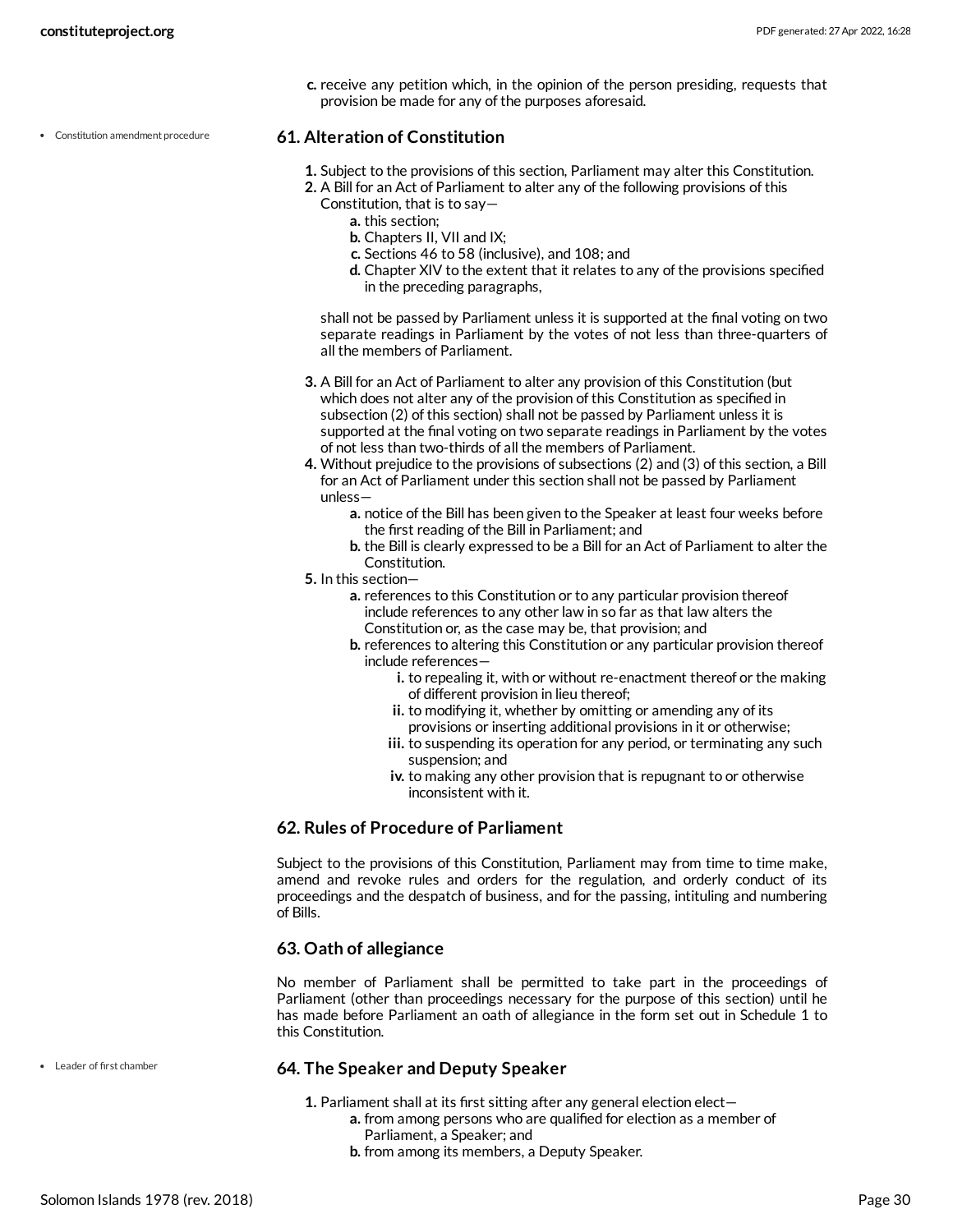- **2.** The office of the Speaker or the Deputy Speaker shall become vacant
	- **a.** if he announces the resignation of his office to Parliament or if, by writing under his hand addressed to Parliament and received by the Clerk to the Legislature, he resigns that office;
	- **b.** if Parliament passes a resolution supported by the votes of not less than two-thirds of all the members thereof requiring his removal;
	- **c.** in the case or the Speaker
		- **i.** if any circumstances arise that would cause him to be disqualified from election as a member of Parliament; or
		- **ii.** when Parliament first sits after a general election; or
	- **d.** In the case of the Deputy Speaker
		- **i.** if he ceases to be a member of Parliament or if, under the provision of Section 51 of this Constitution, he is required to cease to perform his functions as a member of Parliament;
		- **ii.** if he becomes a Minister;
		- **iii.** if he is elected as Speaker; or
		- **iv.** if he becomes a recognised leader in parliament of any political party.
- **3.** If the office of Speaker or Deputy Speaker becomes vacant Parliament shall, unless it is sooner dissolved, elect a person qualified under this section to fill the vacancy at its next sitting after the occurrence of the vacancy or as soon as practicable thereafter.
- **4.** No business shall be transacted in Parliament (other than the election of a Speaker) at any time when the office of Speaker is vacant.
- **5.** Save as otherwise provided in this Constitution or any other law, the Speaker shall not hold any other office.

### <span id="page-30-1"></span>**65. Presiding in Parliament**

The Speaker or, in his absence, the Deputy Speaker or, in their absence, a member of Parliament (not being a Minister) elected by Parliament for the sitting, shall preside at any sitting of Parliament:

Provided that at the first sitting of Parliament after any general election, until a Speaker is elected there shall preside the person who last held office as Speaker or, in his absence, the person who last held office as Deputy Speaker.

### <span id="page-30-0"></span>**66. Leaders of opposition and independent groups in Parliament**

- **1.** If, at any time it appears to the Governor General, acting in accordance with the advice of the Speaker, that the leader of an opposition group, by reason of the numerical strength of that opposition group or by reason of the support which he receives from the members of opposition groups generally, should be appointed as Leader of the Official Opposition, the Governor-General shall appoint him as such leader.
- **2.** If, at any time it appears to the Governor-General, acting in accordance with the advice of the Speaker, that the leader of an independent group, by reason of the numerical strength of that independent group or by reason of the support which he receives from the members of independent groups generally, should be appointed as Leader of the Independent Members, the Governor-General shall appoint him as such leader.
- **3.** If the Governor-General, acting in accordance with the advice of the Speaker, considers that the Leader of the Official Opposition is no longer the person who, if the office of Leader of the Official Opposition were vacant, would be appointed thereto under subsection (1) of this section, the Governor-General shall remove the Leader of the Official Opposition from office.
- **4.** If the Governor-General, acting in accordance with the advice of the Speaker, considers that the Leader of the Independent Members is no longer the person who, if the office of Leader of the Independent Members were vacant, would be appointed thereto under subsection (2) of this section, the Governor-General shall remove the Leader of the Independent Members from office.
- **5.** Before tendering advice to the Governor-General under subsections (1) and (3) of this section, the Speaker shall consult with the leaders and members of the opposition groups and such other persons as he deems appropriate, and before tendering advice under subsections (2) and (4) of this section, the Speaker shall

Leader of first chamber

### Head of state powers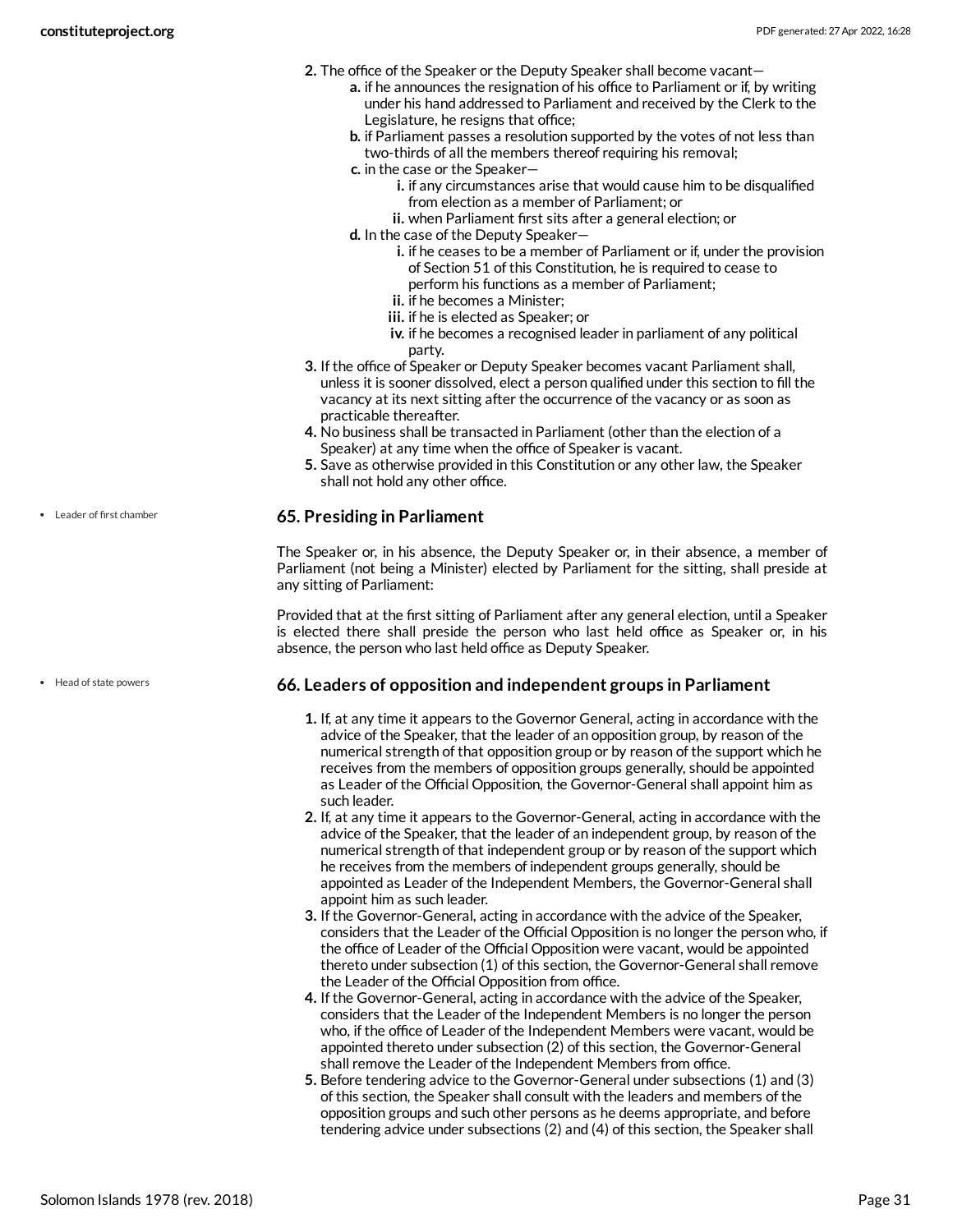- **5.** consult with the leaders and members of the independent groups and such other persons as he deems appropriate.
- **6.** If the Leader of the Official Opposition or the Leader of the dependent Members
	- **a.** is required under Section 51 of this Constitution to cease to perform his functions as a member of Parliament;
	- **b.** otherwise ceases to be such a member; or
	- **c.** is elected as Deputy Speaker,

his office shall become vacant.

—

- **7.** For the purposes of this section—
	- "opposition group" means a group of members of Parliament in opposition to the Government, whose number includes a leader who commands their support;
	- "independent group" means a group of members of Parliament whose members are independent both of the Government and of any opposition group and whose number includes a leader who commands their support.
- **8.** Parliament may by resolution supported by an absolute majority of the members thereof prescribe the minimum number of members of opposition or independent groups there must be before the Leader of the Official Opposition or of the Independent Members, as the case may be, is appointed under this section.
- **67. Quorum** Quorum for legislative sessions

<span id="page-31-1"></span>If objection is taken by any member or Parliament present that there are present in Parliament (besides the person presiding) less than half of all the members thereof and, after such interval as may be prescribed in the rules or procedure of Parliament the person presiding ascertains that the number of members present is still less than half of all the members, he shall thereupon adjourn Parliament.

### **68. Proceedings in Parliament**

Subject to the provisions of the preceding section, Parliament shall not be disqualified from the transaction of business by reason of any vacancy in its membership, and any proceeding in Parliament shall be valid notwithstanding that some person who was not entitled to do so took part in those proceedings.

• Immunity of legislators

### <span id="page-31-0"></span>**69. Privileges of Parliament and its members**

Parliament may prescribe the privileges, immunities and powers of Parliament and its members.

### **69A. Members of Parliament(Entitlements) Commission**

- **1.** There shall be a Members of Parliament (Entitlements) Commission consisting of the Chairman and four other members.
- **2.** The Chairman and two of the members (in this section referred to as the "appointed members") shall be appointed by the Governor-General on the advice of the Prime Minister.
- **3.** The person for the time being holding the office of the Minister of Finance, and the person for the time being holding the office of the Chairman of the Public Accounts Committee appointed under Standing Order 69 of the Standing Orders of the National Parliaments of Solomon Islands, shall be the other two members.
- **4.** A person shall not be qualified to be appointed member of the Commission if he is a member of, or a candidate for election to, Parliament.
- **5.** The office of the Chairman and an appointed member shall become vacant
	- **a.** at the expiration of such period not exceeding three years as may be specified in the instrument by which he was appointed; or
	- **b.** on death, or by resignation in writing addressed to the Governor-General; or
	- **c.** upon his removal, in relation to which the provisions of Section 126 shall apply as they apply in relation to the removal of a member of the Public Service Commission.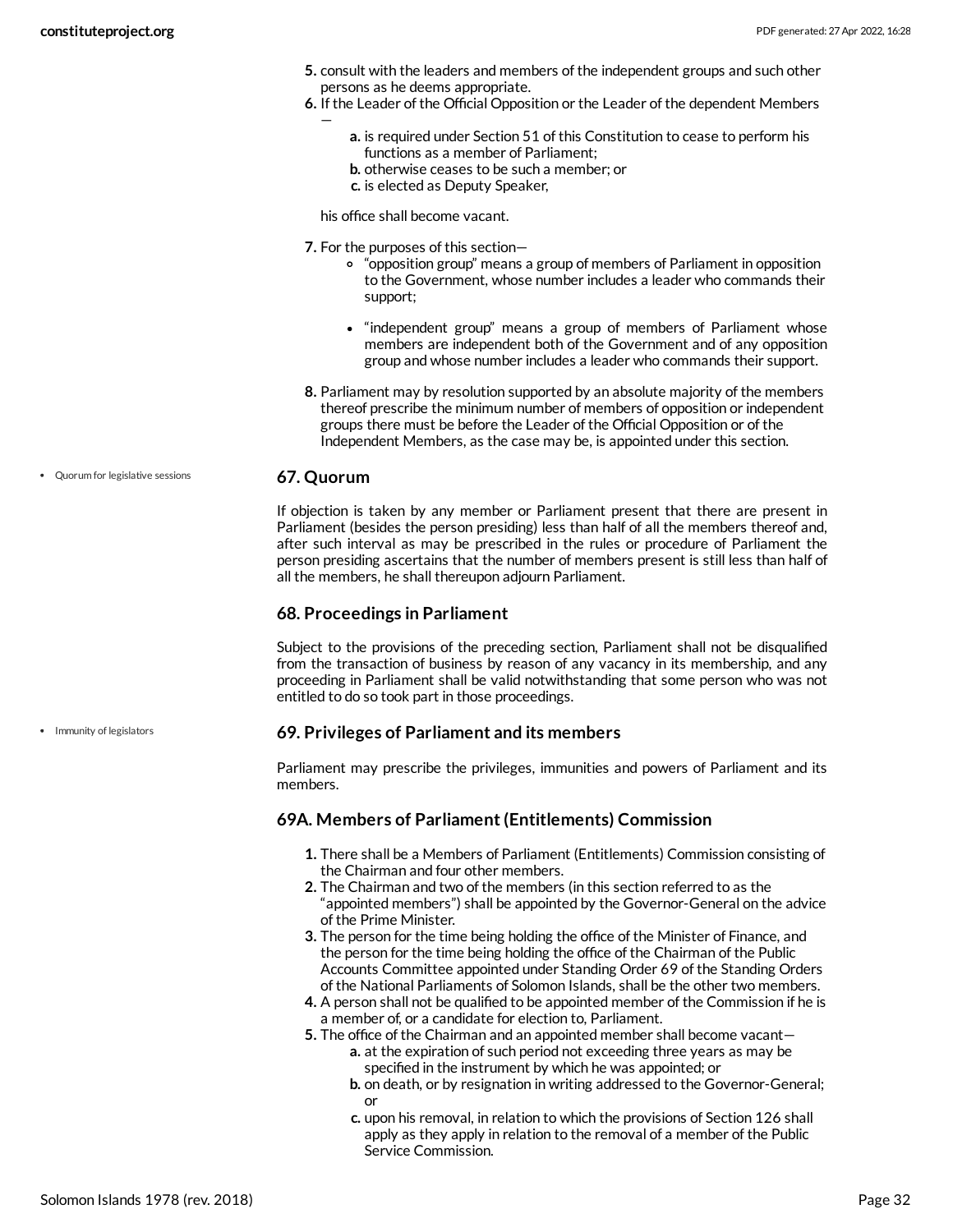**6.** The Chairman and the members shall be entitled to receive a daily allowance at the rate from time to time prescribed by the Constitutional Offices (Salaries) Act 1978 (No. 6 of 1978) in respect of the members of the Public Service Commission.

Compensation of legislators

- <span id="page-32-0"></span>**69B. Powers of the Members of Parliament(Entitlements) Commission**
	- **1.** Power to determine the entitlements of the Parliamentarians and to amend them by yearly review shall vest in the Members of Parliament (Entitlements) Commission.
	- **2.** In the exercise of their powers, the Members of Parliament (Entitlements) Commission shall
		- **a.** consider such representation as they may receive from persons or body of persons, within such time as may be notified by them;
		- **b.** have regard to such information as may be supplied to them by the Government, Parliament or any other organisation in relation to the following matters
			- **i.** the state of the national economy and the financial position of the Government;
			- **ii.** movements in the level of the pay and other entitlements admissible to other persons in employment; and
			- **iii.** changes in the retail price index and other relevant indicators showing the cost of maintaining the standard of living that Parliamentarians might reasonably be expected to enjoy;
		- **c.** make regulations and having made them, amend those regulations, in
			- accordance with Section 137, providing for the following matters **i.** the scales of salaries and other entitlements payable to Parliamentarians;
				- **ii.** the terms, conditions and manner of payment of such salaries and entitlements and of loans and advances on such salaries;
				- **iii.** exemptions of such salaries and entitlements from taxes and other liabilities;
				- **iv.** such other matters including matters specified in subsection (3) as may facilitate the discharge of their functions as Parliamentarians.
	- **3.** In making or amending the regulations, the Members of (Entitlements) Commission shall
		- **a.** consider in relation to Parliamentarians and their families the following matters, namely, accommodation during sittings of Parliament, housing, medical treatment, internal transport, external transport, travelling imprest, death and retirement benefits, appointment and terminal grants, advances and loans, additional payment for service in committees of Parliament, insurance and such other matters as may facilitate the discharge of their function as Parliamentarians;
		- **b.** secure that the salaries and other entitlements of Parliamentarians increase at no less a rate than the rate of increase, if any, of sale entitlements (taken as a whole) of the public officers.
	- **4.** Every regulation made or amended under this section
		- **a.** shall come into force on 1st April
			- **i.** of the year in which it is made, if it is made on that day; or **ii.** of the year next following the date on which it is made, if on any other date;

Provided that the Members of Parliament (Entitlements) Commission may, in order to comply with the requirements of subsection (3)(b) enforce any such regulation from such other date prospectively or retrospectively, as they may specify in that regulation; and

**b.** shall, during the period such regulation is in force, have effect as if it were a provision of this Constitution.

### **69C. Admissibility of entitlements to be in accordance with the regulations**

**1.** Upon the commencement of the regulations made or amended under Section 69B, no entitlement and no exemption of an entitlement from any tax or other

Legislative committees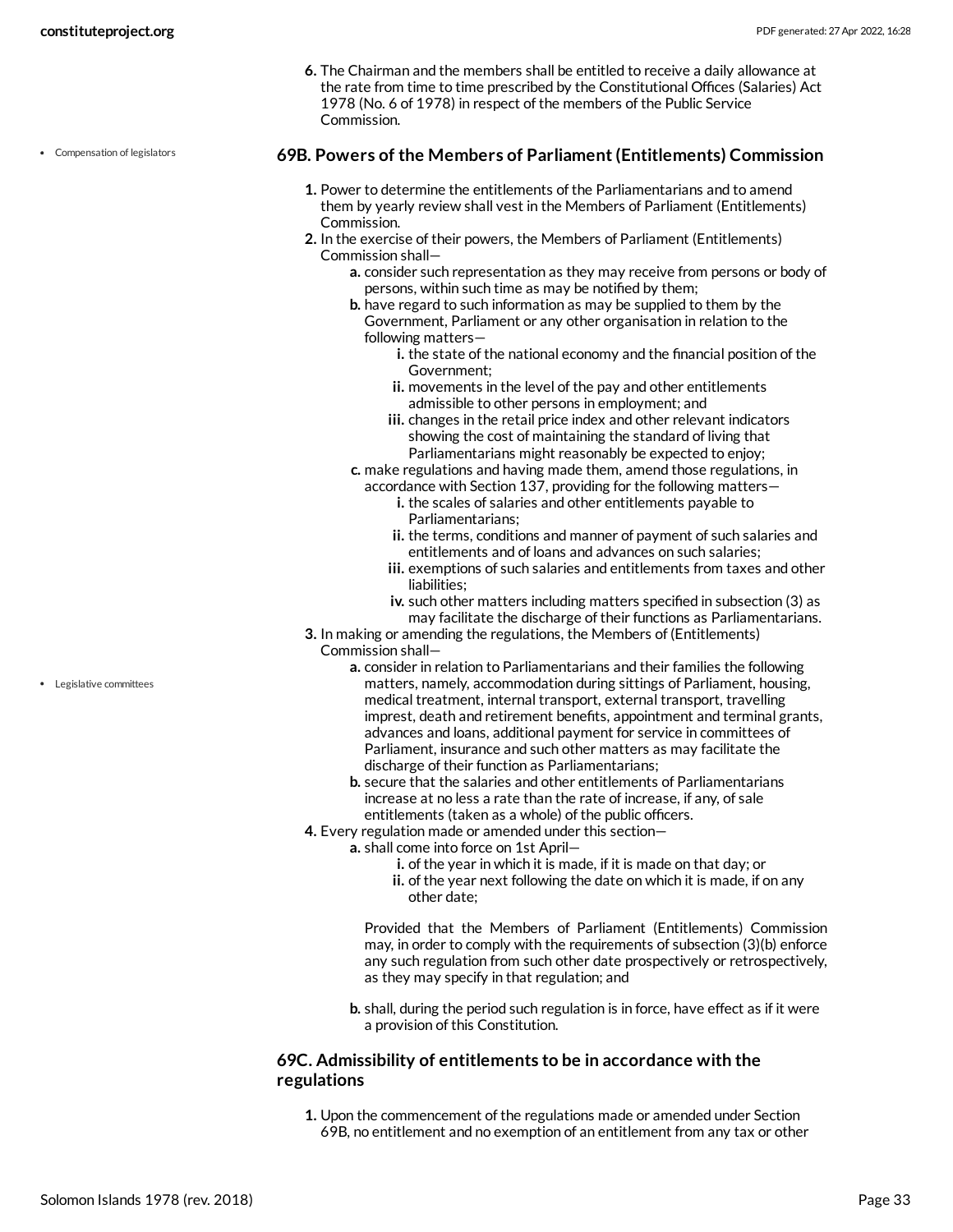Public or private sessions

- **1.** liability shall be admissible to any Parliamentarian except in accordance with those regulations.
- **2.** In this section and in Sections 69A and 69B
	- **a.** "entitlements" include salaries, allowances and such other benefits, services or facilities, whether in cash or otherwise, as the Members of Parliament (Entitlements) Commission may consider it necessary to be provided to the Parliamentarians to enable them to maintain the dignity of their office; and
	- **b.** "Parliamentarian" means the Prime Minister, Ministers, the Leader of the Opposition, the Leader of the Independent Group, the Deputy Speaker and all other members of Parliament, whether or not Parliament is in session or is sitting;
	- **c.** "year" means a period of twelve months commencing on 1st April and ending with 31st March next following.

### <span id="page-33-1"></span>**70. Proceedings of Parliamentto be held in public**

The proceedings of Parliament shall be held in public except in so far as its rules of procedure otherwise provide.

### **71. Voting**

- **1.** Subject to the provisions of this Constitution, all questions proposed for decision in Parliament shall be determined by a majority of the votes of the members present and voting.
- **2.** If the person presiding is
	- **a.** the Speaker, he shall have neither an original nor a casting vote; **b.** the Deputy Speaker or a member elected by Parliament for the sitting under Section 65 of this Constitution, he shall not have an original vote but shall have and shall exercise a casting vote if on any question the votes are equally divided.
- **3.** Subject to the provisions of subsection (2)(b) of this section, if upon any question the votes are equally divided the motion shall be declared lost.

### **72. Sessions of Parliament**

- **1.** Subject to the provisions of this section, each session of Parliament shall be held at such place within Solomon Islands and shall commence at such time as the Governor-General may appoint by proclamation published in the Gazette.
- **2.** Sessions of Parliament shall be held so that a period of twelve months does not intervene between the end of one session and the first sitting of Parliament in the next session.

### <span id="page-33-0"></span>**73. Prorogation and dissolution**

- **1.** If at any time Parliament decides by resolution supported by the votes of an absolute majority of the members of Parliament that Parliament should be prorogued or dissolved, the Governor-General shall forthwith prorogue or, as the case may be, dissolve Parliament by proclamation published in the Gazette.
- **2.** A motion for a resolution under the preceding subsection shall not be passed by Parliament unless notice of the motion has been given to the Speaker at least seven clear days before it is introduced.
- **3.** Parliament, unless sooner dissolved under subsection (1) of this section, shall continue for four years from the date of the first sitting of Parliament after any general election and shall then stand dissolved.

### <span id="page-33-2"></span>**74. General elections**

There shall be a general election at such time within four months of every dissolution of Parliament as the Governor-General shall appoint by proclamation published in the Gazette.

Dismissal of the legislature

- Term length for first chamber
- Scheduling of elections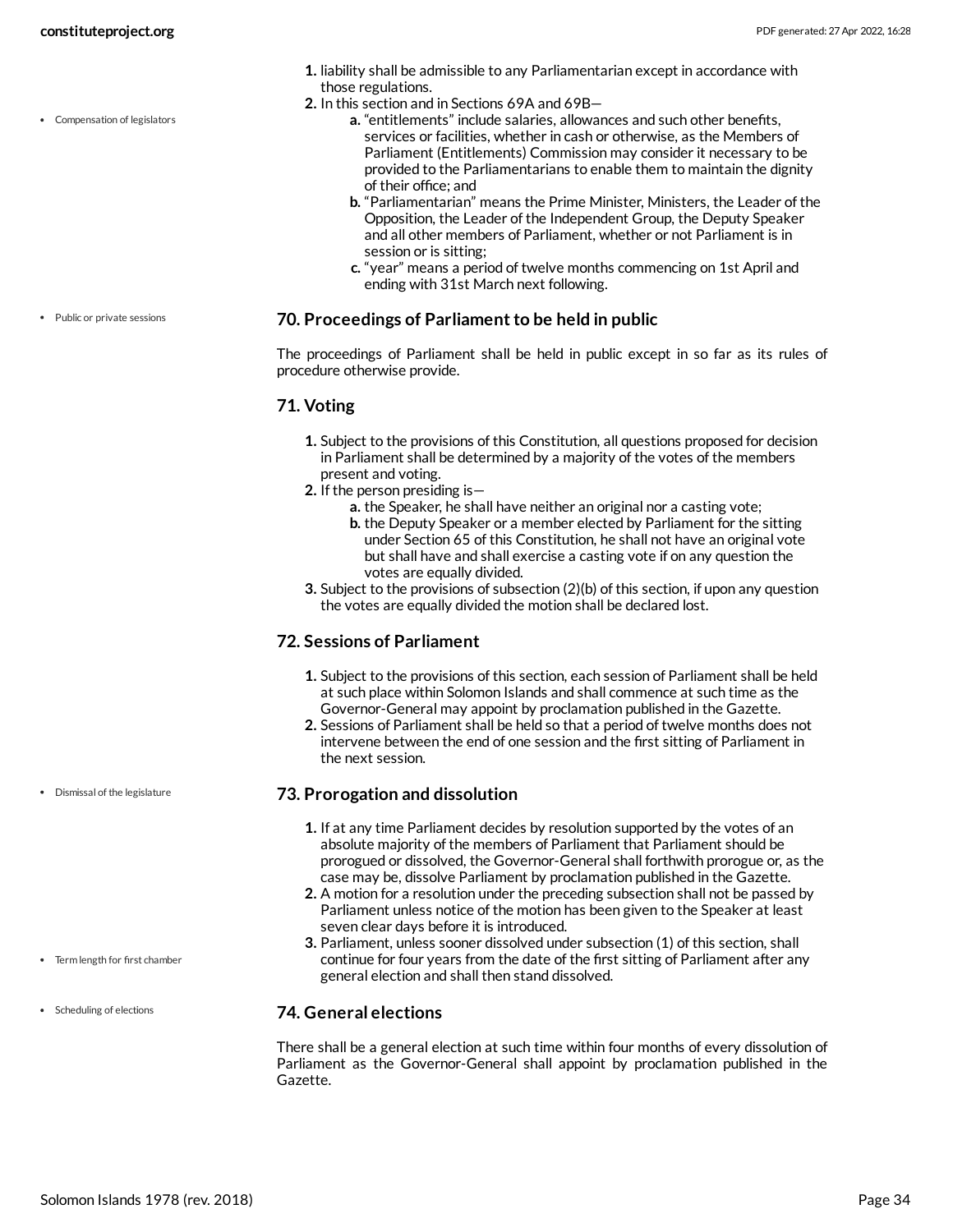## <span id="page-34-0"></span>**CHAPTER VII. THE LEGAL SYSTEM**

## <span id="page-34-1"></span>**Part I. The Application of Laws**

### **75. Application of laws**

- **1.** Parliament shall make provision for the application of laws, including customary laws.
- **2.** In making provision under this section, Parliament shall have particular regard to the customs, values and aspirations of the people of Solomon Islands.

### **76. Common law and customary law, etc**

Until Parliament makes other provision under the preceding section, the provisions of Schedule 3 to this Constitution shall have effect for the purpose of determining the operation in Solomon Islands—

**a.** of certain Acts of the Parliament of the United Kingdom mentioned therein;

**b.** of the principles and rules of the common law and equity;

- **c.** of customary law; and
- **d.** of the legal doctrine of judicial precedent.

## <span id="page-34-2"></span>**Part II. The Judiciary**

### **a. The High Court**

### <span id="page-34-4"></span>**77. Establishment of High Court**

- **1.** There shall be a High Court for Solomon Islands which shall have unlimited original jurisdiction to hear and determine any civil or criminal proceedings under any law and such other jurisdiction and powers as may be conferred on it by this Constitution or by Parliament.
- **2.** The judges of the High Court shall be the Chief Justice, the Deputy Chief Justice and such number of puisne judges, if any, as may be prescribed by Parliament:

Provided that the office of a judge shall not be abolished while any person is holding that office unless he consents to its abolition.

### <span id="page-34-3"></span>**78. Appointment of judges of High Court**

- **1.** The Chief Justice shall be appointed by the Governor-General, acting in accordance with the advice of the Judicial and Legal Service Commission.
- **2.** The Deputy Chief Justice and the puisne judges shall be appointed by the Governor-General, acting in accordance with the advice of the Judicial and Legal Service Commission.
- **3.** A person shall not be qualified for appointment as a judge of the High Court unless
	- **a.** he holds, or has held, high judicial office in any country in the Commonwealth or in any country outside the Commonwealth that may be prescribed by Parliament; or
	- **b.** he is qualified to practise as a barrister or solicitor in such a country and he has been so qualified for not less than five years.
- **4.** In computing, for the purposes of the preceding subsection, the period during which any person has been qualified to practice as a barrister or solicitor, any period during which he has held judicial office after becoming so qualified shall be included.
- Structure of the courts
- Number of supreme court judges
- Establishment of judicial council • Supreme court selection
- Establishment of judicial council
- Supreme court selection
- Eligibility for supreme court judges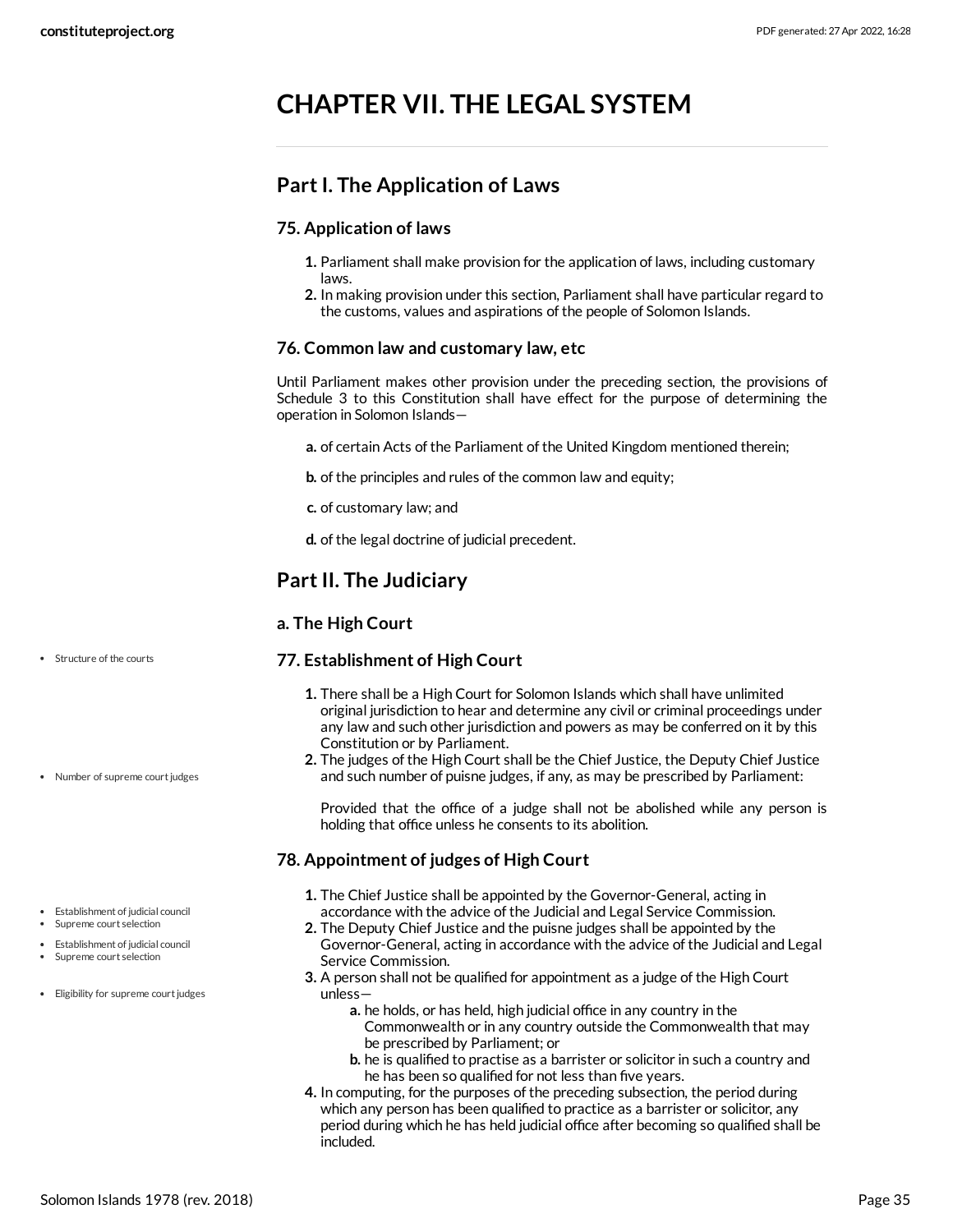### **78A. Functions of the Deputy Chief Justice**

- **1.** Notwithstanding section 79, the Deputy Chief Justice shall perform the functions of the office of Chief Justice if
	- **a.** the office of Chief Justice is vacant; or
	- **b.** for any reason (including illness or absence from Solomon Islands), the Chief Justice is unable to perform the functions of his office.
- **2.** The Chief Justice may, by order in the Gazette, delegate some of the functions of his office to the Deputy Chief Justice.

### <span id="page-35-0"></span>**79. Acting judges and Commissioners of High Court**

- **1.** If the office of Chief Justice or Deputy Chief Justice is vacant the Governor-General, acting in accordance with the advice of the Judicial and Legal Service Commission, may appoint a puisne judge or some other person qualified for appointment as a judge of the High Court to act as Chief Justice of Deputy Chief Justice.
- **1A.** If, for any reason (including illness or absence from Solomon Islands), the Chief Justice and the Deputy Chief Justice are unable to perform the functions of the office of Chief Justice, such functions (including any functions delegated under section 78A(2)) shall be performed –
	- **a.** by the next senior puisne judge in terms of appointment who is in office in Solomon Islands; or
	- **b.** if the next senior puisne judge is unable for any reason (including illness or absence from Solomon Islands) to perform such functions, by a puisne judge or another person appointed pursuant to subsection (1) to act as Chief Justice.
- **2.** If the office of a puisne judge is vacant or if a person holding the office of puisne judge is acting as Chief Justice or Deputy Chief Justice or is for any reason unable to perform the functions of his office, the Governor-General, acting in accordance with the advice of the Judicial and Legal Service Commission, may appoint a person qualified for appointment as a judge of the High Court to act as a puisne judge.
- **3.** Any person appointed under the provisions of this section to act as a judge of the High Court shall, unless he earlier resigns his acting office or is removed therefrom under the next following section, continue so to act until the end of the period for which he was appointed or, if he was not appointed for a specified period, until his appointment is revoked by the Governor-General acting in accordance with the advice of the Judicial and Legal Service Commission:

Provided that a person whose appointment has expired or whose appointment has been revoked may continue to act as such for so long thereafter as may be necessary to enable him to deliver judgment or to do any other thing in relation to any proceedings that were commenced before him previously thereto.

- **4.** Whenever he is satisfied that no judge of the High Court is available to attend to the business of the Court, the Governor-General, acting in accordance with the advice of the Judicial and Legal Service Commission, may appoint some person to perform
	- **a.** all or any of the functions of judge, either generally or in respect of any particular case or class of cases;
	- **b.** such functions of a judge as it shall appear to that person required to be performed without delay,

subject to such limitations and conditions, if any, as may be specified in the instrument of appointment.

**5.** Any person appointed under the provisions of the preceding subsection shall be styled a Commissioner of the High Court; all things done by him in accordance with the terms of his appointment shall have the same validity and effect as if they had been done by a judge of the High Court; in respect thereof he shall have the same powers and enjoy the same immunities as if he had been a judge of the High Court; and, notwithstanding that the period of his appointment has expired or his appointment has been revoked, he may sit as a Commissioner of the High Court for the purpose of delivering judgment or doing any other thing in relation

Establishment of judicial council

- Establishment of judicial council
- Establishment of judicial council

Establishment of judicial council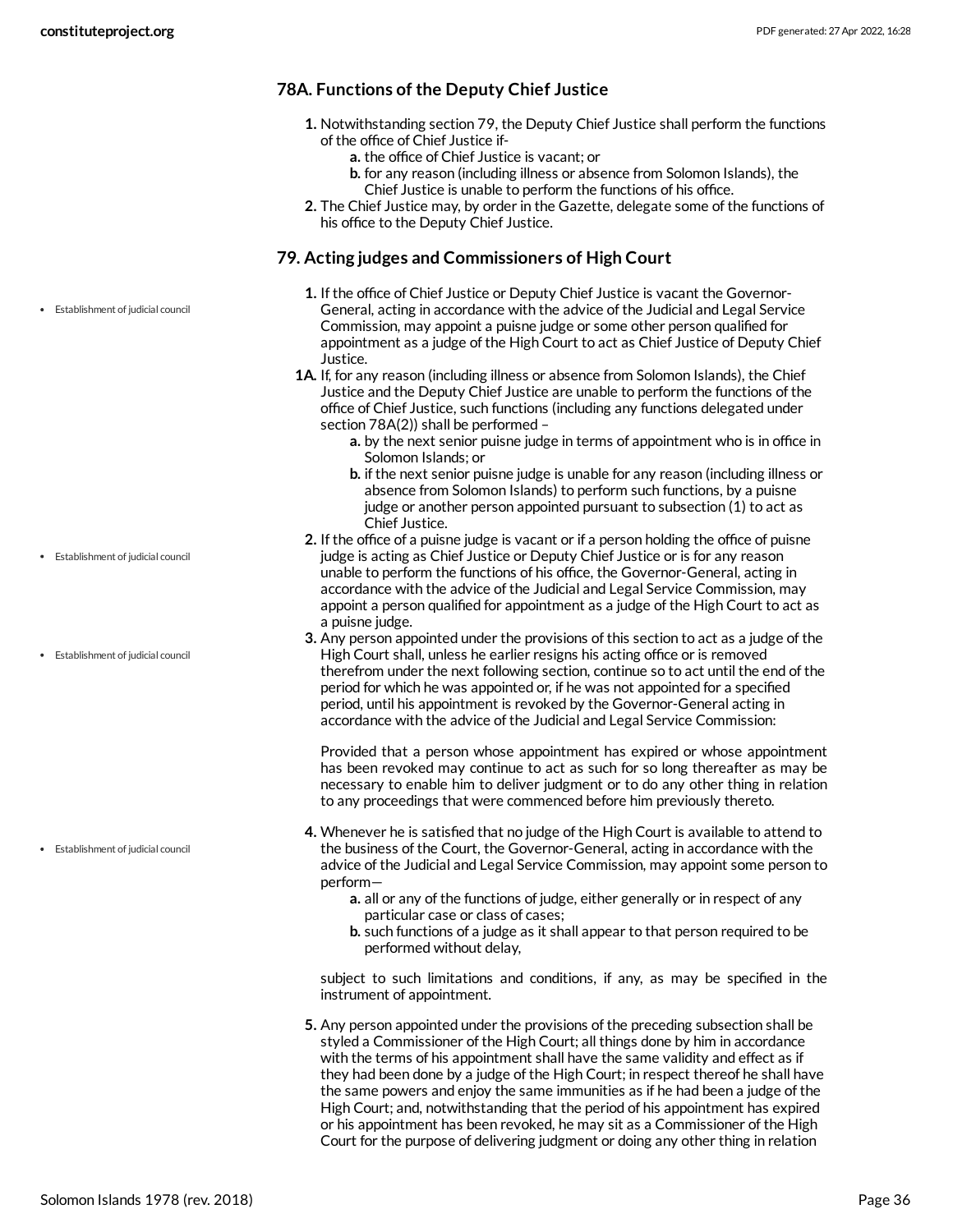- Supreme court term length
- Mandatory retirement age for judges
- Mandatory retirement age for judges
- Mandatory retirement age for judges
- Supreme/ordinary court judge removal
- Supreme/ordinary court judge removal
- Supreme/ordinary court judge removal

• Supreme/ordinary court judge removal

**5.** to any proceedings that were commenced before him whilst his appointment was subsisting.

### <span id="page-36-0"></span>**80. Tenure of office of judges of High Court**

- **1.** Subject to the provisions of this section, a Judge of the High Court shall hold office until he attains the age of seventy years.
- **2.** Notwithstanding the preceding subsection, a person who is over the age of seventy years may be appointed as a judge of the High Court for a term of years and shall cease to hold office at the expiration of that term, and shall not otherwise cease to hold office except in accordance with this section.
- **2A.** Notwithstanding subsection (1), a judge of the High Court may voluntarily retire upon attaining the age of sixty years.
- **3.** Nothing done by a judge of the High Court shall be invalid by reason only that he has attained the age at which he is required by this section to vacate his office.
- **4.** A judge of the High Court may be removed from office only for inability to discharge the functions of his office (whether arising from infirmity of body or mind or any other cause) or for misbehaviour and shall not be so removed except in accordance with the provisions of this section.
- **5.** A judge of the High Court shall be removed from office by the Governor-General if the question of the removal of that judge from office has been referred to a tribunal appointed under the next following subsection and the tribunal has advised the Governor-General that he ought to be removed from office for inability as aforesaid or for misbehaviour.
- **6.** If the Governor-General considers that the question of removing a judge of the High Court from office for inability as aforesaid or for misbehaviour ought to be investigated, then
	- **a.** the Governor-General shall appoint a tribunal which shall consist of a chairman and not less than two other members, selected by the Governor-General from among persons who hold or have held high judicial office in some part of the Commonwealth; and
	- **b.** the tribunal shall enquire into the matter and report on the facts thereof to the Governor-General and advise the Governor-General whether that judge should be removed under this section.
- **7.** If the question of removing a judge of the High Court from office has been referred to a tribunal under the preceding subsection, the Governor-General may suspend the judge from performing the functions of his office, and any such suspension may at any time be revoked by the Governor-General and shall in any case cease to have effect if the tribunal advises the Governor-General that that judge should not be removed from office.
- **8.** Except as provided in subsection (5) of this section, the functions of the Governor-General under this section shall be exercised by him in his own deliberate judgement.

### **81. Judge may sit after appointment has terminated**

A judge of the High Court whose appointment has terminated otherwise than by reason of his removal from office may sit as a judge of that Court for the purpose of delivering judgment or doing any other thing in relation to any proceedings that were commenced before him while his appointment was subsisting.

### **82. Seal of High Court**

The High Court shall have a seal bearing on it the words "The High Court of Solomon Islands" and such device as Parliament shall approve by resolution.

### **83. Jurisdiction of High Courtin constitutional questions**

**1.** Subject to the provisions of Sections 31(3) and 98(1) of, and paragraph 10 of Schedule 2 to, this Constitution, if any person alleges that any provision of this Constitution (other than Chapter II) has been contravened and that his interests are being or are likely to be affected by such contravention, then, without prejudice to any other action with respect to the same matter which is lawfully available, that person may apply to the High Court for a declaration and for relief under this section.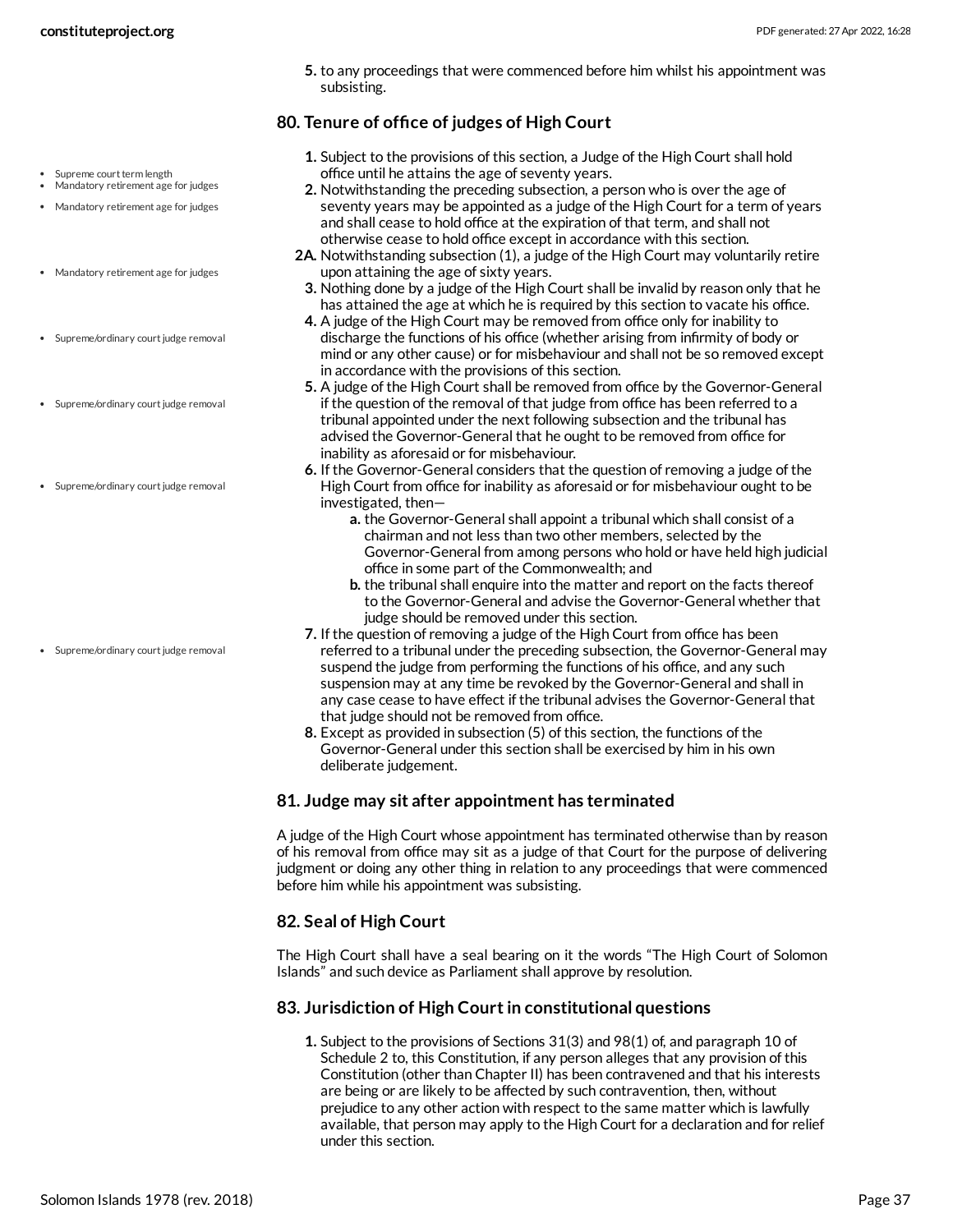**2.** The High Court shall have jurisdiction, in any application made by any person in pursuance of the preceding subsection or in any other proceeding lawfully brought before the Court, to determine whether any provision of this Constitution (other than Chapter II) has been contravened and to make a declaration accordingly:

Provided that the High Court shall not make a declaration in pursuance of the jurisdiction conferred by this subsection unless it is satisfied that the interest of the person by whom the application under the preceding subsection is made or, in the case of other proceedings before the Court, a party to those proceedings, are being or are likely to be affected.

- **3.** Where the High Court makes a declaration in pursuance of the preceding subsection that any provision of the Constitution has been contravened and the person by whom the application under subsection (1) of this section was made or, in the case of other proceedings before the Court, the party in those proceedings in respect of whom the declaration is made, seeks relief, the High Court may grant to that person such remedy, being a remedy available against any person in any proceedings in the High Court under any law for the time being in force in Solomon Islands, as the Court considers appropriate.
- **4.** Nothing in this section shall confer jurisdiction on the High Court to hear or determine any such question as is referred to in Section 52 of this Constitution otherwise than upon an application made in accordance with the provisions of that section.

### <span id="page-37-0"></span>**84. High Court and subordinate courts**

- **1.** The High Court shall have jurisdiction to supervise any civil or criminal proceedings before any subordinate court and may make such orders, issue such writs and give such directions as it may consider appropriate for the purpose of ensuring that justice is duly administered by any such court.
- **2.** Where any question as to the interpretation of any provision of this Constitution other than Chapter II arises in any subordinate court and the court is of the opinion that the question involves a substantial question of law, the court shall refer the question to the High Court.
- **3.** Where any question is referred to the High Court in pursuance of the preceding subsection, the High Court shall give its decision upon the question and the court in which the question arose shall dispose of the case in accordance with that decision or, if that decision is the subject of an appeal to the Court of Appeal, in accordance with the decision of the Court of Appeal.

### **b. The Court of Appeal**

### <span id="page-37-2"></span>**85. Establishment of Court of Appeal**

- **1.** There shall be a Court of Appeal for Solomon Islands which shall have such jurisdiction and powers to hear and determine appeals in civil and criminal matters as may be conferred on it by this Constitution or by Parliament.
- **2.** The judges of the Court of Appeal shall be
	- **a.** a President and such number of other Justices of Appeal, if any, as may be prescribed by Parliament; and
		- **b.** the Chief Justice, Deputy Chief Justice and the puisne judges of the High Court, who shall be judges of the Court ex officio.

### <span id="page-37-1"></span>**86. Appointment of judges of Court of Appeal**

- **1.** The President of the Court of Appeal shall be appointed by the Governor-General, acting in accordance with the advice of the Judicial and Legal Service Commission.
- **2.** The other Justices of Appeal shall be appointed by the Governor-General acting in accordance with the advice of the Judicial and Legal Service Commission.
- **3.** A person shall not be qualified to be appointed under subsection (1) or (2) of this section unless he is qualified for appointment as a judge of the High Court.
- **4.** A judge of the Court of Appeal shall not sit as a judge of the Court on the hearing of an appeal—

Constitutional interpretation

Structure of the courts

Right to appeal judicial decisions

- Ordinary court selection Establishment of judicial council
- Ordinary court selection
- Establishment of judicial council
- Eligibility for ordinary court judges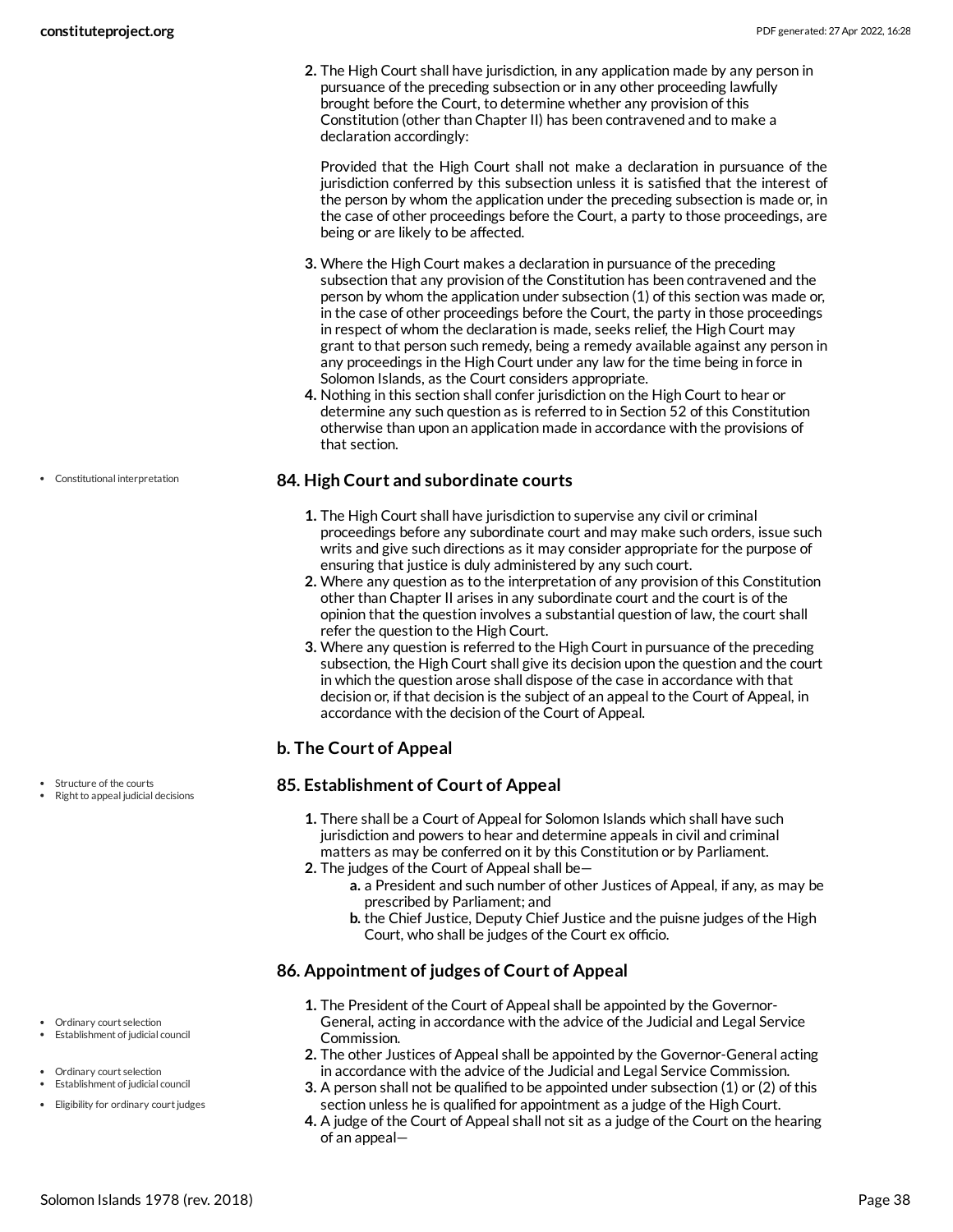Establishment of judicial council

- **4. a.** from any decision given by himself or any decision given by any court of which he was sitting as a member; or
	- **b.** against a conviction or sentence if he was the judge by or before whom the appellant was convicted.
- **5.** If the office of President of the Court of Appeal is vacant or if the person holding that office is for any reason unable to perform the functions of his office, then, until a person has been appointed to and has assumed the functions of that office or until the holder thereof has resumed those functions, as the case may be, the Governor-General, acting in accordance with the advice of the Judicial and Legal Service Commission, may appoint one of the other judges of the Court of Appeal or some other person qualified for appointment to that office to act as President of the Court of Appeal:

Provided that a person appointed under this subsection who is not a judge of the Court of Appeal may, notwithstanding the assumption or resumption of the functions of the office of President of the Court of Appeal by the holder of that office, continue to act as a judge of the Court of Appeal for so long thereafter as may be necessary to enable him to deliver judgment or do any other thing in relation to any proceedings that were commenced before him previously thereto.

**6.** Nothing in this section or the preceding section shall preclude the offices of Chief Justice and President of the Court of Appeal from being held by the same person.

### <span id="page-38-0"></span>**87. Tenure of office of judges of Court of Appeal**

- **1.** Subject to the provisions of this section, a judge of the Court of Appeal shall hold office until he attains the age of seventy years.
- **2.** Notwithstanding the preceding subsection, a person who is over the age of seventy years may be appointed as a judge of the Court of Appeal for a term of years and shall cease to hold office at the expiration of that term, and shall not otherwise cease to hold office except in accordance with this section.
- **2A.** Notwithstanding subsection (1), a judge of the Court of Appeal may voluntarily retire upon attaining the age of sixty years.
- **3.** Nothing done by a judge of the Court of Appeal shall be invalid by reason only that he has attained the age at which he is required by this section to vacate his office.
- **4.** A judge of the Court of Appeal may be removed from office only for inability to discharge the functions of his office (whether arising from infirmity of body or mind or any other cause) or for misbehaviour, and shall not be so removed except in accordance with the provisions of this section.
- **5.** A judge of the Court of Appeal shall be removed from office by the Governor-General if the question of the removal of that judge from office has been referred to a tribunal appointed under the next following subsection and the tribunal has advised the Governor-General that he ought to be removed from office for inability as aforesaid or for misbehaviour.
- **6.** If the Governor-General considers that the question of removing a judge of the Court of Appeal from office for inability as aforesaid or for misbehaviour ought to be investigated, then
	- **a.** the Governor-General shall appoint a tribunal which shall consist of a chairman and not less than two other members, selected by the Governor-General from among persons who hold or have held high judicial office in some part of the Commonwealth; and
	- **b.** the tribunal shall enquire into the matter and report on the facts thereof to the Governor-General and advise the Governor-General whether that judge should be removed under this section.
- **7.** If the question of removing a judge of the Court of Appeal from office has been referred to a tribunal under the preceding subsection, the Governor-General may suspend the judge from performing the functions of his office, and any such suspension may at any time be revoked by the Governor-General and shall in any case cease to have effect if the tribunal advises the Governor-General that that judge should not be removed from office.
- **8.** Except as provided in subsection (5) of this section, the function of the Governor-General under this section shall be exercised by him to his own deliberate judgment.

• Ordinary court term length

- Mandatory retirement age for judges
- Mandatory retirement age for judges

- Supreme/ordinary court judge removal
- Supreme/ordinary court judge removal
- Supreme/ordinary court judge removal

• Supreme/ordinary court judge removal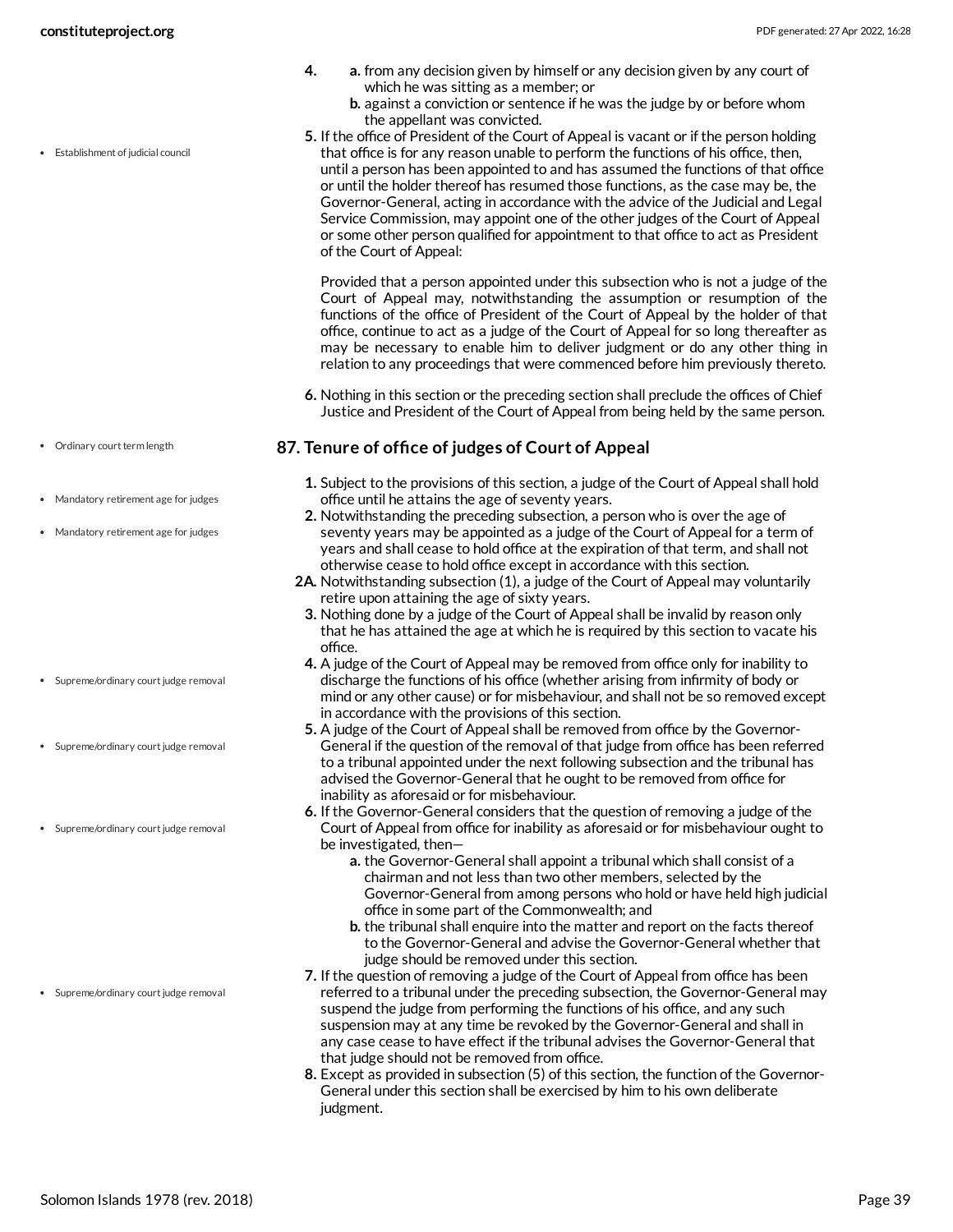### **88. Judge may sit after appointment has terminated**

A judge of the Court of Appeal whose appointment has terminated otherwise than by reason of his removal from office may sit as a judge of that Court for the purpose of delivering judgment or doing any other thing in relation to any proceedings that were commenced before him while his appointment was subsisting.

### **89. Seal of Court of Appeal**

The Court of Appeal shall have a seal bearing on it the words "The Court of Appeal of Solomon Islands" and such device as Parliament shall approve by resolution.

### **c. Rules of Court**

### **90. Rules of court**

There shall be a Rules Committee, consisting of the Chief Justice, the President of the Court of Appeal and the Attorney-General (who shall constitute a quorum) and such other persons as the Governor-General, acting after consultation with the Chief Justice, may appoint, which may make rules of court regulating the practice and procedure of the High Court and the Court of Appeal, prescribing the fees to be paid in respect of any proceeding and generally for making provision for the proper and effectual exercise of the jurisdiction of the High Court and the Court of Appeal, including the procedure for the making and hearing of appeals to the High Court from subordinate courts and for the making and hearing of appeals to the Court of Appeal from the High Court:

Provided that rules regulating the admission of legal practitioners to practise as barristers and solicitors or in either of these capacities, or prescribing or affecting the amount of any fees or the recovery thereof, shall not come into operation unless approved, either before or after being made, by Parliament.

### <span id="page-39-0"></span>**Part III. The Director of Public Prosecutions and the Public Solicitor**

### <span id="page-39-1"></span>**91. Director of Public Prosecutions**

- **1.** There shall be a Director of Public Prosecutions whose office shall be a public office.
- **2.** The Director of Public Prosecutions shall be appointed by the Governor-General, acting in accordance with the advice of the Judicial and Legal Service Commission.
- **3.** A person shall not be qualified to hold or act in the office of Director of Public Prosecutions unless he is entitled to practise in Solomon Islands as an advocate or as a barrister and solicitor.
- **4.** The Director of Public Prosecutions shall have power in any case in which he considers it desirable to do so
	- **a.** to institute and undertake criminal proceedings against any person before any court (other than a court-martial) in respect of any offence alleged to have been committed by that person;
	- **b.** to take over and continue any such criminal proceedings that have been instituted or undertaken by any other person or authority; and
	- **c.** to discontinue at any stage before judgment is delivered any such criminal proceedings instituted or undertaken by himself or any other person or authority.

Provided however, where any person may be liable for criminal prosecution in respect of any acts done in connection with the armed conflict on Guadalcanal from the 1st day of January 1998 to the 15th day of October 2000; or the 7th day of February 2001, as the case may be, such person shall not be prosecuted for such offence but shall be granted amnesty or immunity from prosecution in the manner and to the extent provided for by the Amnesty Act 2000 or by any other Act of Parliament providing for the grant of such amnesty in connection with the Marau conflict.

Attorney general

- Establishment of judicial council
- Establishment of military courts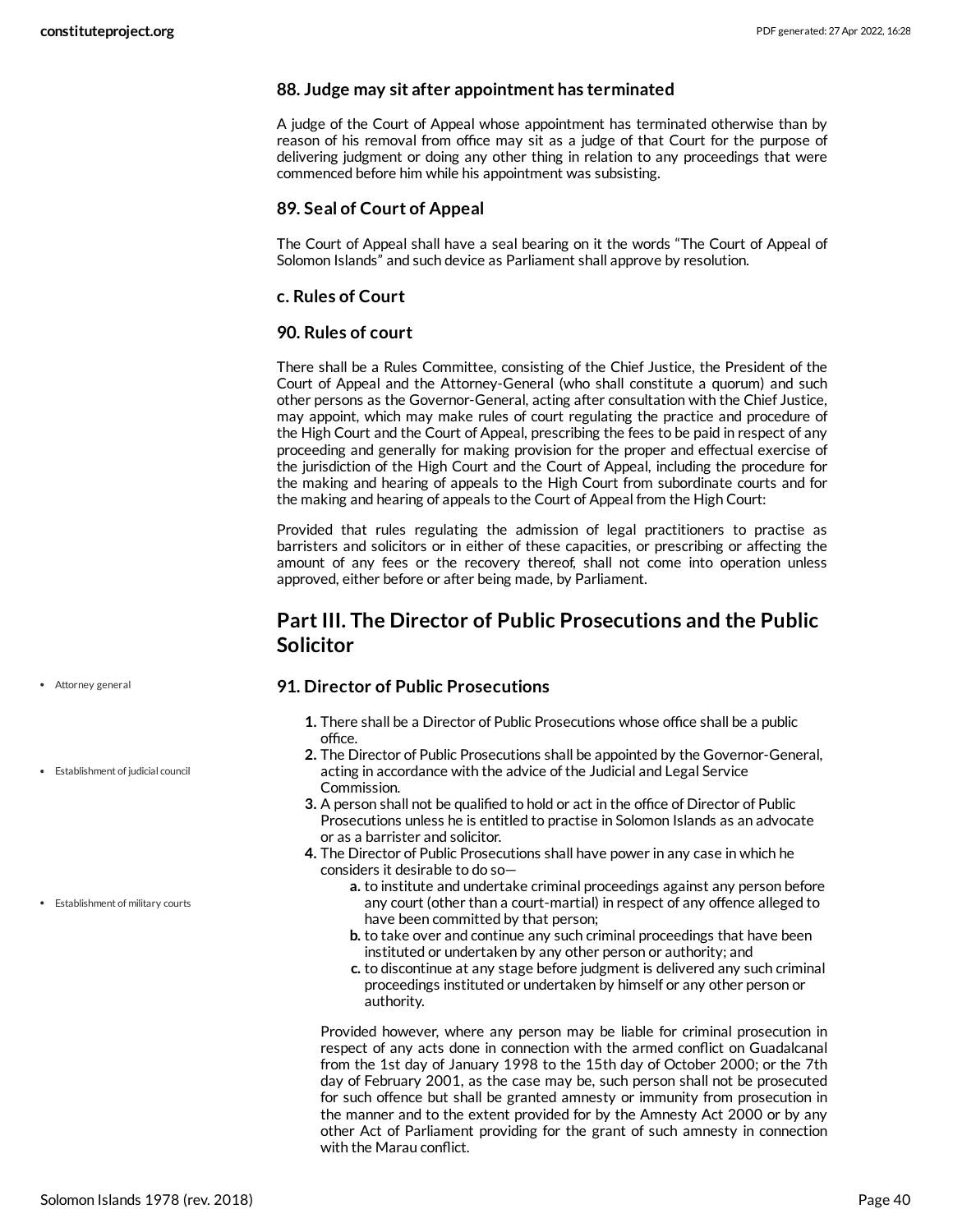- **5.** The powers of the Director of Public Prosecutions under the preceding subsection may be exercised by him in person or through other persons acting in accordance with his general or specific instructions.
- **6.** The powers conferred on the Director of Public Prosecutions by paragraphs (b) and (c) of subsection (4) of this section shall be vested in him to the exclusion of any other person or authority:

Provided that where any other person or authority has instituted criminal proceedings, nothing in this subsection shall prevent the withdrawal of those proceedings by or at the instance of that person or authority and with the leave of the court.

**7.** In the exercise of the powers conferred on him by this section the Director of Public Prosecutions shall not be subject to the direction or control of any other person or authority:

Provided that, where any case in any way concerns the defence, security or international relations of Solomon Islands, the Director of Public Prosecutions shall bring the matter to the attention of the Minister responsible for justice and shall, in the exercise of his powers in relation to that case, act in accordance with any directions that Minister may give to him.

**8.** For the purposes of this section, any appeal from any judgment in any criminal proceedings before any court, or any case stated or question of law reserved for the purpose of any such proceedings to any other court, shall be deemed to be part of those proceedings:

Provided that the power conferred on the Director of Public Prosecutions by paragraph (c) of subsection (4) of this section shall not be exercised in relation to any appeal by a person convicted in any criminal proceedings or to any case stated or question of law reserved at the instance of such a person.

**9.** During any period when the office of Director of Public Prosecution is vacant or the holder of that office is for any reason unable to perform the functions of his office, those functions shall be performed by the Attorney-General.

### <span id="page-40-0"></span>**92. Public Solicitor**

- **1.** There shall be a Public Solicitor, whose office shall be a public office.
- **2.** The Public Solicitor shall be appointed by the Governor-General, acting in accordance with the advice of the Judicial and Legal Service Commission.
- **3.** A person shall not be qualified to hold or act in the office of Public Solicitor unless he is entitled to practise in Solomon Islands as an advocate or as a barrister and solicitor.
- **4.** The functions of the Public Solicitor are to provide legal aid, advice and assistance to persons in need in such circumstances and subject to such conditions as may be prescribed by Parliament, and in particular
	- **a.** to provide legal aid, advice and assistance to any person in need who has been charged with a criminal offence; and
	- **b.** to provide legal aid, advice and assistance to any person when directed to do so by the High Court.
- **5.** A person aggrieved by a refusal of the Public Solicitor to provide legal aid, advice and assistance to him may apply to the High Court for a direction under paragraph (b) of the preceding subsection.
- **6.** Parliament may make provision for the Public Solicitor to make a reasonable charge for services provided by him to persons in need whom he considers are able to make a contribution towards the cost of those services.
- **7.** Except as provided in paragraph (b) of subsection (4) of this section, in the exercise of the functions conferred on him by or under this section the Public Solicitor shall not be subject to the direction or control of any other person or authority.

Establishment of judicial council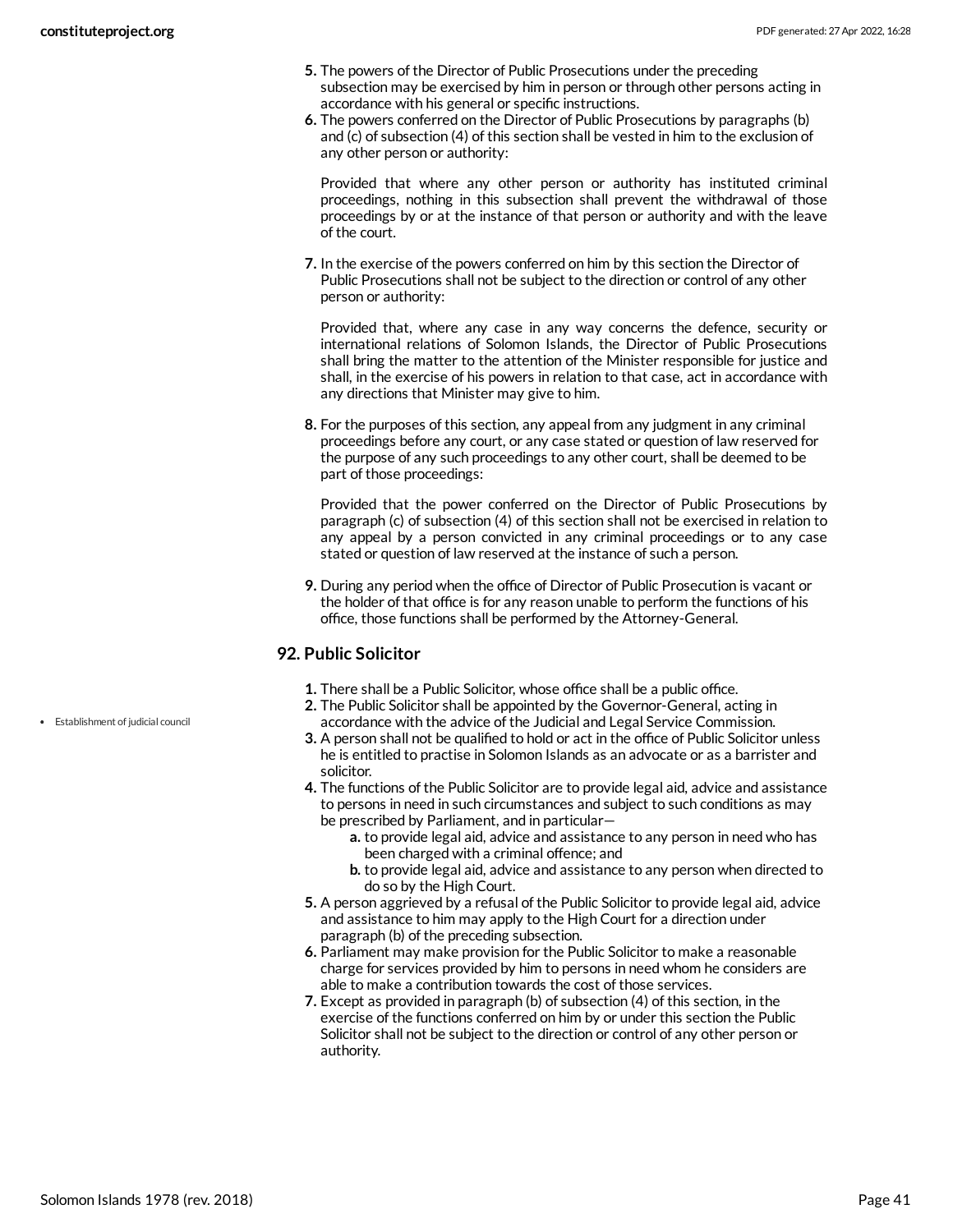## <span id="page-41-0"></span>**CHAPTER VIII. LEADERSHIP CODE**

### <span id="page-41-1"></span>**93. Application of this Chapter**

The provisions of this Chapter apply to and in relation to—

- **a.** the Governor-General;
- **b.** the Prime Minister and the other Ministers;
- **c.** the Leader of the Opposition and the Leader of the Independent Members;
- **d.** all other members of Parliament;
- **e.** the Speaker;
- **f.** members of any Commission established by this Constitution;
- **g.** public officers;
- **h.** officers of the government of Honiara City, provincial government officers, members of the Honiara City council and provincial assemblies;
- **i.** officers of statutory corporations and Government agencies; and
- **j.** such other officers as Parliament may prescribe.

### <span id="page-41-2"></span>**94. Responsibilities of office**

- **1.** A person to whom this Chapter applies has a duty to conduct himself in such a way, both in his public or official life and his private life, and in his associations with other persons, as not
	- **a.** to place himself in a position in which he has or could have a conflict of interests or in which the fair exercise of his public or official duties might be compromised;
	- **b.** to demean his office or position;
	- **c.** to allow his integrity to be called into question; or
	- **d.** to endanger or diminish respect for and confidence in the integrity of the government of Solomon Islands.
- **2.** In particular, a person to whom this Chapter applies shall not use his office for personal gain or enter into any transaction or engage in any enterprise or activity that might be expected to give rise to doubt in the public mind as to whether he is carrying out or has carried out the duty imposed by the preceding subsection.
- **3.** It is the further duty of a person to whom this Chapter applies
	- **a.** to ensure, as far as is within his lawful power, that his spouse and children and any other persons for whom he is responsible, including nominees, trustees and agents, do not conduct themselves in a way that might be expected to give rise to doubt in the public mind as to his complying with his duties under this section; and
	- **b.** if necessary, publicly to dissociate himself from any activity or enterprise of any of his associates, or of a person referred to in paragraph (a) of this subsection, that might be expected to give rise to such a doubt.
- **4.** A person to whom this Chapter applies who
	- **a.** is convicted of an offence in respect of his office or position or in relation to the performance of his functions or duties;
	- **b.** fails to carry out the obligations imposed by the preceding subsections of this section; or
	- **c.** commits any act or omission prescribed under Section 95 of this Constitution as constituting misconduct in office,

is guilty of misconduct in office.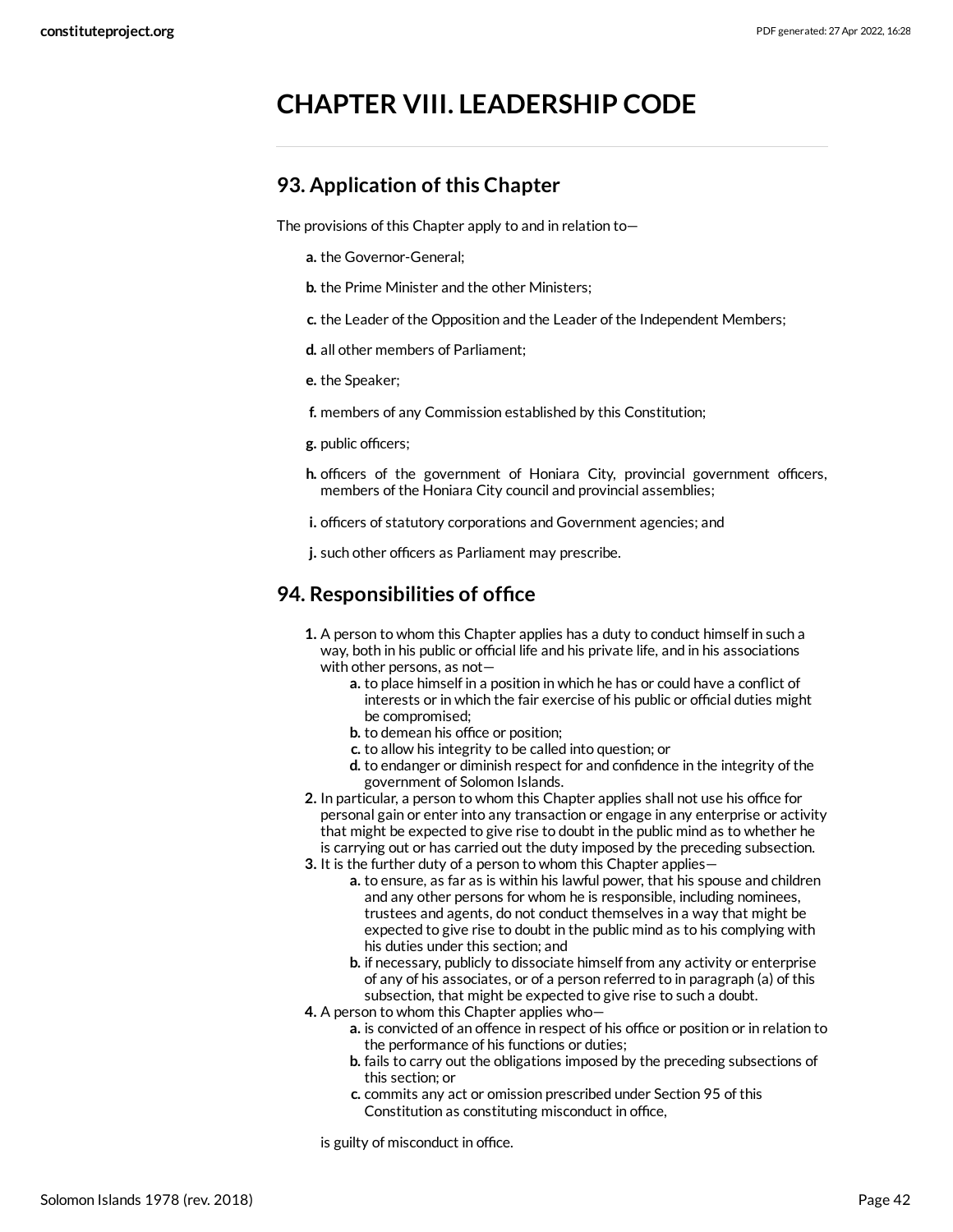### <span id="page-42-0"></span>**95. Further provisions**

<span id="page-42-3"></span>Subject to the provisions of this Constitution, for the purposes of this Chapter, Parliament—

- Earnings disclosure requirement
- **a.** may make provision for the disclosure of the personal and business incomes and financial affairs of persons to whom this Chapter applies, and of their families and associates, and in particular of interest in contracts with governmental bodies and of directorship and similar offices held by them (including powers to nominate directors, trustees or agents, or similar officers);
- **b.** may make provision for the disposal or temporary control of the assets or income of a person to whom this Chapter applies where this seems to be desirable for attaining the objects of this Chapter;
- **c.** may prescribe specific acts or omissions consisting misconduct in office;
- **d.** may create offences (including offences by persons to whom this Chapter applies and offences by other persons) and prescribe penalties for such offences;
- **e.** shall provide for the investigation of cases of alleged or suspected misconduct in office;
- **f.** shall provide for the reference of cases of alleged or suspected misconduct in office to such independent courts or tribunals as may be prescribed, and for the investigation and determination by such courts or tribunals of any such cases that may be referred to them in the manner prescribed;
- **g.** shall make provision with respect to the powers and procedure of such courts or tribunals as may be prescribed under the preceding paragraph and shall prescribe the penalties or other consequences that may result from a lawful determination by any such court or tribunal that a person to whom this Chapter applies is guilty of misconduct in office; and
- **h.** may make such other provision as may appear necessary or expedient for attaining the objects of this Chapter.

## <span id="page-42-1"></span>**CHAPTER IX. THE OMBUDSMAN**

### <span id="page-42-2"></span>**96. Office of Ombudsman**

- **1.** There shall be an Ombudsman, whose office shall be a public office.
- **2.** The Ombudsman shall be appointed by the Governor-General, acting in accordance with the advice of a committee consisting of the Speaker, the Chairman of the Public Service Commission and the Chairman of the Judicial and Legal Service Commission.
- **3.** If the person appointed as Ombudsman is a member of Parliament or a provincial assembly, he shall forthwith cease to be such a member.
- **4.** The Ombudsman shall not perform the functions of any other public or provincial government office, and shall not, without the approval of the Governor-General in each particular case, hold any other office of emolument than the office of the Ombudsman or engage in any occupation for reward outside the duties of his office.
- **5.** Subject to the provisions of the next following subsection, the Ombudsman shall vacate his office at the expiration of five years from the date of his appointment.
- **6.** The Ombudsman may be removed from office only for inability to discharge the functions of his office (whether arising from infirmity of body or mind or any other cause) or for misbehaviour and shall not be so removed except in accordance with the procedure for the removal of a judge of the High Court as set out in subsection (4) to (7) of Section 80 of this Constitution.

• Ombudsman

Establishment of judicial council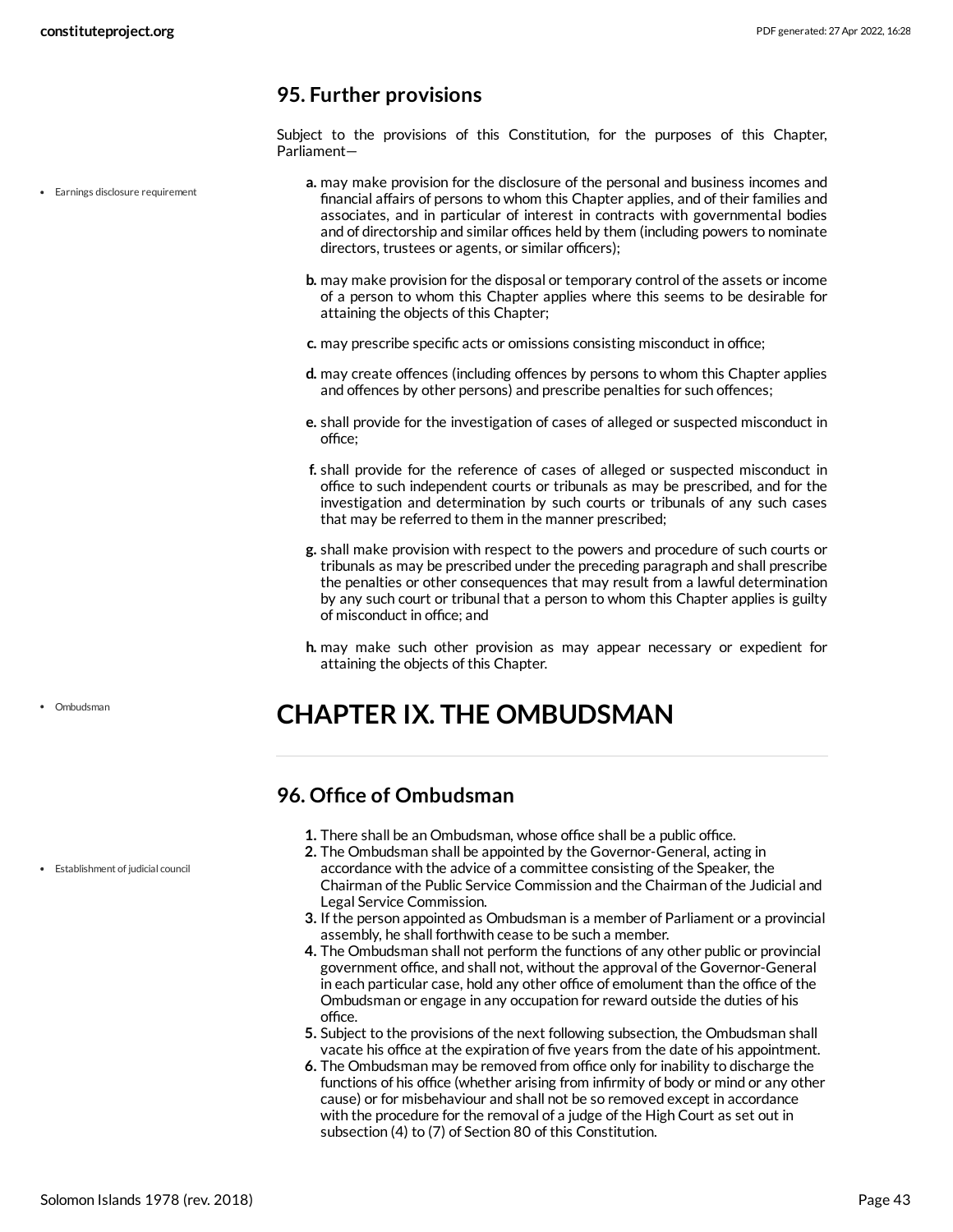## <span id="page-43-0"></span>**97. Functions of Ombudsman**

- **1.** The functions of the Ombudsman shall be to:
	- **a.** enquire into the conduct of any person to whom this section applies in the exercise of his office or authority, or abuse thereof;
	- **b.** assist in the improvement of the practices and procedures of public bodies; and
	- **c.** ensure the elimination of arbitrary and unfair decisions.
- **2.** Parliament may confer additional functions on the Ombudsman.
- **3.** This section applies to members of the public service, the Police Force, the Correctional Service, the government of Honiara City, provincial governments, and such other offices, commissions, corporate bodies or public agencies as may be prescribed by Parliament:

Provided that it shall not apply to the Governor-General or his personal staff or to the Director of Public Prosecutions or any person acting in accordance with his instructions.

**4.** Nothing in this section or in any Act of Parliament enacted for the purposes of this Chapter shall confer on the Ombudsman any power to question or review any decision of any judge, magistrate or registrar in the exercise of his judicial functions.

## <span id="page-43-1"></span>**98. Discharge of functions of Ombudsman**

- **1.** In the discharge of his functions the Ombudsman shall not be subject to the direction or control of any other person or authority and no proceedings of the Ombudsman shall be called in question in any Ombudsman court of law.
- **2.** The Ombudsman shall not conduct an investigation in respect of any matter if he has been given notice by the Prime Minister that the investigation of that matter would not be in the interests of the security of Solomon Islands.
- **3.** The Ombudsman shall make an annual report and may make such additional reports to Parliament as he deems appropriate concerning the discharge of his functions, and may draw attention to any defects which appear to him to exist in the administration or any law.

### <span id="page-43-2"></span>**99. Further provisions**

Parliament may take provision for such supplementary and ancillary matters as may appear necessary or expedient to give effect to the provisions of this Chapter.

## <span id="page-43-3"></span>**CHAPTER X. FINANCE**

## <span id="page-43-4"></span>**100. Consolidated Fund and Special Funds**

- **1.** All revenues or other moneys raised or received by or for the purposes of the Government (not being revenues or other moneys that are payable by or under any law into some other fund established for any specific purpose or that may, by or under any law, be retained by the authority that received them for the purpose of defraying the expenses of that authority) shall be paid into and form one Consolidated Fund.
- **2.** Parliament may make provision for the establishment of Special Funds, which shall not form part of the Consolidated Fund.
- **3.** The receipts, earnings and accruals of Special Funds established under this section and the balance of such funds at the close of each financial year shall not be paid into the Consolidated Fund but shall be retained for the purposes of those funds.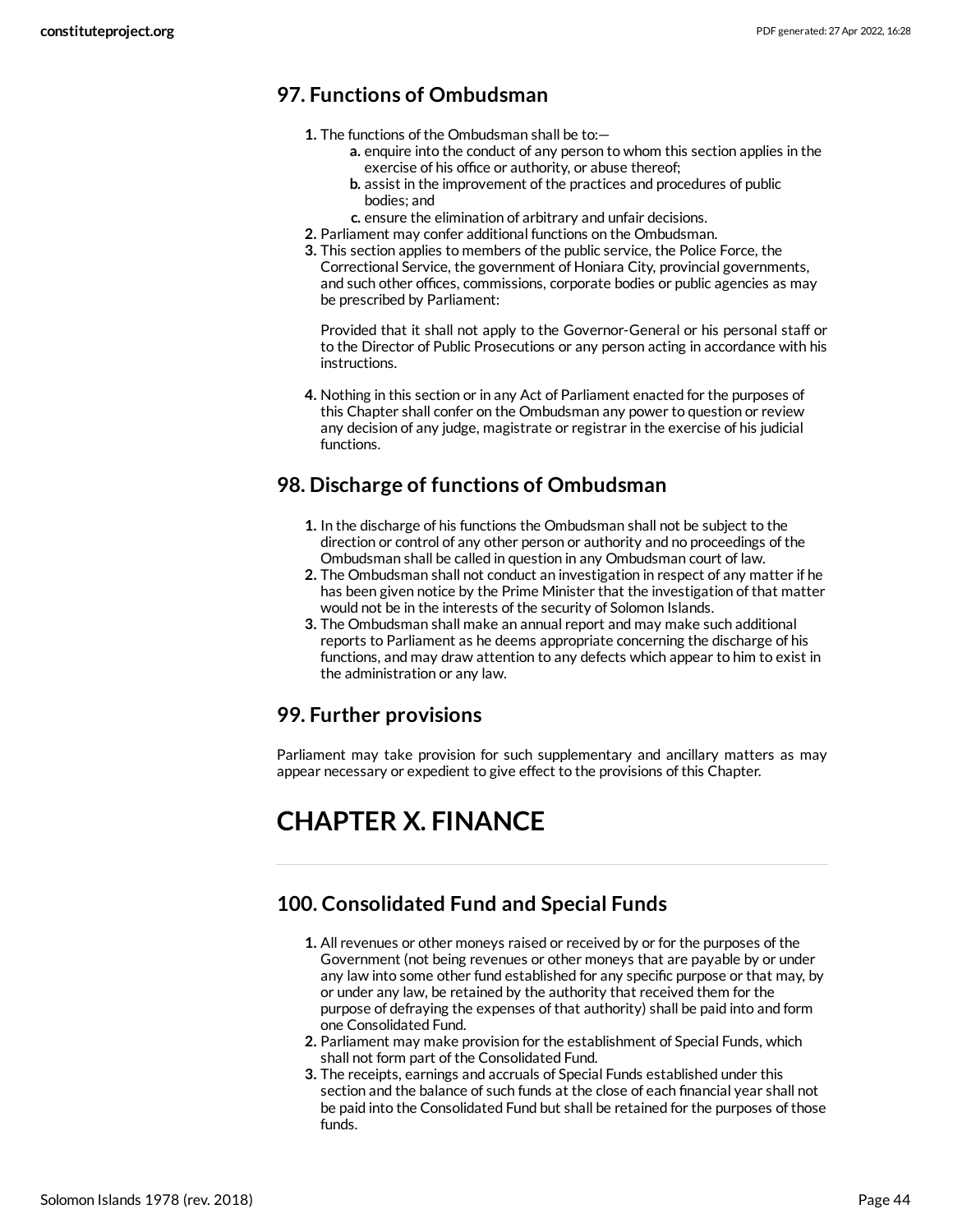Budget bills

Spending bills

## <span id="page-44-0"></span>**101. Withdrawal of money from the Consolidated Fund**

- **1.** No money shall be issued from the Consolidated Fund except upon the authority of a warrant under the hand of the Minister of Finance.
- **2.** No warrant shall be issued by the Minister of Finance for the purpose of meeting any expenditure unless
	- **a.** the expenditure has been authorised for the financial year during which the issue is to take place by an Appropriation Act;
	- **b.** the expenditure has been authorised in accordance with the provisions of Section 103 or 104 of this Constitution; or
	- **c.** it is statutory expenditure.

### <span id="page-44-1"></span>**102. Authorisation of expenditure**

- **1.** The Minister of Finance shall cause to be prepared and laid before Parliament before the commencement of each financial year estimates of the revenues and expenditure of the Government for that year, provided that in exceptional circumstances which shall be explained to Parliament the Minister may cause the estimates to be laid before Parliament not later than ninety days after the commencement of the financial year.
- **2.** The heads of expenditure contained in the estimates (other than statutory expenditure) shall be included in a bill to be known as an Appropriation Bill which shall be introduced into Parliament to provide for the issue from the Consolidated Fund of the sums necessary to supply those heads and the appropriation of those sums for the purposes specified therein.
- **3.** If in respect of any financial year it is found that the sum appropriated by the Appropriation Act for any purpose is insufficient or that a need has arisen for expenditure for a purpose for which no sum has been appropriated by that law, a supplementary estimate showing the sums required shall be included in a supplementary Appropriation Bill for appropriation.
- **4.** If, at the close of account for any financial year, it is found that any moneys have been expended on any head in excess of the sum appropriated for that head by an Appropriation Act or for a purpose for which no money has been appropriated, the excess or the sum expended but not appropriated as the case may be shall be included in a statement of heads in excess which, together with the report of the Public Accounts Committee thereon, shall be presented to Parliament.
- **5.** Statutory expenditure shall not be voted on by Parliament but, without further authority of Parliament, shall be paid out of the Consolidated Fund by warrant under the hand of the Minister of Finance.

## <span id="page-44-2"></span>**103. Authorisation of expenditure in advance of appropriation**

- **1.** If the Appropriation Act in respect of any financial year has not come into operation by the beginning of that financial year, Parliament by resolution may empower the Minister of Finance to authorise the issue of moneys from the Consolidated Fund for the purpose of meeting expenditure necessary to carry on the public services at a level not exceeding the level of these services in the previous financial year, until the expiration of four months from the beginning of that financial year or the coming into operation of the Appropriation Act, whichever is the earlier.
- **2.** Where in respect of any financial year the Minister is satisfied that an urgent and unforeseen need has arisen to authorise for any purpose issues from the Consolidated Fund for expenditure in excess of the sum appropriated for that purpose by an Appropriation Act, or for a purpose for which no sum has been so appropriated, he may, subject to the provisions of any law or regulations for the time being in force in that regard, authorise with the prior approval of the Cabinet, such issues by warrant and shall include such amount in a Supplementary Appropriation Bill for appropriation at the meeting of Parliament next following the date on which the warrant was issued:

Provided that if there shall be no further meeting in the same financial year, the Bill may be deferred to any meeting held before the end of the following financial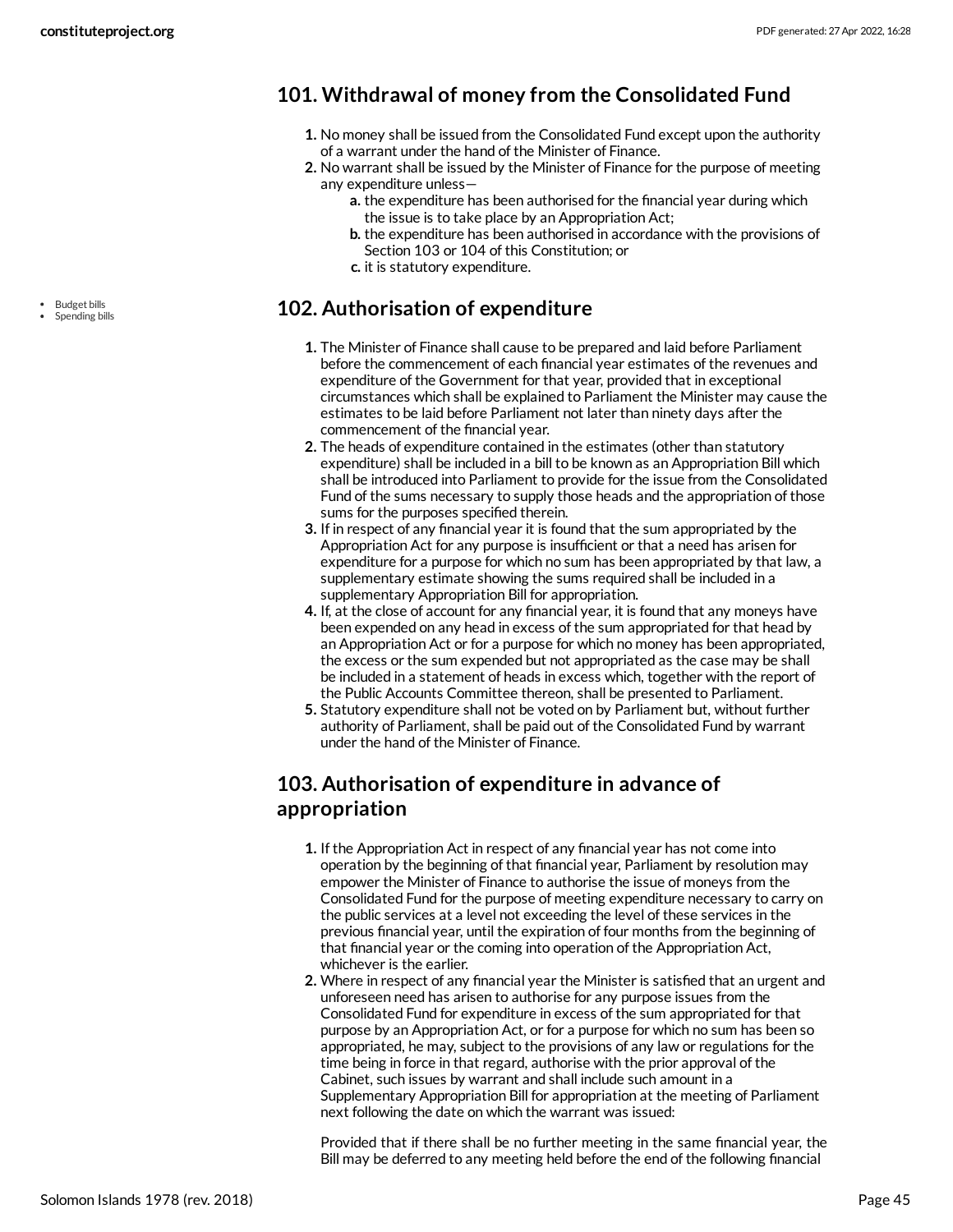- **2.** year.
- **3.** No expenditure shall be authorised or incurred under the preceding subsection unless Parliament has specified in advance of the expenditure the maximum amount of expenditure that may be incurred under that subsection.

### <span id="page-45-0"></span>**104. Delay in Appropriation Act owing to dissolution**

Where at any time Parliament has been dissolved before any provision or any sufficient provision is made under this Chapter of this Constitution for the carrying on of the government of Solomon Islands, the Minister of Finance may issue a warrant for the payment out of the Consolidated Fund of such sums as he may consider necessary for the continuance of the public services until the expiry of a period of three months commencing with the date on which Parliament first meets after that dissolution, but a statement of the sums so authorised shall, as soon as practicable, be laid before Parliament and the aggregate sums shall be included, under the appropriate heads, in the next Appropriation Bill.

### <span id="page-45-1"></span>**105. Public debt and borrowing**

- **1.** There shall be charged on the Consolidated Fund all debt charges for which the Government is liable.
- **2.** For the purposes of this section debt charges include interest, sinking fund charges, the repayment or amortisation of debt, and all expenditure in connection with the raising of loans on the security of the revenue of the Government or the Consolidated Fund and the service and redemption of debt thereby created.
- **3.** The Government shall not borrow money nor enter into a guarantee involving any financial liability except in accordance with such provisions as may be prescribed by Parliament.

## <span id="page-45-2"></span>**106. Imposition of Taxation**

No taxation shall be imposed or altered except by or under an Act of Parliament.

## <span id="page-45-3"></span>**107. Remuneration of certain officers**

- **1.** There shall be paid to the holders of the offices to which this section applies such salary or other remuneration and such allowances as of may be prescribed by Parliament.
- **2.** The remuneration and allowances payable to the holders of those offices are hereby charged on and shall be paid out of the Consolidated Fund.
- **3.** The remuneration prescribed in pursuance of this section in respect of the holder of any such office and his other terms of service (other than allowances that are not taken into account in computing, under any law in that behalf, any pension payable in respect of his appointment) except as part of any alteration generally applicable to holders of offices specified in this section.
- **4.** Where a person's remuneration or other terms of service depend upon his option, the remuneration or terms for which he opts shall, for the purpose of the preceding subsection, be deemed to be more advantageous to him than any others for which he might have opted.
- **5.** This section applies to the offices of Governor-General, any Judge of the High Court or the Court of Appeal, Speaker, Ombudsman, Director of Public Prosecution, Public Solicitor, Auditor-General, Commissioner of Police, Chief Electoral Officer and member of any Commission established by this Constitution.

## <span id="page-45-4"></span>**108. Auditor-General**

- **1.** There shall be an Auditor-General whose office shall be a public office.
- **2.** The Auditor-General shall be appointed by the Governor-General, acting in accordance with the advice of the Public Service Commission.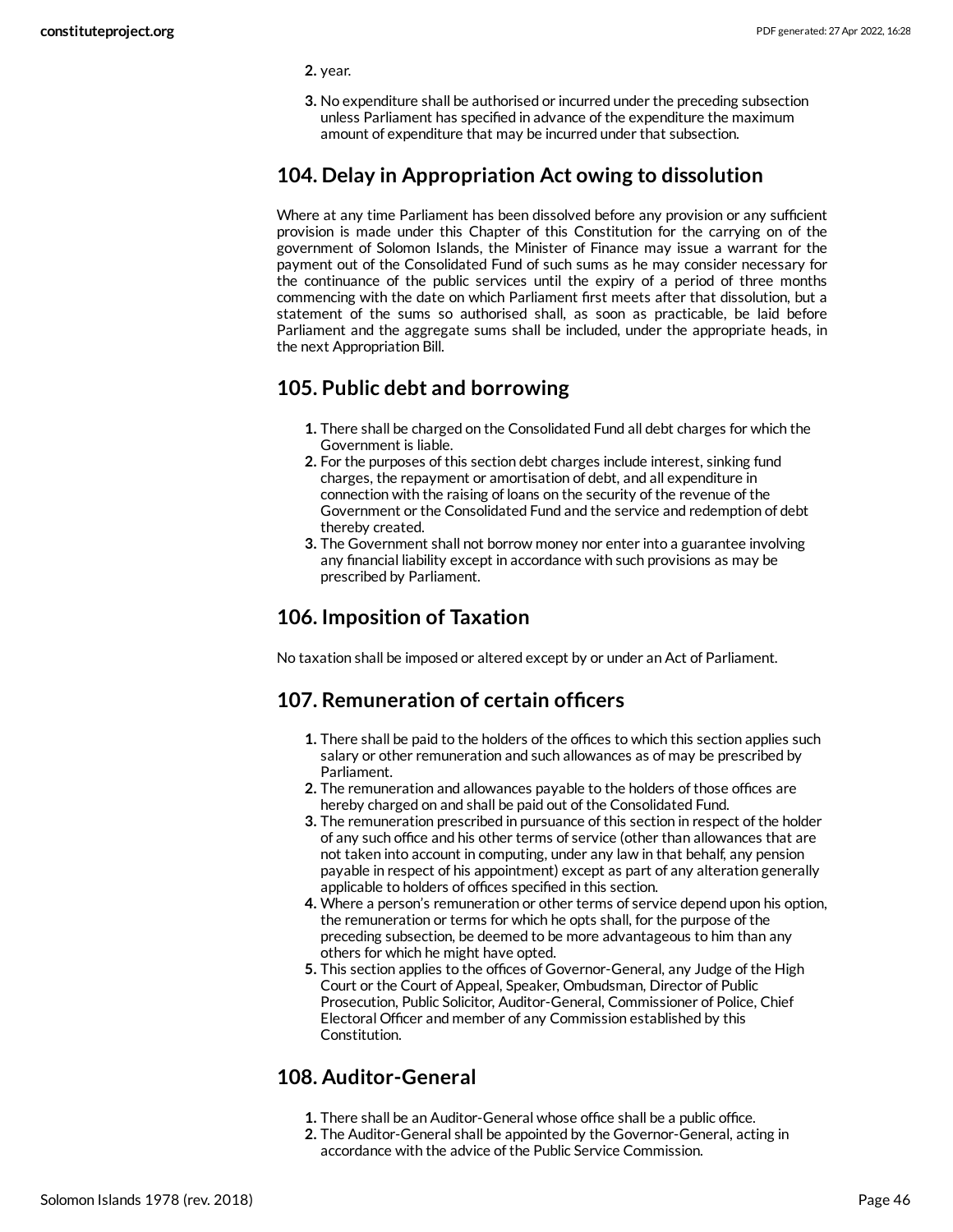- **3.** The public accounts of Solomon Islands, of all Ministries, offices, courts and authorities of the Government, of the government of Honiara City and of all provincial governments, shall be audited and reported on annually by the Auditor-General and for that purpose the Auditor-General or any person authorised by him in that behalf shall at all times be entitled to access to all books, records, returns and other documents relating to such accounts.
- **4.** The Auditor-General shall submit his reports to the Speaker who shall cause them to be laid before Parliament; and he shall also send a copy of each report to the Minister of Finance and the Minister concerned.
- **5.** In the exercise of his functions under this section, the Auditor-General shall not be subject to the direction or control of any other person or authority.
- **6.** Nothing in this section shall prevent the performance by the Auditor-General of
	- **a.** such other functions in relation to the accounts of the Government and the accounts of other public authorities and other bodies administering public funds in Solomon Islands as may be prescribed by Parliament; or **b.** such other functions in relation to the supervision and control of
	- expenditure from public funds in Solomon Islands as may be so prescribed.

### <span id="page-46-0"></span>**109. Interpretation**

—

In this Chapter of this Constitution—

- "financial year" means the twelve months ending on the 31st December in any year or on such other date as may from time to time be prescribed by Parliament;
- "statutory expenditure" means expenditure charged on the Consolidated Fund or on the general revenues and assets of Solomon Islands by virtue of any of the provisions of this Constitution or by virtue of any provision of any other law for the time being in force in Solomon Islands.

## <span id="page-46-1"></span>**CHAPTER XI. LAND**

### <span id="page-46-2"></span>**110. Land**

The right to hold or acquire a perpetual interest in land shall vest in any person who is a Solomon Islander and only in such other person or persons as may be prescribed by Parliament.

## <span id="page-46-3"></span>**111. Non-customary land**

Parliament may, in regard to land which has ceased to be customary land:—

- **a.** provide for the conversion into a fixed-term interest of any perpetual interest in such land held by a person who is not entitled under the preceding section to hold such a perpetual interest;
- **b.** provide for the compulsory acquisition where necessary of such land or any right over or interest in such land;
- **c.** prescribe the criteria to be adopted in regard to the assessment and payment of compensation for such conversion or compulsory acquisition (which may take account of, but need not be limited to, the following factors: the purchase price, the value of improvements made between the date of purchase and the date of acquisition, the current use value of the land, and the fact of its abandonment or dereliction).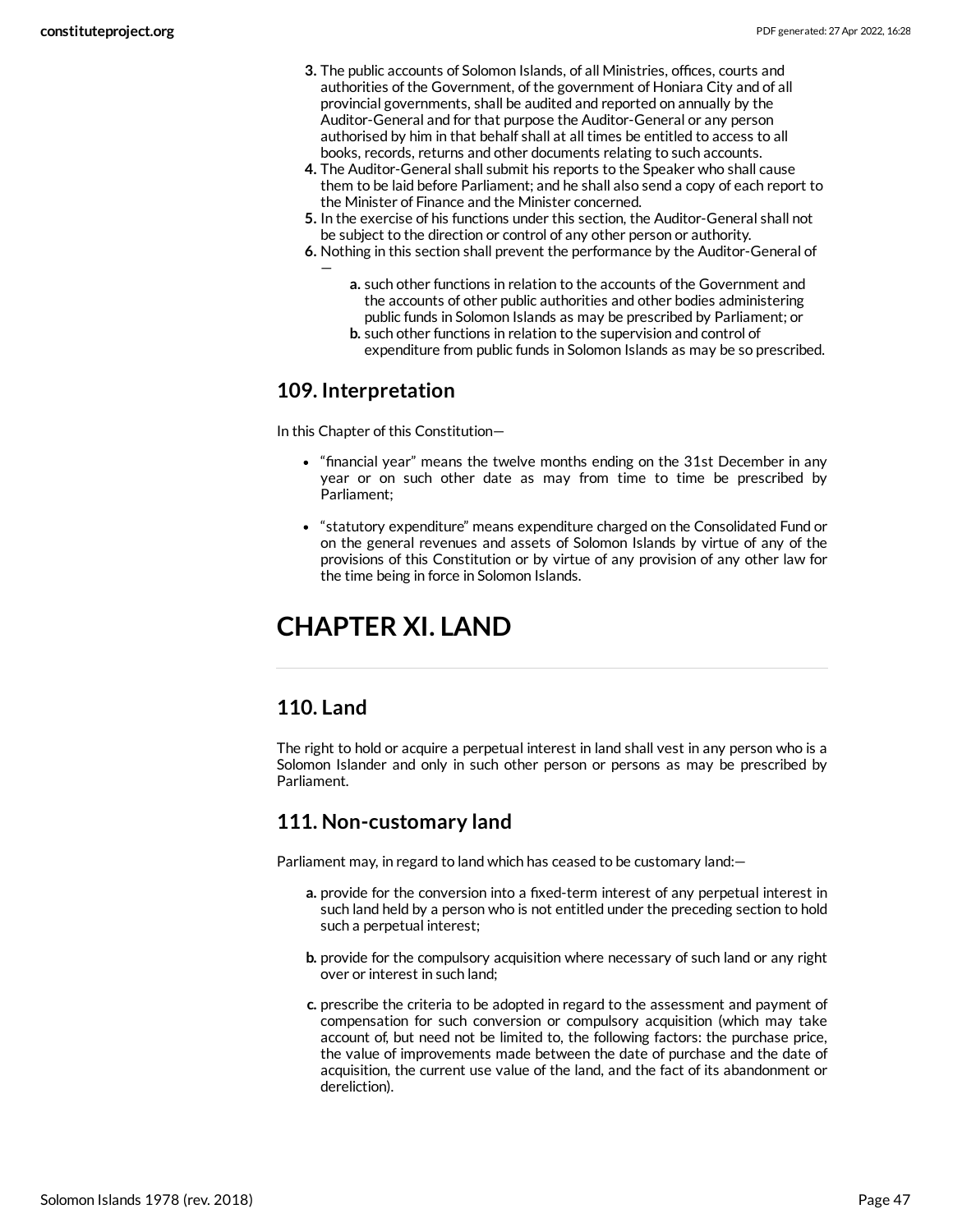### <span id="page-47-0"></span>**112. Customary Land**

Parliament shall provide, in relation to any compulsory acquisition of customary land or any right over or interest in it, that:—

- **a.** before such land is compulsorily acquired, there shall be prior negotiations with the owner of the land, right or interest;
- **b.** the owner shall have a right of access to independent legal advice; and
- **c.** so far as practicable the interest so acquired shall be limited to a fixed-term interest.

### <span id="page-47-1"></span>**113. Savings and interpretation**

- **1.** Nothing in this Chapter shall be construed as enabling Parliament to make any provision which is inconsistent with the provisions of Section 8(1)(c) of this Constitution.
- **2.** In this Chapter "Solomon Islander" has the same meaning as in the Land and Titles Ordinance.

## <span id="page-47-2"></span>**CHAPTER XII. PROVINCIAL GOVERNMENT**

## <span id="page-47-3"></span>**114. Provincial government**

- **1.** Notwithstanding anything contained in the Solomon Islands Independence Order 1978, Solomon Islands shall be divided into Honiara City and provinces.
- **2.** Parliament shall by law
	- **a.** prescribe the number of provinces, and the boundaries of Honiara City and the provinces after considering the advice of the Constituency Boundaries Commission;
	- **b.** make provision for the government of Honiara City and the provinces and consider the role of traditional chiefs in the provinces.

## <span id="page-47-4"></span>**CHAPTER XIII. THE PUBLIC SERVICE**

## <span id="page-47-5"></span>**115. Public Service Commission**

- **1.** There shall be a Public Service Commission for Solomon Islands which shall consist of a Chairman and not less than two nor more than four other members appointed by the Governor-General for such period, being not less than three nor more than six years, as may be specified in their respective instruments of appointment.
- **2.** A person shall be disqualified for appointment as a member of the Public Service Commission if he is a member of Parliament or a public officer or an officer of any society or association which the Governor-General, in his own deliberate judgment, is satisfied is of a political nature.
- **3.** A person shall not, while he holds or is acting in the office of a member of the Public Service Commission or within a period of five years commencing with the date on which he last held or acted in that office, be eligible for appointment to or to act in any public office.
- **4.** The office of a member of the Public Service Commission shall become vacant **a.** at the expiration of the period specified in the instrument by which he was appointed;
	- **b.** if he becomes a member of Parliament;

Subsidiary unit government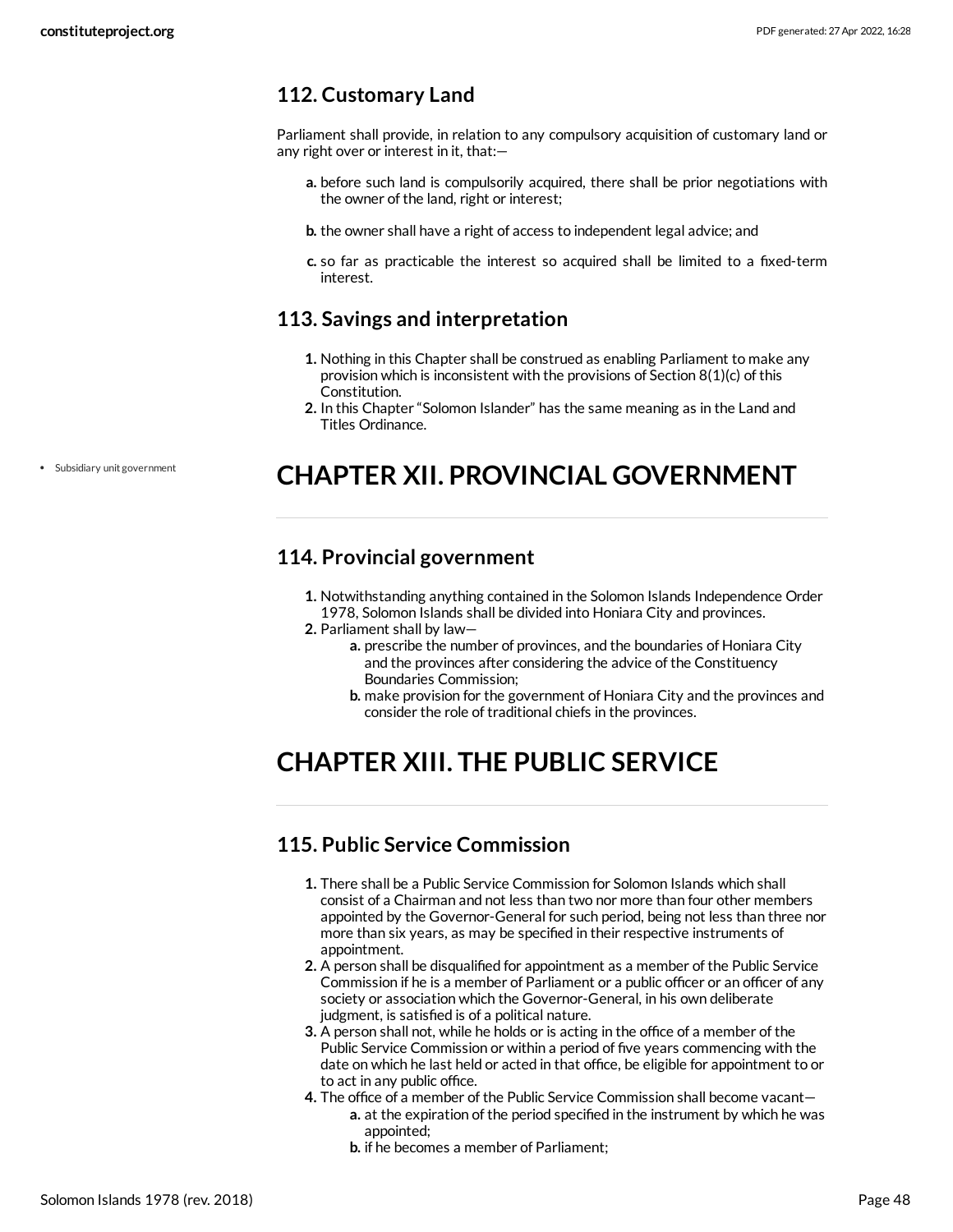- **4. c.** if he becomes an officer of any society or association which the Governor-General, in his own deliberate judgment, is satisfied is of a political nature; or
	- **d.** if he is removed from office in accordance with Section 126 of this Constitution.
- **5.** Whenever the office of the Chairman of the Public Service Commission is vacant or the holder thereof is for any reason unable to perform the functions of his office, such one of the other members of the Public Service Commission as the Governor-General shall appoint may act in the office of the Chairman.
- **6.** If the office of a member of the Public Service Commission other than the Chairman is vacant or the holder thereof is acting as the Chairman or is for any reason unable to perform the functions of his office, the Governor-General may appoint a person who is qualified for appointment as a member of the Commission to act as such a member; and any person so appointed may, subject to the provisions of subsection (4) of this section, continue to act until he is notified by the Governor-General that the circumstances giving rise to the appointment have ceased to exist.
- **7.** Except as provided in subsections (2) and (4)(c) of this section, the powers conferred on the Governor-General by this section shall be exercised by him acting in accordance with the advice of the Prime Minister.

## <span id="page-48-0"></span>**116. Appointments, etc. of public officers**

- **1.** Subject to the provisions of this Constitution, power to make appointments to public offices (including power to confirm appointments) and to remove and to exercise disciplinary control over persons holding or acting in such offices is vested in the Public Service Commission.
- **2.** The Public Service Commission may, subject to such conditions as it thinks fit, delegate any of its powers under this section by directions in writing to any member of the Commission or to any public officer.
- **3.** The provisions of this section shall not apply in relation to
	- **a.** the office of any judge of the High Court, the Court of Appeal or any magistrate of the Magistrates' Court;
	- **b.** the office of Ombudsman, Director of Public Prosecutions, Public Solicitor or Auditor-General;
	- **c.** any office to which Section 116B or 118 of this Constitution applies;
	- **d.** the office of any member of the Police Force or the Correctional Service; or
	- **e.** the office to which Section 127 of this Constitution applies.
- **4.** The Public Service Commission shall not exercise any of its powers in relation to any office on the personal staff of the Governor-General or in relation to any person holding or acting in any such office without the concurrence of the Governor-General, acting in his own deliberate judgment.
- **5.** Before making any appointment to any office on the staff of the Ombudsman, the Public Service Commission shall consult the Ombudsman.
- **6.** Before making any appointment to the office of Clerk to the Legislature, the Public Service Commission shall consult the Speaker.

## <span id="page-48-1"></span>**116A. Teaching Service Commission**

—

- **1.** There shall be a Teaching Service Commission comprised of
	- **a.** the Chairman of the Public Service Commission shall be Chairman of the Commission;
	- **b.** not less than 2 nor more than 3 other members appointed by the Governor-General for such period being not less than 3 nor more than 6 years as may be specified in their respective instruments of appointment.
- **2.** Any person shall be disqualified for appointment as a member of the Teaching Service Commission if he is a member of Parliament or Provincial Assembly or a public officer or an officer of any society or association which the Governor-General in his own deliberate judgment is satisfied is of a political nature.
- **3.** A person shall not while he holds or is acting in the office of a member of the Teaching Service Commission be eligible for appointment to or to act in any public office.
- **4.** The office of a member of the Teaching Service Commission shall become vacant

• Structure of the courts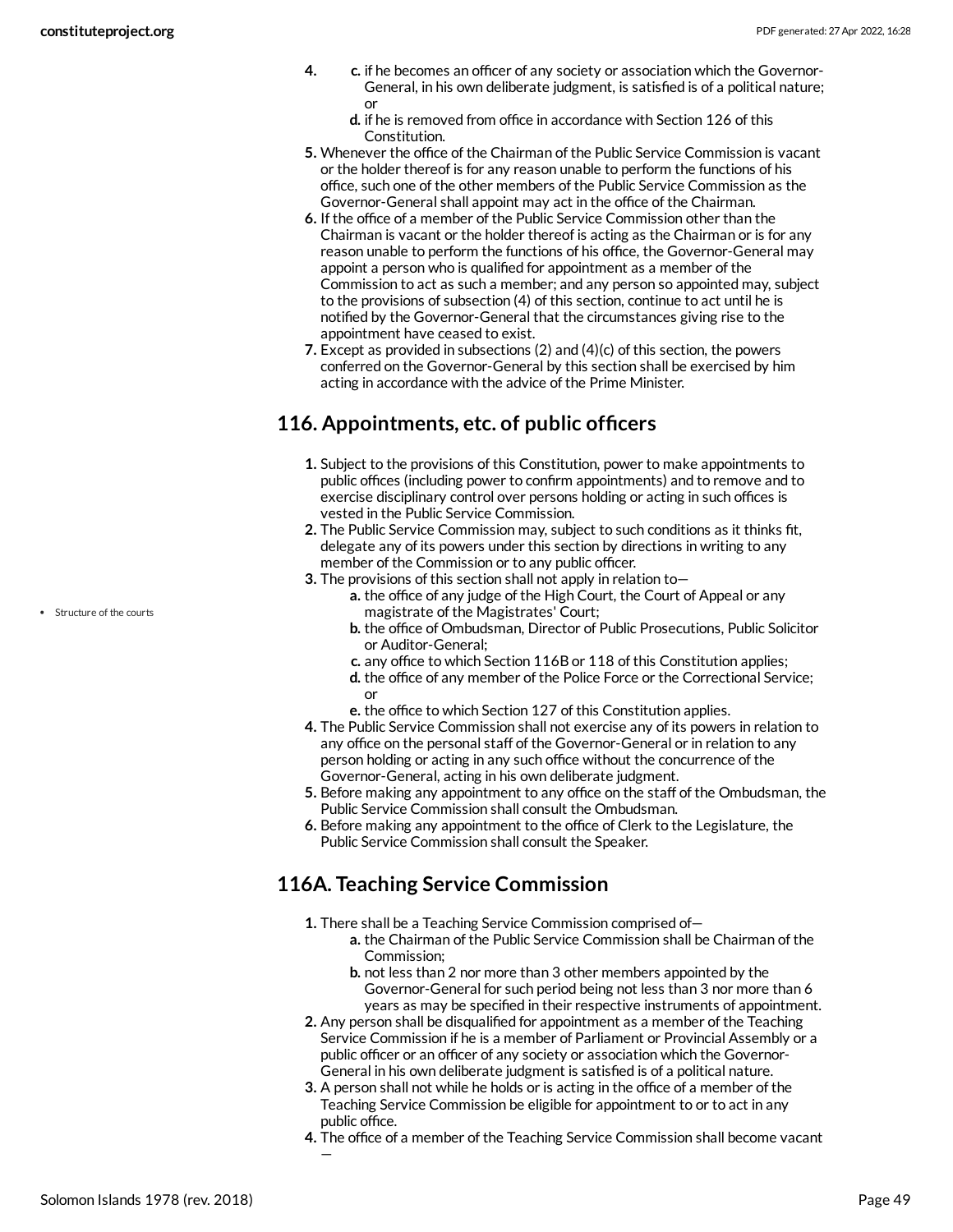- **4. a.** at the expiration of the period specified in the instrument by which he was appointed;
	- **b.** if he becomes a member of Parliament;
	- **c.** if he becomes an officer of any society or association which the Governor-General in his own deliberate judgment, is satisfied is of a political nature; or
	- **d.** if he is removed from office in accordance with Section 126.
- **5.** If the office of a member of the Teaching Service Commission other than the Chairman is vacant or the holder is acting as the Chairman or is for any reason unable to perform the functions of his office, the Governor-General may appoint a person who is qualified for appointment as a member of the commission to act as such a member, and any person so approximate may, subject to subsection (4), continue to act until he is notified by the Governor-General at the circumstances giving rise to the appointment have ceased to exist.

## <span id="page-49-0"></span>**116B. Appointments, etc. of teachers**

- **1.** Power to make appointments to the offices to which this section applies (including power to confirm appointments) and to remove and to exercise control over persons holding or acting in such offices is vested in the Teaching Service Commission.
- **2.** The Teaching Service Commission may, subject to such conditions as it thinks fit, delegate any of its powers under this section by directions in writing to any member of the Commission or to any public officer or to any provincial government officer.
- **3.** Before making any appointment to a school set up by a Provincial Assembly or a Church or other body, the Teaching Service Commission shall consult the relevant education authority.
- **4.** This section applies to teachers in primary schools, secondary schools and institutes of tertiary education.

### <span id="page-49-1"></span>**117. Judicial and Legal Service Commission**

- **1.** There shall be a Judicial and Legal Service Commission for Solomon Islands.
- **2.** The members of the Commission shall be
	- **a.** the Chief Justice, who shall be Chairman of the Commission;
	- **b.** the Attorney-General;
	- **c.** the Chairman of the Public Service Commission;
	- **d.** the President of the Bar Association; and
	- **e.** two other members.
- **3.** The two members referred to in paragraph (e) of subsection (2) shall be appointed by the Governor-General, acting in accordance with the advice of the Prime Minister.
- **4.** The office of the member of the Commission appointed under the preceding subsection shall become vacant
	- **a.** at the expiration of three years from the date of his appointment;
	- **b.** if he becomes a member of Parliament or a public officer other than a judge of the High Court or the Court of Appeal; or
	- **c.** if he is removed from office in accordance with Section 126 of this Constitution.

## <span id="page-49-2"></span>**118. Appointments, etc. of judicial and legal officers**

- **1.** Power to make appointments to the offices to which this section applies (including power to confirm appointments) and to remove and to exercise disciplinary control over persons holding or acting in such offices is vested in the Judicial and Legal Service Commission.
- **2.** This section applies to
	- **a.** all public offices for which a legal qualification is required, except those of Attorney-General, judge of the High Court or the Court of Appeal, Director of Public Prosecutions and Public Solicitor;
	- **b.** magistrates engaged in full time judicial and related duties; and
	- **c.** such other officers, including registrars of the High Court and the Court of Appeal, as may be prescribed.

Establishment of judicial council

Establishment of judicial council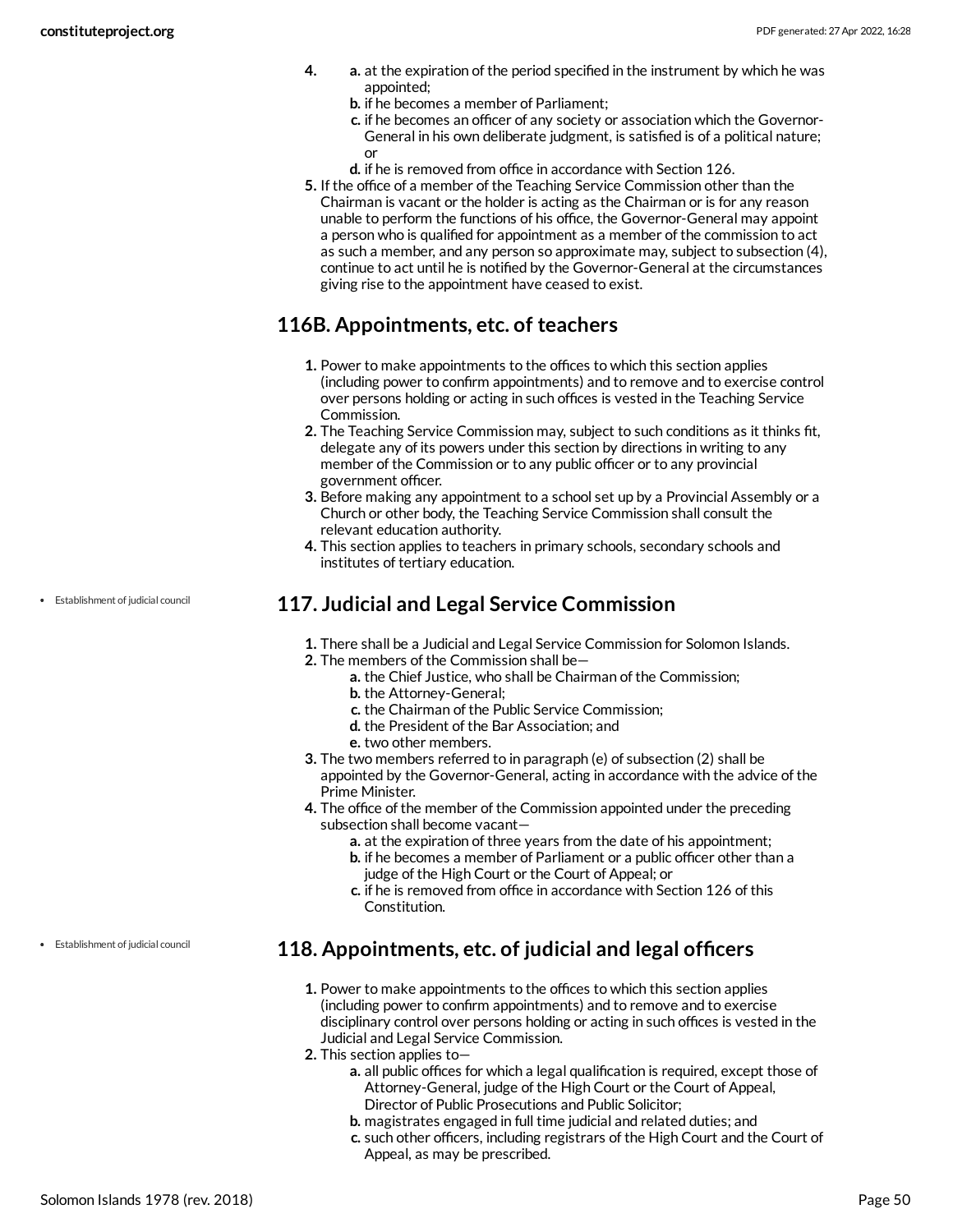## <span id="page-50-0"></span>**119. Police and Correctional Service Commission**

- **1.** There shall be a Police and Correctional Service Commission for Solomon Islands.
- **2.** The members of the Commission shall be
	- **a.** the Chairman of the Public Service Commission, who shall be Chairman of the Commission;
	- **b.** the Chairman or the Judicial and Legal Service Commission; and
	- **c.** a person appointed by the Governor-General, acting in accordance with the advice of the Prime Minister.
- **3.** If the office of the member of the Commission appointed under subsection (2)(c) of this section is vacant or the holder thereof is for any reason unable to perform the functions of his office, the Governor-General, acting in accordance with the advice of the Prime Minister, may appoint some other person to act in the office of that member; and any person so appointed may continue to act until he is notified by the Governor-General, acting as aforesaid, that the circumstances giving rise to the appointment have ceased to exist.

## <span id="page-50-1"></span>**120. Appointments of officers in Police Force**

- **1.** Save as provided in Section 43(2) of this Constitution, power to make appointments (including power to confirm appointments) to offices in the Police Force of or above the rank of Inspector is vested in the Police and Correctional Service Commission.
- **2.** Power to make appointments (including power to confirm appointments) in the Police Force below the rank of Inspector is vested in the Commissioner of Police.
- **3.** There shall be in the Police Force such number of Police Promotion Boards, each consisting of officers in the Police Force above the rank of Inspector, as may be prescribed by regulations made under subsection (1) of this section.
- **4.** In the exercise of the powers to make appointments to offices in the Police Force vested in him, the Commissioner of Police may refer any question relating to the promotion of an officer in the Police Force to a rank below that of Inspector to a Police Promotion Board for their advice, but he shall not be obliged to act in accordance with the advice given him by any such Board.
- **5.** The Police and Correctional Service Commission may by regulations make provision for all or any of the following matters
	- **a.** the number of Police Promotion Boards which shall be established for the Police Force;
	- **b.** the composition of any Police Promotion Board and the method of appointment and tenure of office of the members thereof; and
	- **c.** the manner in which a Police Promotion Board shall perform its functions.
- **6.** The power to make appointments under subsection (1) of this section shall not extend to postings or transfers within the Police Force of officers in that Force, and the power to make such postings and transfers is vested in the Commissioner of Police.

## <span id="page-50-2"></span>**121. Removal and discipline of members of Police Force**

- **1.** Save as provided in Section 129 of this Constitution and subsection (2) of this section, power to remove and to exercise disciplinary control over persons holding or acting in offices in the Police Force is vested in the Police and Correctional Service Commission.
- **2.** The following powers are vested in the Commissioner of Police
	- **a.** in respect of officers of or above the rank of Assistant Superintendent, the power to administer reprimands;
		- **b.** in respect of Inspectors, the power to exercise disciplinary control other than removal or reduction in rank; and
		- **c.** in respect of officers below the rank of Inspector, the power to exercise disciplinary control including the power of removal.
- **3.** The Commissioner of Police may, by directions in writing, and subject to such conditions as he thinks fit, delegate to any officer in the Police Force of or above the rank of Inspector any of his powers under subsection (2)(c) of this section other than the power of removal, but an appeal from any award of punishment by such an officer shall lie to the Commissioner.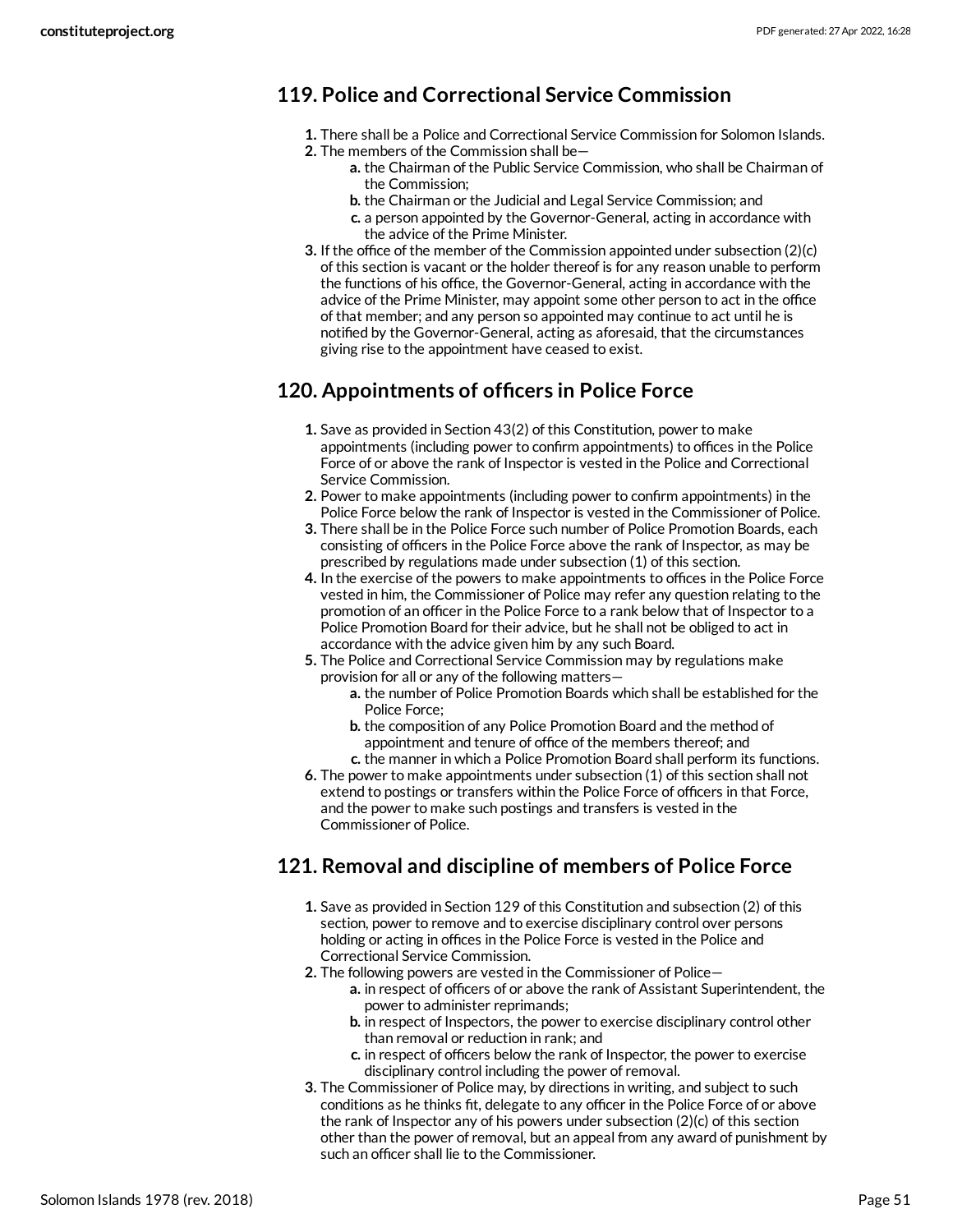### <span id="page-51-0"></span>**122. Appeal**

Any police officer upon whom the Commissioner has imposed any punishment which includes—

**a.** reduction in rank; or

**b.** removal,

may appeal to the Police and Correctional Service Commission against either the finding or the punishment or both, and the Commission may confirm, set aside or vary the finding and confirm, set aside, reduce, suspend or otherwise vary the punishment:

Provided that nothing in this section shall be construed as empowering the award of any greater punishment than could have been awarded by the officer inflicting the punishment.

### <span id="page-51-1"></span>**123. Appointments of officers in Correctional Service**

- **1.** Power to make appointments (including power to confirm appointments) to offices in the Correctional Service of or above the rank of Inspector is vested in the Police and Correctional Service Commission.
- **2.** Power to make appointments (including power to confirm appointments) below the rank of Inspector is vested in the Commissioner of Correctional Service.
- **3.** The power to make appointments under subsection (1) of this section shall not extend to postings or transfers within the Correctional Service of officers in that Service, and the power to make such postings and transfers is vested in the Commissioner of Correctional Service.

### <span id="page-51-2"></span>**124. Removal and discipline of members of Correctional Service**

- **1.** Save as provided in subsection (2) of this section, power to remove and to exercise disciplinary control over persons holding or acting in offices in the Correctional Service is vested in the Police and Correctional Service Commission.
- **2.** The following powers are vested in the Commissioner of Correctional Service
	- **a.** in respect of officers of or above the rank of Inspector, the power to administer reprimands;
	- **b.** in respect of Inspectors, the power to exercise disciplinary control other than removal or reduction in rank; and
	- **c.** in respect of officers below the rank or Inspector, the power to exercise disciplinary control including the power of removal.
- **3.** The Commissioner of Correctional Service may, by directions in writing and subject to such conditions as he thinks fit, delegate to any officer in the Correctional Service of or above the rank of Inspector any of his powers under subsection (2)(c) of this section other than the power of removal, but an appeal from any award of punishment by such an officer shall lie to the Commissioner of Correctional Service.

## <span id="page-51-3"></span>**125. Appeal**

Any officer in the Correctional Service upon whom the Commissioner of Correctional Service has imposed any punishment which includes—

- **a.** reduction in rank; or
- **b.** removal,

may appeal to the Police and Correctional Service Commission against either the finding or the punishment or both, and the Commission may confirm, set aside or vary the finding and confirm, set aside, reduce, suspend or otherwise vary the punishment: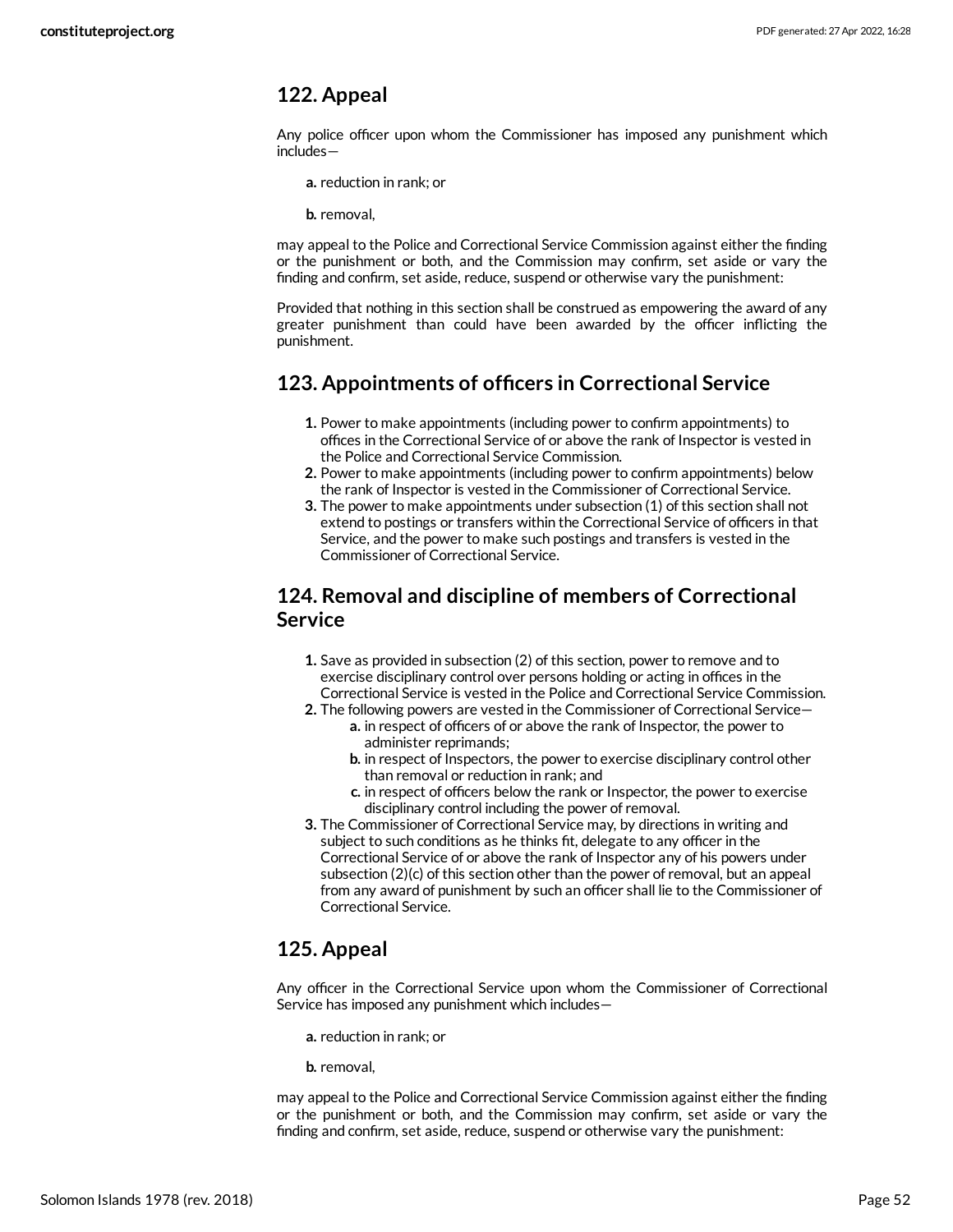Provided that nothing in this section shall be construed as empowering the award of any greater punishment than could have been awarded by the officer inflicting the punishment.

### <span id="page-52-0"></span>**125A. Amnesty or immunity from disciplinary proceedings**

Notwithstanding the provisions of Section 121 or 124, members of the Solomon Islands Police Force and the Correctional Services who may be liable for disciplinary action in connection with their participation in the Para-Military operations conducted on the 5th day of June 2000 and the Joint Para-Military/Malaita Eagle Force security operations carried on thereafter until the 15th day of October, 2000, shall not be subjected to the powers of disciplinary control of the Police and Correctional Services Commission.

### <span id="page-52-1"></span>**126. Removal from office of members of Commissions**

- **1.** A person holding an office to which this section applies (in this section referred to as "a Commissioner") may be removed from office only for inability to discharge the functions of his office (whether arising from infirmity of body or mind or any other cause) or for misbehaviour and shall not be so removed except in accordance with the provisions of this section.
- **2.** A Commissioner shall be removed from office by the Governor-General if the question of his removal from that office has been referred to a tribunal appointed under the next following subsection and the tribunal has advised the Governor-General that he ought to be removed from office for inability as aforesaid or for misbehaviour.
- **3.** If the Governor-General considers that the question of removing a Commissioner ought to be investigated, then
	- **a.** the Governor-General shall appoint a tribunal in accordance with the provisions of subsection (6) of this section; and
	- **b.** that tribunal shall inquire into the matter and report on the facts thereof to the Governor-General and advise the Governor-General whether the Commissioner ought to be removed under this section.
- **4.** If the question of removing a Commissioner has been referred to a tribunal under this section, the Governor-General may suspend the Commissioner from performing the functions of his office, and any such suspension may at any time be revoked by the Governor-General, and shall in any case cease to have effect if the tribunal advises the Governor-General that the Commissioner should not be removed.
- **5.** The offices to which this section applies are those of members of the Public Service Commission, appointed member of the teaching Service Commission under Section 116A(1)(b), members of the Judicial and Legal Service Commission appointed under Section 117(3) of this Constitution, and member of the Police and Correctional Service Commission appointed under Section 119(3) of this Constitution.
- **6.** A tribunal appointed under this section shall consist of a chairman and two other members, and
	- **a.** in the case of tribunal to investigate the removal of a member of the Judicial and Legal Service Commission appointed under Section 117(3) of this Constitution, all members of the tribunal shall be persons who hold or have held high judicial office in some part of the Commonwealth; and
	- **b.** in any other case, the chairman shall be a person who holds or has held such office.
- **7.** Except as provided in subsection (2) of this section, the functions of the Governor-General under this section shall be exercised by him in accordance with the advice of the Prime Minister.

### <span id="page-52-2"></span>**127. Appointments, etc. to particular offices**

**1.** Power to make appointments to the offices to which this section applies (including power to confirm appointments) and to remove and to exercise disciplinary control over persons holding or acting in such offices is vested in the Governor-General, acting in accordance with the advice of the Prime Minister tendered after the Prime Minister has consulted the Public Service Commission.

• Head of state powers

Head of state powers

International organizations

Head of government powers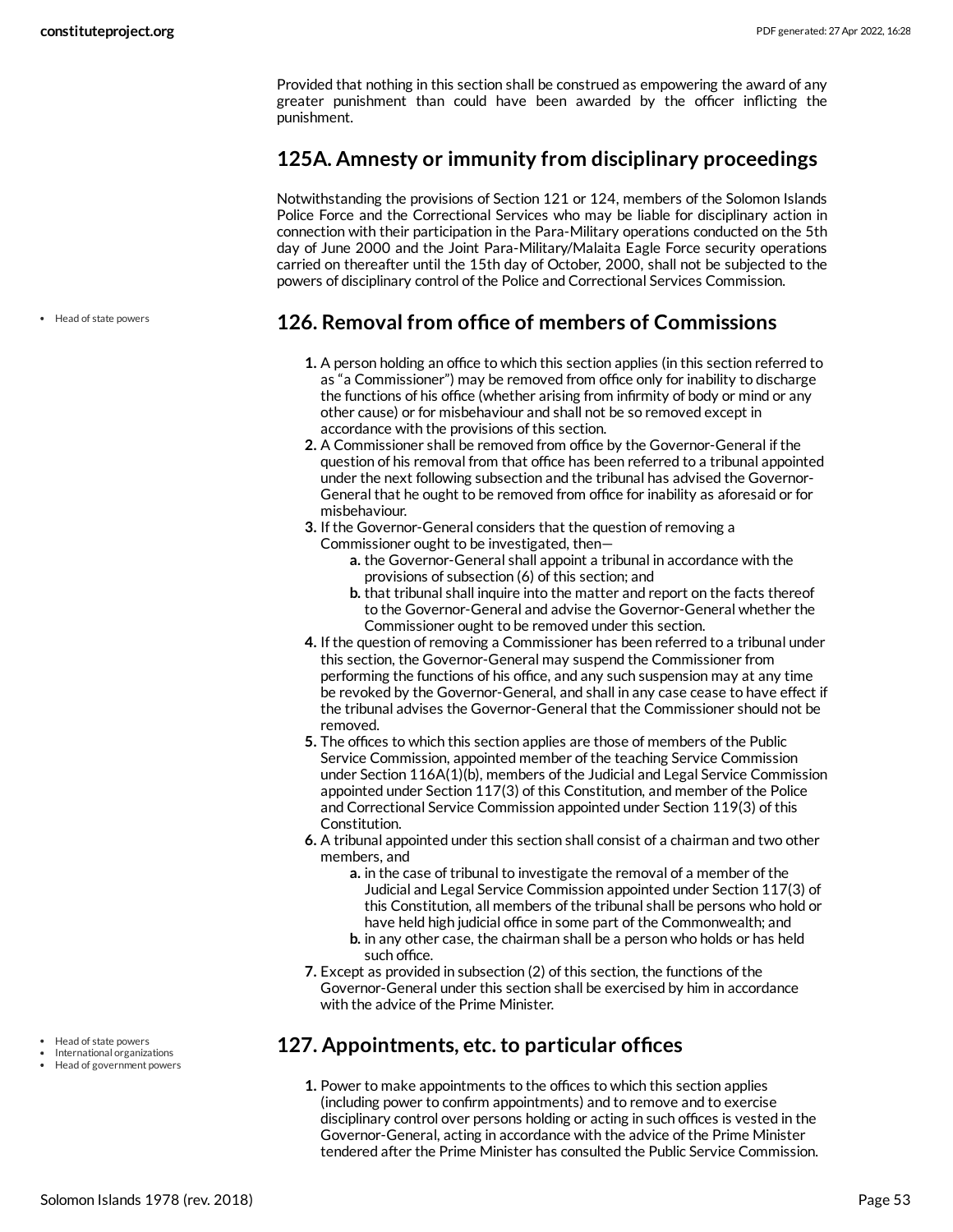**2.** The offices to which this section applies are those of Ambassador, High Commissioner or other principal representative of Solomon Islands in any other country or accredited to any international organisation.

## <span id="page-53-0"></span>**128. Appointment of Permanent Secretaries**

- **1.** Power to make appointments to the office of Permanent Secretary shall vest in the Public Service Commission acting with the concurrence of the Prime Minister.
- **2.** Power of posting or transfer of a person holding the office of Permanent Secretary shall vest in the Prime Minister, acting after consultation with the Public Service Commission.

## <span id="page-53-1"></span>**129. Tenure of office of certain public officers**

- **1.** The provisions of this section shall apply in relation to persons holding the offices of Auditor-General, Director of Public Prosecutions, Chief Electoral Officer, Public Solicitor and Commissioner of Police.
- **2.** Subject to the provisions of this section, a person to whom this section applies shall vacate his office when he attains the age of fifty-five years:

Provided that the Governor-General may permit a person to whom this section applies who attains the age of fifty-five years to continue in office until he has attained such later age as may have been agreed between the Governor-General and that person.

- **3.** A person to whom this section applies may be removed from office only for inability to discharge the functions of his office (whether arising from infirmity of body or mind or any other cause) or for misbehaviour and shall not be so removed except in accordance with the provisions of this section.
- **4.** A person to whom this section applies shall be removed from office by the Governor-General if the question of his removal from office has been referred to a tribunal appointed under Section (5) of this section and the tribunal has recommended to the Governor-General that he ought to be removed from office for inability as aforesaid or for misbehaviour.
- **5.** If the Governor-General considers that the question of removing a person to whom this section applies from office for inability as aforesaid or for misbehaviour ought to be investigated, or if the Prime Minister represents to the Governor-General that that question ought to be investigated, then
	- **a.** the Governor-General shall appoint a tribunal, which shall consist of a Chairman who is a person who holds or has held high judicial office in some part of the Commonwealth, and not less than two other members; and
	- **b.** the tribunal shall inquire into the matter and report on the facts thereof to the Governor-General and recommend to the Governor-General whether the Person ought to be removed from office for inability as aforesaid or for misbehaviour.
- **6.** If the question of removing a person to whom this section applies has been referred to a tribunal under subsection (5) of this section, the Governor-General may suspend the person from performing the functions of his office, and any such suspension may at any time be revoked by the Governor-General and shall in any case cease to have effect if the tribunal recommends to the Governor-General that the person should not be removed.
- **7.** Except as provided in subsection (4) of this section, the functions of the Governor-General under this section shall be exercised by him
	- **a.** in relation to the office of Auditor-General, in accordance with the advice of the Public Service Commission;
	- **b.** in relation to the office of Director of Public Prosecutions, Chief Electoral Officer or Public Solicitor, in accordance with the advice of the Judicial and Legal Service Commission; and
	- **c.** in relation to the office of Commissioner of Police, in his own deliberate judgment.
- **8.** The provisions of this section shall not apply in relation to a person appointed to act in any office referred to in subsection (1) of this section during any period when that office is vacant or the holder thereof is unable to perform the functions of his office; and the appointment of such a person may be revoked by the Governor-General at any time before the expiration of that period.

• Head of state powers

Establishment of judicial council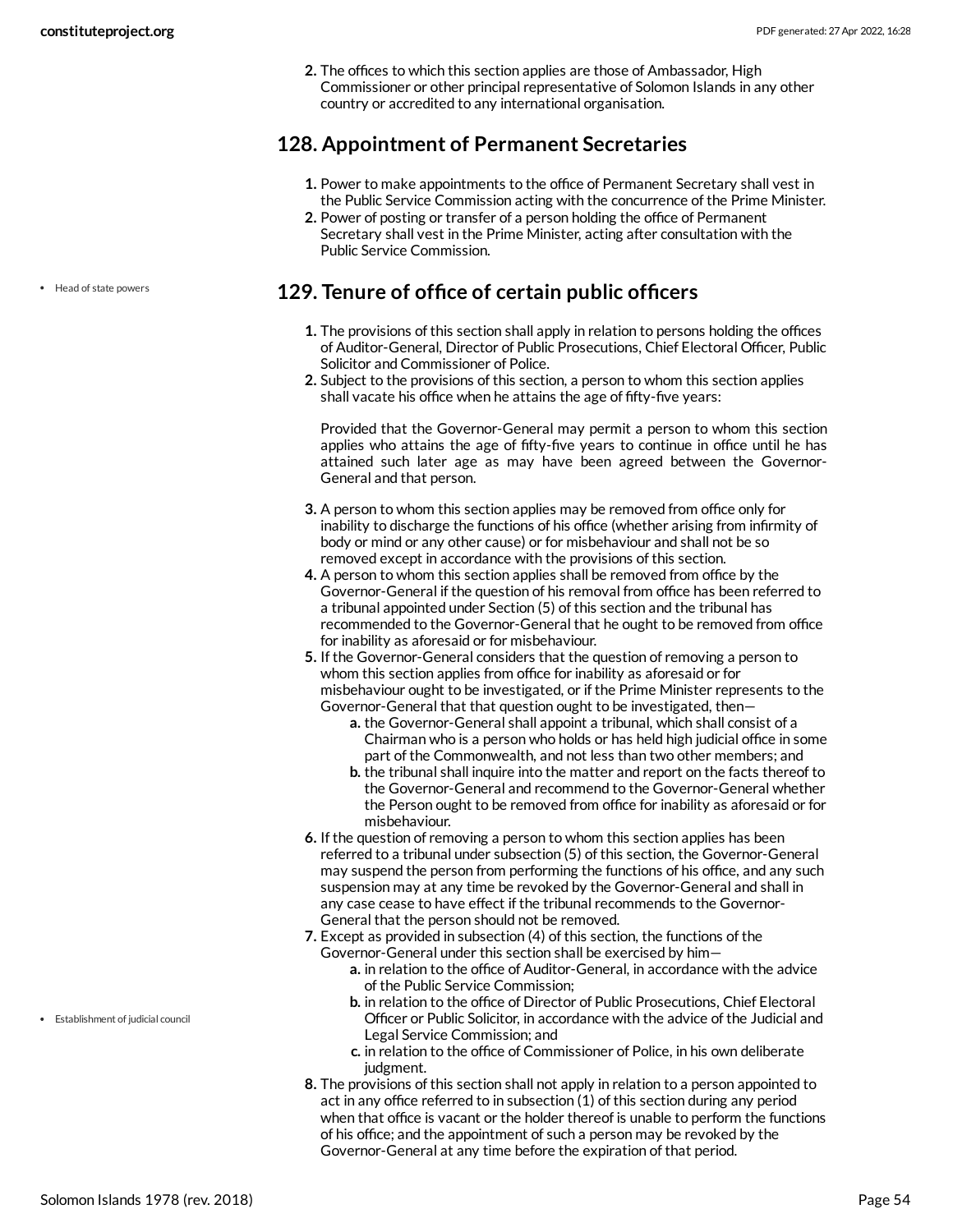**9**

- **a.** Nothing in this section shall prevent the appointment of a person who is not a citizen of Solomon Islands to any office to which this section applies for a term of years.
- **b.** A person appointed to an office to which this section applies under this subsection shall cease to hold office on the expiration of the term for which he was appointed but shall otherwise be removed from office only in accordance with the provisions of this section.

## <span id="page-54-0"></span>**130. Applicability of pensions law**

- **1.** Subject to the provisions or Section 132 of this Constitution, the law applicable to the grant and payment to any officer, or to his widow, children, dependants or personal representatives, of any pension, gratuity or other like allowance (in this section and in Sections 131 and 132 of this Constitution referred to as an "award") in respect of the service of that officer in a public office shall be that in force on the relevant day or any later law not less favourable to the person concerned.
- **2.** For the purposes of this section the relevant day is
	- **a.** in relation to an award granted before Independence Day, the day on which the award was granted;
	- **b.** in relation to an award granted or to be granted on or after Independence Day to or in respect of a person who was a public officer before that day, the day immediately before that day;
	- **c.** in relation to an award granted or to be granted to or in respect of a person who first becomes a public officer on or after Independence Day, the day on which he becomes a public officer.
- **3.** For the purposes of this section, in so far as the law applicable to an award depends on the option of the person to or in respect of whom it is granted or to be granted, the law for which he opts shall be taken to be more favourable to him than any other law for which he might have opted.

## <span id="page-54-1"></span>**131. Pensions, etc. charged on the Consolidated Fund**

Awards granted under any law for the time being in force in Solomon Islands are (except so far as they are a charge on some other fund and are duly paid out of that fund to the person to whom payment is due) hereby charged on and shall be paid out of the Consolidated Fund.

## <span id="page-54-2"></span>**132. Grant and withholding of pensions, etc**

- **1.** The power to grant any award under any pensions law for the time being in force in Solomon Islands (other than an award to which, under that law, the person to whom it is payable is entitled as of right) and, in accordance with any provisions in that behalf in any such law, to withhold, reduce in amount or suspend any award payable under any such law shall vest in the Governor-General.
- **2.** The power vested in the Governor-General by subsection (1) of this section shad be exercised by him
	- **a.** in the case of an award payable in respect of the services of any person who, having been a public officer, was, immediately before the date on which he ceased to hold public office, serving as a judge of the High Court or the Court of Appeal, or Commissioner of Police in his own deliberate judgment;
	- **b.** in the case of an award payable in, respect of the services of any person who, having been a public officer, was, immediately before the date aforesaid, serving as Ombudsman, Director of Public Prosecution, or Public Solicitor, or in any office to which Section 118 of this Constitution applies at the date of the exercise of the power, in accordance with the advice of the Judicial and Legal Service Commission;
	- **c.** in the case of an award payable in respect of the services of any person who, having been a public officer, was, immediately before the date aforesaid, serving in any office in the Correctional Service or in the Police

Establishment of judicial council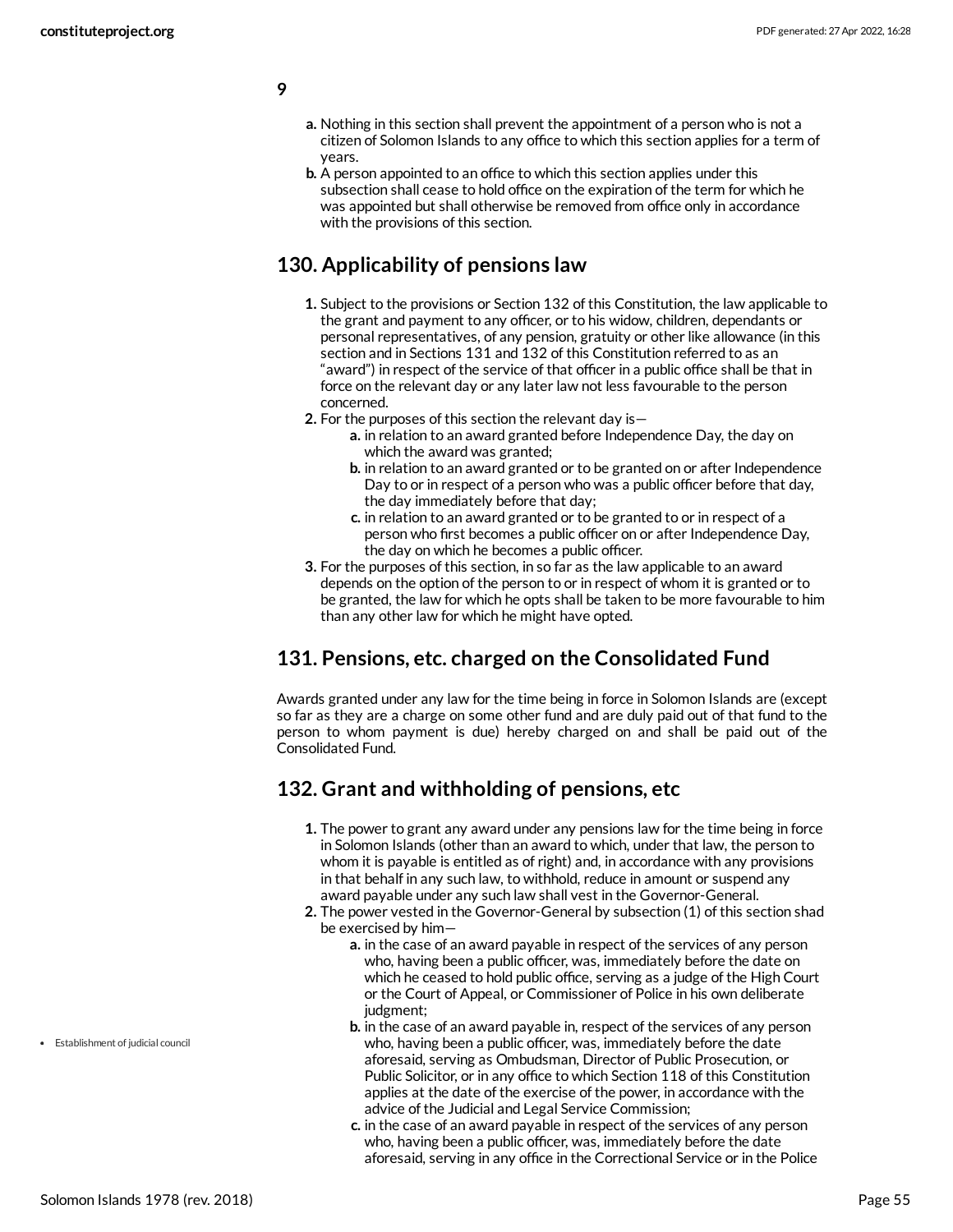- **2. c.** Force other than the office of Commissioner of Police, in accordance with the advice of the Police and Correctional Service Commission; and
	- **d.** in the case of an award payable in respect of the service of any other person for whom no other statutory or other provision has been made, in accordance with the advice of the Public Service Commission.
- **3.** In this section, "pensions law" means any law relating to the grant to any person, or to the widow, children, dependants or personal representatives of that person, of an award in respect of the services of that person in a public office.

## <span id="page-55-0"></span>**CHAPTER XIV. MISCELLANEOUS**

## <span id="page-55-1"></span>**133. Powers of appointment and acting appointments**

- **1.** Any reference in this Constitution to [the] power to make appointments to any public office shall be construed as including a reference to [the] power to make appointments on promotion and transfer to that office and [the] power to appoint a person to act in that office during any period during which it is vacant or the holder thereof is unable to perform the functions of that office.
- **2.** In this Constitution, unless the context otherwise requires, a reference to the holder of an office by the term designating his office shall be construed as including a reference to any person who is for the time being lawfully acting or performing the functions of that office.
- **3.** Where by this Constitution any person is directed, or power is conferred on any person or authority to appoint a person, to act in or otherwise perform the functions of an office if the holder thereof is unable to perform the functions of that office, the validity of any performance of those functions by the person so directed or of any appointment made in exercise of that power shall not be called in question in any court on the ground that the holder of that office is not unable to perform the functions of the office.

## <span id="page-55-2"></span>**134. Reappointments and concurrent appointments**

- **1.** Where any person has vacated any office established by this Constitution, he may, if qualified, again be appointed or elected to hold that office in accordance with the provisions of this Constitution.
- **2.** Whenever the holder of any office constituted by or under this Constitution, or any public office otherwise constituted, is on leave of absence pending relinquishment of his office
	- **a.** another person may be appointed to that office; and
		- **b.** that person shall, for the purpose of any function of that office, be deemed to be the sole holder of that office.

## <span id="page-55-3"></span>**135. Removal from office**

**1.** References in this Constitution to the power to remove a public officer from his office shall be construed as including references to any power conferred by any law to require or permit that officer to retire from the public service and to any power or right to terminate a contract on which a person is employed as a public officer and to determine whether any such contract or shall not be renewed:

### Provided that—

- **a.** nothing in this subsection shall be construed as conferring on any person or authority power to require any judge of the High Court or the Court of Appeal, the Ombudsman, the Director of Public Prosecutions, the Public Solicitor, the Commissioner of Police or the Auditor-General to retire from the public service; and
- **b.** any power conferred by any law to permit a person to retire from the public service shall, in the case of any officer mentioned in the preceding paragraph or an officer who may be removed from office by some person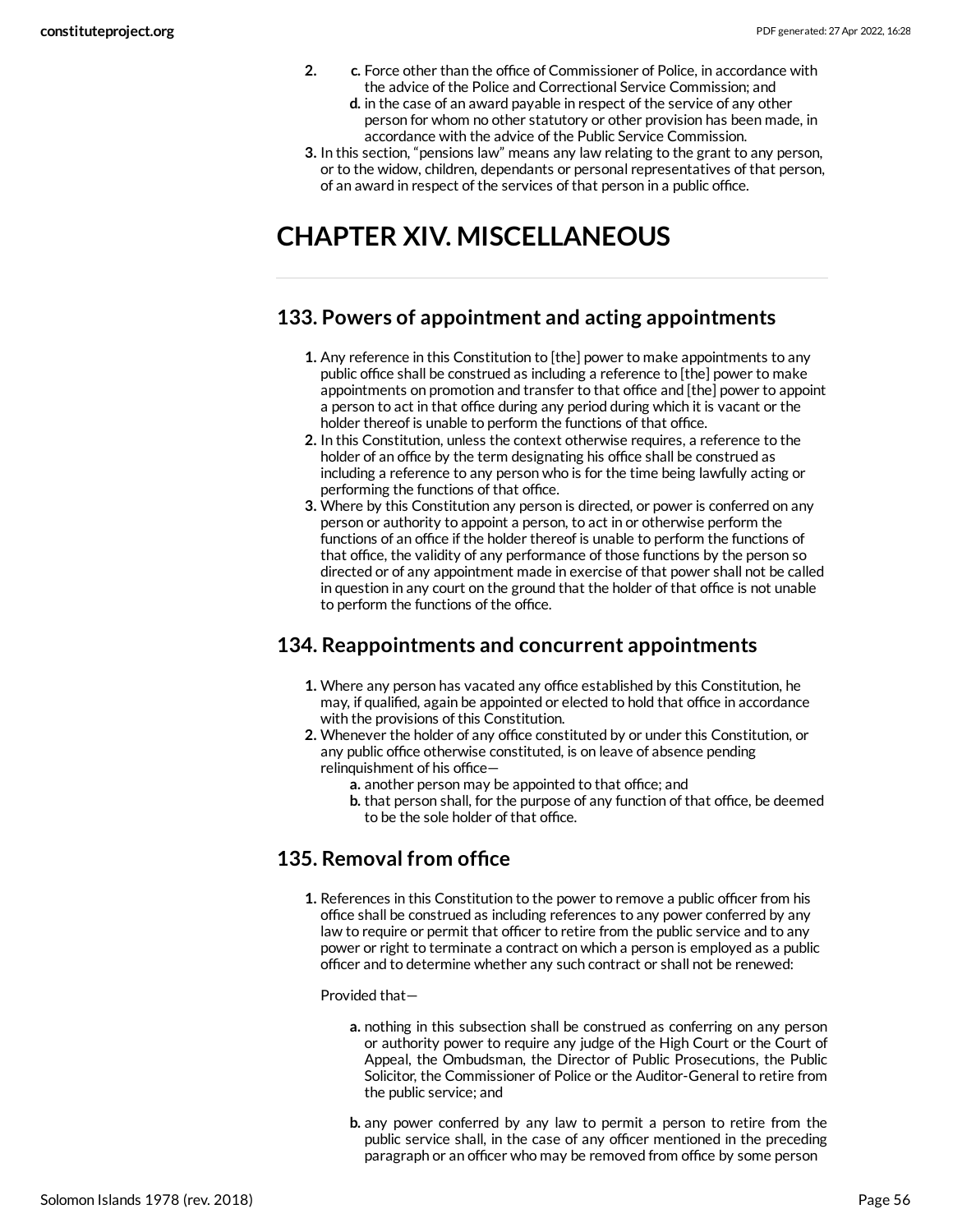- **1. b.** or authority other than a Commission established by this Constitution, vest in the Commission or other authority that, if that officer had retired, would be the appropriate Commission or authority in relation to the awards of that officer under Section 132 of this Constitution.
- **2.** Any provision of this Constitution that vests in any person or authority power to remove any public officer from his office shall be without prejudice to the power of any person or authority to abolish any office or to any law providing for the compulsory retirement of public officers generally or any class of public officer on attaining an age specified therein.

## <span id="page-56-0"></span>**136. Resignations**

Save as otherwise provided in Sections 34, 50 and 64 of this Constitution, any person who is appointed to or to act in any office established by this Constitution may resign from that office by writing under his hand addressed to the person by whom he was appointed; and the resignation of any person from any such office (including any seat in Parliament) by writing under his hand addressed in accordance with this Constitution to any other person shall take effect, and the office shall accordingly become vacant—

**a.** at such time or on such date (if any) as may be specified in the writing; or

**b.** when the writing is received by that other person,

whichever is the later:

Provided that the resignation may be withdrawn before it takes effect if the person to whom the resignation is addressed consents to its withdrawal.

## <span id="page-56-1"></span>**137. Performance of functions of Commissions, etc**

- **1.** Any Commission established by this Constitution may by regulations make provision for regulating and facilitating the performance by the Commission of their functions under this Constitution.
- **2.** Any decision by any such Commission shall require the concurrence of a majority of all the members thereof and, subject as aforesaid, the Commission may act notwithstanding the absence of any member:

Provided that if in any particular case a vote of all the members is taken to decide the question and the votes cast are equally divided the Chairman shall exercise a casting vote.

- **3.** Subject to the provisions of this section, any such Commission may regulate their own procedure.
- **4.** In the exercise of their functions under this Constitution, no such Commission shall be subject to the direction or control of any other person or authority, except where otherwise provided by this Constitution.
- **5.** In addition to the functions conferred upon them by or under this Constitution any such Commission shall have such powers and other functions (if any) as may be prescribed.
- **6.** The validity of the transaction of business of any such Commission shall not be affected by the fact that some person who was not entitled to do so took part in the proceedings.
- **7.** The provisions of subsections (1), (2), (3) and (4) of this section shall apply in relation to the Committee on the Prerogative of Mercy as they apply in relation to a Commissioner established by this Constitution.
- **8.** The provisions of subsections (1), (2), (3) and (4) of this section shall apply in relation to a tribunal established for the purposes of Sections 14(4), 16(8), 87(6), 126(3) and 129(5) of this Constitution as they apply in relation to a Commission established by this Constitution, and any such tribunal shall have the same powers as the High Court in respect of the attendance and examination of witnesses (including the administration of oaths and the examination of witnesses abroad) and in respect of the production of documents.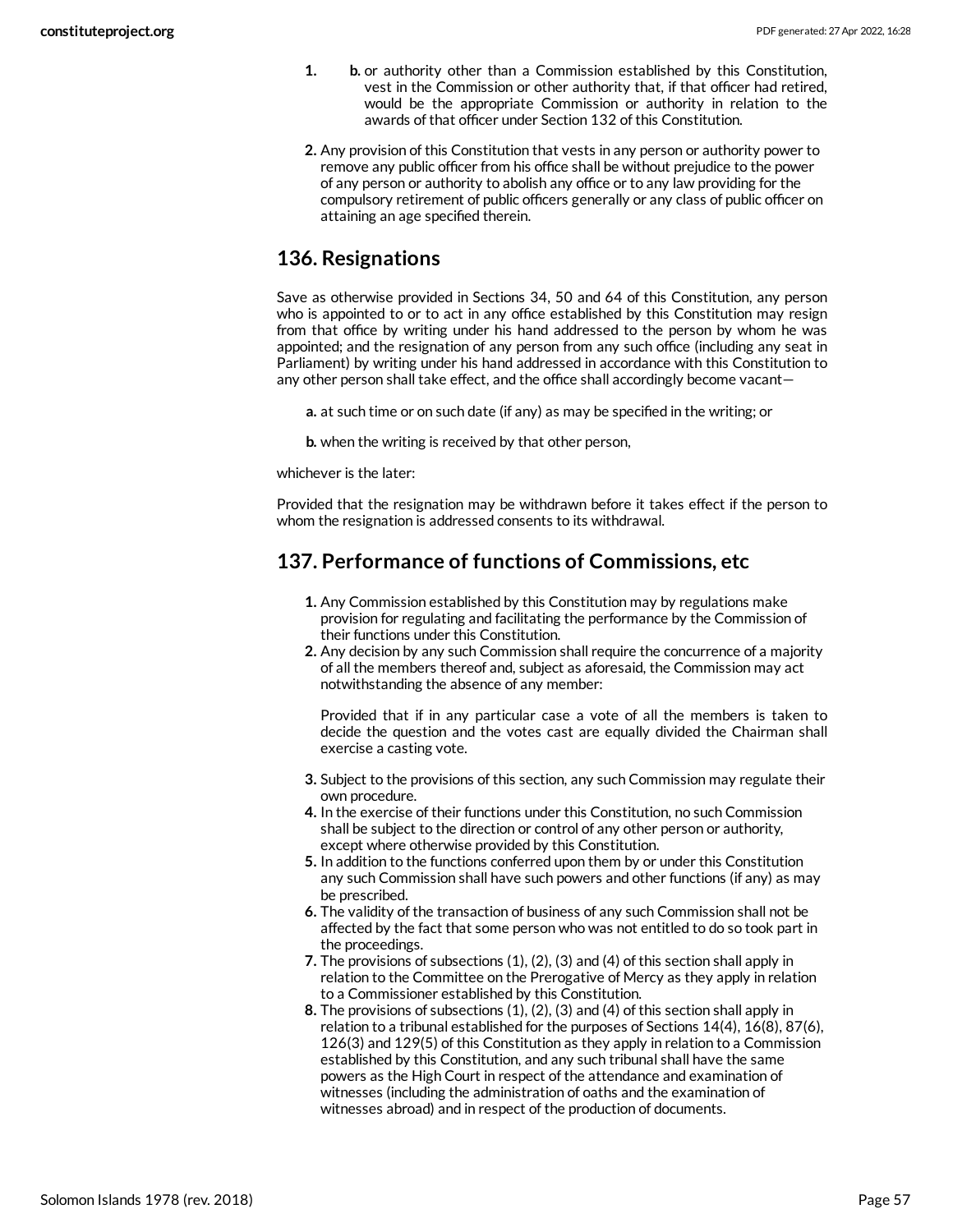## <span id="page-57-0"></span>**138. Saving for jurisdiction of courts**

No provision of this Constitution that any person or authority shall not be subject to the direction or control of any other person or authority in the exercise of any functions under this Constitution shall be construed as precluding a court of law from exercising jurisdiction in relation to any question whether that person or authority has performed those functions in accordance with this Constitution or any other law or should not perform those functions.

### <span id="page-57-1"></span>**139. Power to amend and revoke instruments, etc**

Where any power is conferred by this Constitution to make any proclamation, regulation, order or rule, or to give any direction or instructions, the power shall be construed as including the power, exercisable in like manner; to amend or revoke any such proclamation, regulation, order, rule, direction or instructions.

### <span id="page-57-2"></span>**140. Consultation**

- **1.** Where any person or authority other than the Governor-General is directed by this Constitution to exercise any function after consultation with any other person or authority, that person or authority shall not be obliged to exercise that function in accordance with the advice of that other person or authority.
- **2.** Where any person or authority is directed by any law to consult any other person or authority before taking any decision or action, that other person or authority must be given a genuine opportunity to present his or its views before the decision or action, as the case may be, is taken.

### <span id="page-57-3"></span>**141. Oaths**

- **1.** Before entering upon the functions of his office a person to whom this section applies shall take and subscribe the oath of allegiance and such other oath (if any) as may be prescribed by Parliament.
- **2.** This section applies to any person appointed to hold or to act in
	- **a.** the office of any judge of the High Court or the Court of Appeal;
	- **b.** such other public offices as may be prescribed by Parliament; and
	- **c.** the office of member of any Commission established by this Constitution or of the Committee on the Prerogative of Mercy.

## <span id="page-57-4"></span>**142. National Seal**

There shall be a national seal bearing on it such device as National Parliament shall approve by resolution.

## <span id="page-57-5"></span>**143. Establishment of certain offices**

The offices specified in Sections 91 (Director of Public Prosecutions), 92 (Public Solicitor) and 96 (Ombudsman) shall be established no later than 8th July 1981.

### <span id="page-57-6"></span>**144. Interpretation**

- **1.** In this Constitution, unless the context otherwise requires—
	- "absolute majority" means at least one half of all the members plus one;
	- "the Commonwealth" means Solomon Islands and any country to which Section 24 of this Constitution for the time being applies, and includes the dependencies of any such country;
	- "the Crown" means the Crown in right of Solomon Islands;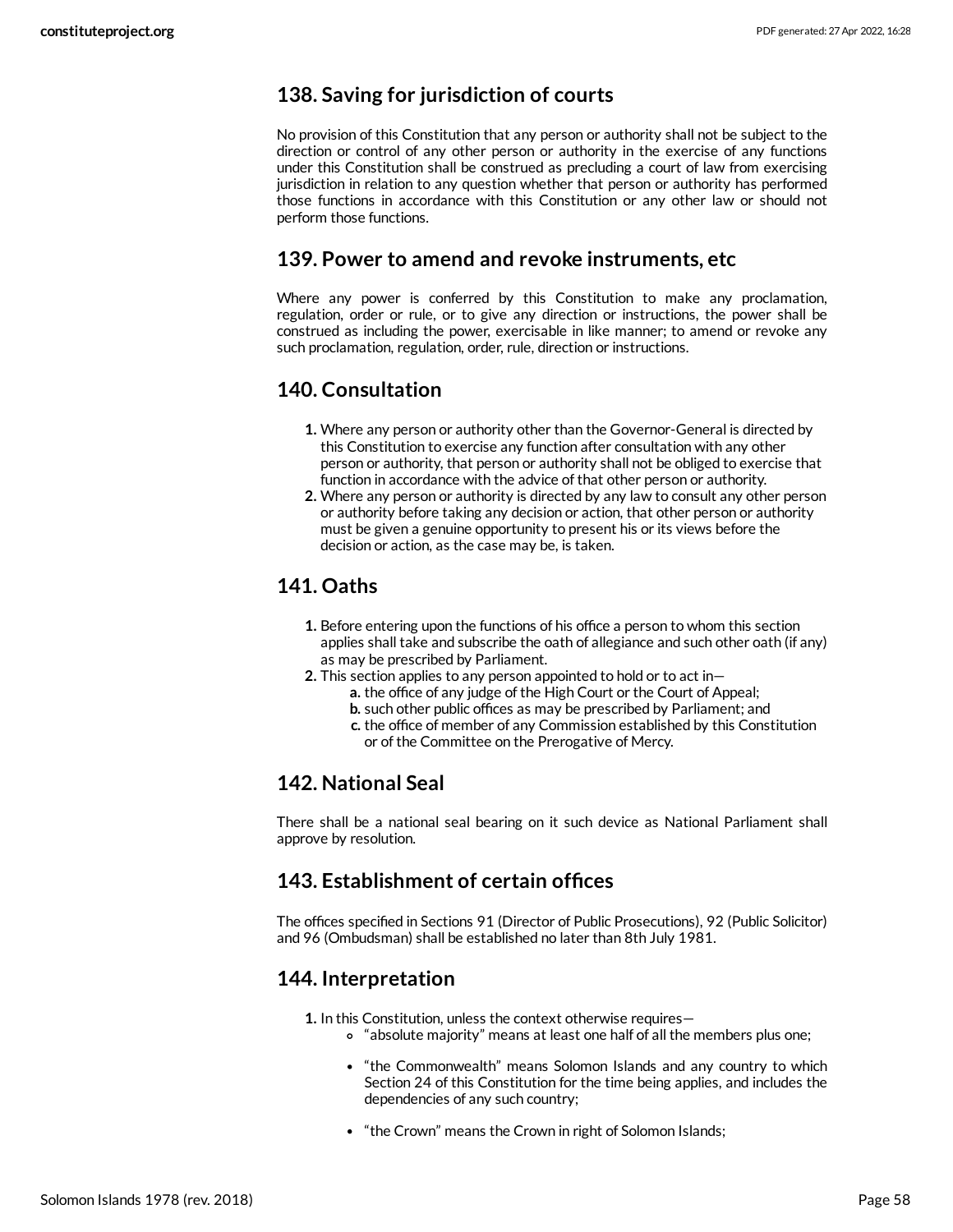- **1.** "customary law" means the rules of customary law prevailing in an area of Solomon Islands;
	- "functions" includes rights, duties and powers;
	- "the Gazette" means the Solomon Islands Gazette;
	- "the Government" means Her Majesty's Government of Solomon Islands;
	- "the Governor-General" means the Governor-General of Solomon Islands;
	- "the High Court" and "the Court of Appeal" mean respectively the High Court and the Court of Appeal established by this Constitution;
	- "high judicial office" means the office of judge of a court having unlimited jurisdiction in civil and criminal matters or a court having jurisdiction in appeals from any such court;
	- "Independence Day" means 7th July 1978;
	- "legal representative" means a person entitled to practise as an advocate or a barrister and solicitor in Solomon Islands;
	- "meeting" in relation to Parliament means any sittings of Parliament commencing when Parliament first meets after being summoned at any time, and terminating when Parliament is adjourned sine die or at the conclusion of a session;
	- "oath" includes affirmation;
	- "oath of allegiance" means such oath of allegiance as is prescribed in Schedule 1 to this Constitution;
	- "officer of the government of Honiara City" means a person holding or acting in any office of emolument in the service of an authority of the government of Honiara City;
	- "Parliament" means the National Parliament of Solomon Islands established by this Constitution;
	- "the Police Force" means the Solomon Islands Police Force;
	- "prescribed" means prescribed in a law: Provided that
		- **a.** in relation to anything that may be prescribed only by Parliament, it means prescribed in an Act of Parliament; and
		- **b.** in relation to anything that may be prescribed only by some other specified person or authority, it means prescribed in an order made by that other person or authority;
	- "Correctional Service" means the Correctional Service of Solomon Islands;
	- "provincial government officer" means a person holding or acting in any office of emolument in the service of a provincial government;
	- "public office" means, subject to the provisions of the next following section, an office of emolument in the public service;
	- "public officer" means a person holding or acting in any public office;
	- "public service" means the service of the Crown in a civil capacity in respect of the government of Solomon Islands;
	- "session" means the sittings of Parliament commencing when Parliament first meets after its prorogation or dissolution at any time and ending when Parliament is prorogued or dissolved without having been prorogued;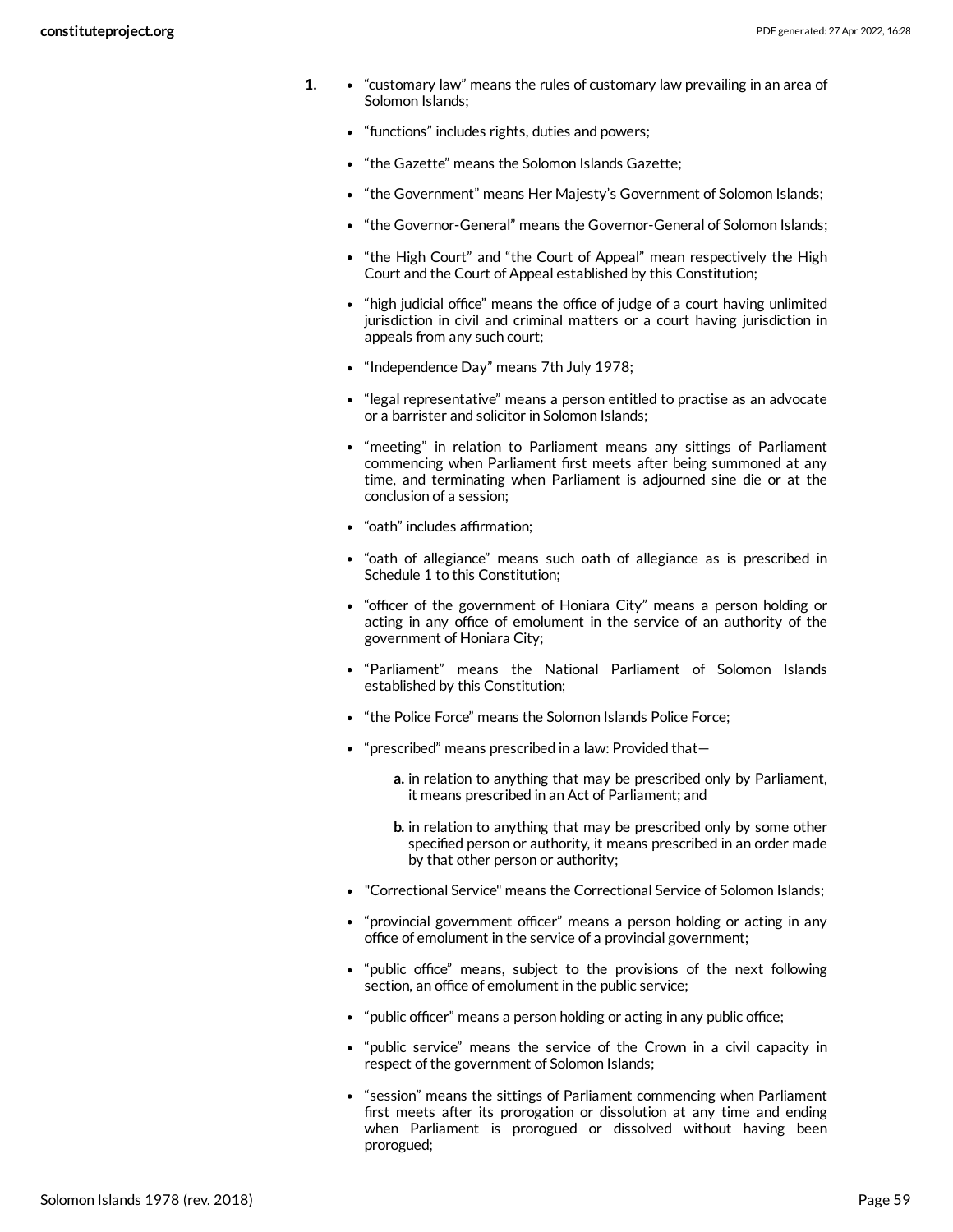- 1. "sitting" means, in relation to Parliament, a period during which Parliament sits without adjournment and includes any period during Parliament is in committee;
	- "Solomon Islands" mean the territory which immediately before Independence Day constituted the territory under Her Majesty's protection known as the Solomon Islands;
	- "the Speaker" means the Speaker of Parliament.
- **2.** The provisions referring to Her Majesty shall extend to Her Majesty's Heirs and Successors in the sovereignty of the United Kingdom of Great Britain and Northern Ireland.
- **3.** Save as otherwise provided in this Constitution, the Interpretation Act 1889 shall apply, with the necessary adaptations, for the purpose of interpreting this Constitution, and otherwise in relation thereto, applies for the purpose of interpreting, and in relation to, Acts of the Parliament of the United Kingdom.

### <span id="page-59-0"></span>**145. References to public office, etc**

- **1.** In this Constitution the expression "public office" shall be construed
	- **a.** as including the office of any judge of the High Court or the Court of Appeal and the office of member of any other court of law in Solomon Islands, unless the context otherwise requires;
	- **b.** as not including
		- **i.** the office of any Minister, Leader of the Opposition, Leader of the Independent Members, Speaker or, member of Parliament; or
		- **ii.** the office of a member of any Commission established by the Constitution or of the Committee on the Prerogative of Mercy.
- **2.** For the purposes of this Constitution a person shall not be treated as holding, or acting in, a public office by reason only that he
	- **a.** is on leave of absence pending relinquishment of a public office, or is on leave of absence without salary from a public office;
	- **b.** is receiving a pension or other like allowance from the Crown;
	- **c.** is a special constable or a retired or reserve member of Her Majesty's forces;
	- **d.** is an officer of the government of Honiara City;
	- **e.** is a provisional government officer; or
	- **f.** is the holder of an office in the service or appointment of the Crown, or is performing any function on behalf of the Crown, if the only payments he receives in respect of that office or those functions are by way of travelling or subsistence allowances or a refund of out-of-pocket expenses.

God or other deities

## <span id="page-59-1"></span>**SCHEDULE 1 TO THE CONSTITUTION. FORMS OF OATHS AND AFFIRMATIONS (Sections 29, 39, 63 and 141)**

### <span id="page-59-2"></span>**1. Oath of Allegiance**

I, \_\_\_\_\_\_\_\_\_\_\_, do swear [or solemnly affirm] that I will be faithful and bear true allegiance to Her Majesty Queen Elizabeth II, Her Heirs and Successors, according to law. [So help me God.]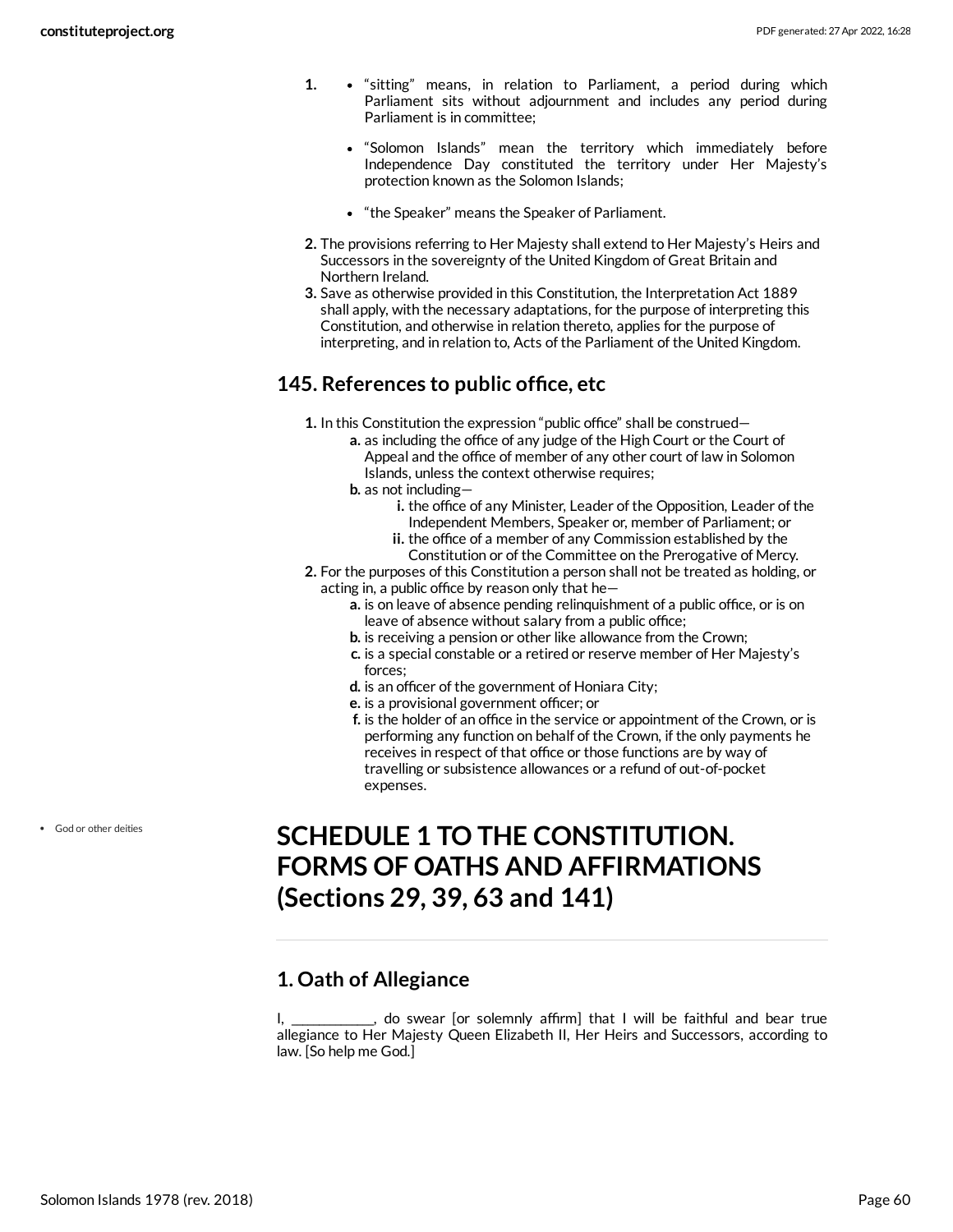### <span id="page-60-0"></span>**2. Oath for the due execution of the office of Governor-General**

I, \_\_\_\_\_\_\_\_\_\_\_\_\_\_\_, do swear [or solemnly affirm] that I will well and truly serve Her Majesty Queen Elizabeth II, Her Heirs and Successors, in the office of Governor-General of Solomon Islands. [So help me God.]

### <span id="page-60-1"></span>**3. Oath for the due execution of the office of member of the Cabinet**

I, ................................., being a member of the Cabinet, do swear [or solemnly affirm] that I will to the best of my judgment, at all times when so required, freely give my counsel and advice to the Governor-General of Solomon Islands (or any other person for the time being lawfully performing the functions of that office) for the good management of the public affairs of Solomon Islands, and I do further swear [or solemnly affirm] that I will not on any account, at any time whatsoever, disclose the counsel, advice, opinion or vote of any particular member of the Cabinet, and that I will not, except with the authority of the Cabinet and to such extent as may be required for the good management of the affairs of Solomon Islands, directly or indirectly reveal the business or proceedings of the Cabinet or any matter coming to my knowledge in my capacity as a member of the Cabinet and that in all things I will be a true and faithful member of the Cabinet. [So help me God.]

- Head of government selection
- Head of government replacement

## <span id="page-60-2"></span>**SCHEDULE 2 TO THE CONSTITUTION. ELECTION OF PRIME MINISTER (Section 33(1))**

## <span id="page-60-3"></span>**1. Calling of election meeting**

As soon as possible after a general election of members of Parliament, or whenever there is a vacancy in the office of Prime Minister, the Governor-General shall convene a meeting of members for the purpose of electing a Prime Minister by issuing to each member a notice stating—

- **a.** the date, place and time of the election meeting;
- **b.** the place at and the date and time on which nomination papers are to be delivered to the Governor-General which time shall be not later than four days before the date appointed for the election meeting.

## <span id="page-60-4"></span>**2. List of candidates**

A list specifying all candidates nominated and their respective nominators shall be submitted by or by direction of the Governor-General to each member prior to the election meeting.

## <span id="page-60-5"></span>**3. Candidature**

- **1.** All members shall be eligible for candidature.
- **2.** No member shall be a candidate unless he is nominated as such by four other members, and no member may nominate more than one candidate.
- **3.** Any candidate may withdraw his candidature at any time before the conclusion of the election.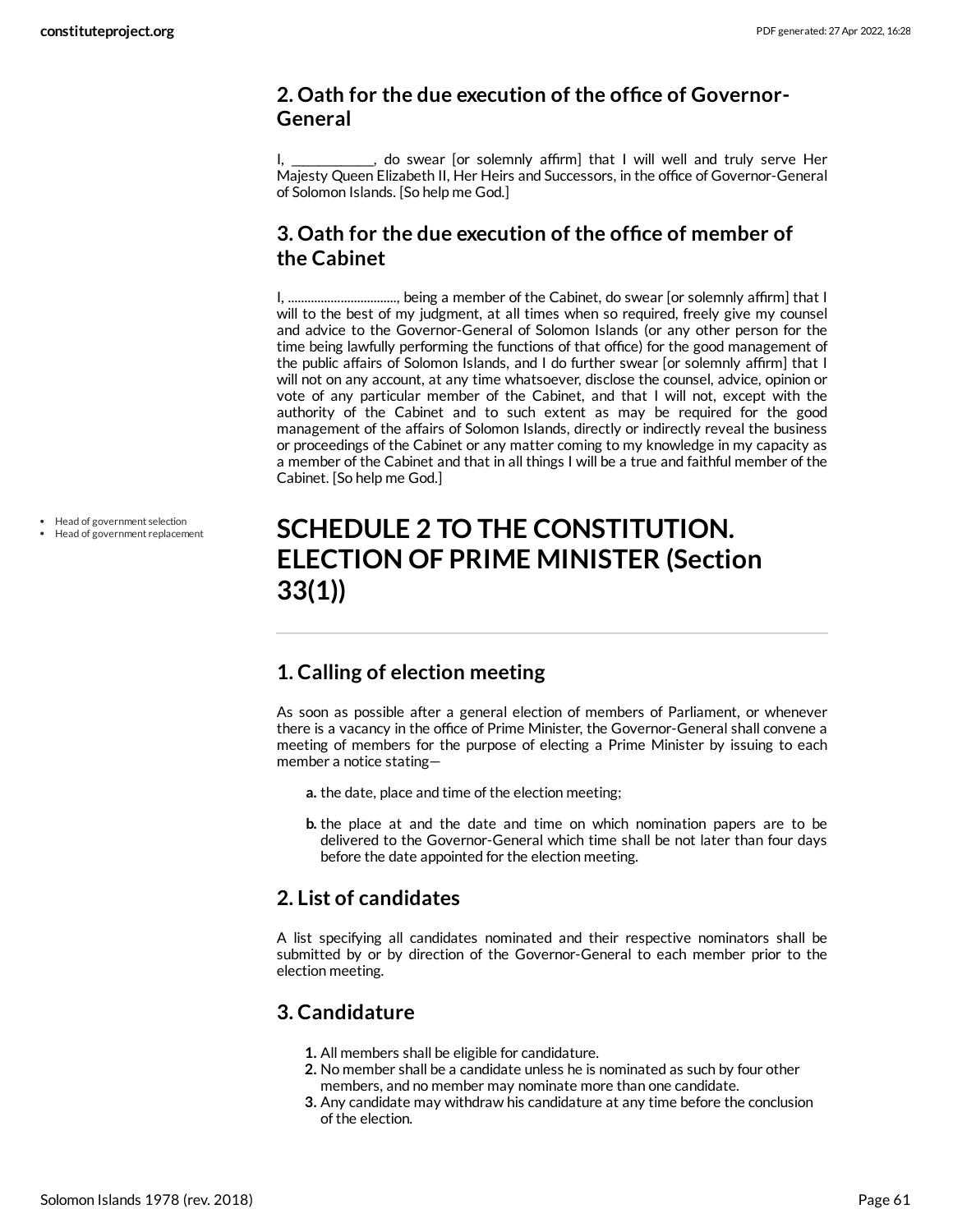### <span id="page-61-0"></span>**4. Election may be countermanded or suspended**

If, at any stage of the election, a candidate dies or in the opinion of the Governor-General is seriously incapacitated, or if for any other reason the election in the opinion of the Governor-General cannot or is unlikely to be successfully completed in accordance with paragraph 7 of this Schedule, the Governor-General may either—

- **a.** countermand the election in which case the electoral procedure shall be commenced de novo; or
- **b.** suspend the election proceedings until some later time or day.

### <span id="page-61-1"></span>**5. Method of voting**

- **1.** The election shall be by secret ballot.
- **2.** Each member shall have only one vote at the first and at each subsequent ballot, if any, held in accordance with paragraph 7 of this Schedule.

### <span id="page-61-2"></span>**6. Conduct of meeting**

- **1.** The election meeting shall be presided over and the election conducted by the Governor-General.
- **2.** The Governor-General may for the purpose of counting votes and for any other purpose relating to the conduct of the election enlist the assistance of such number of public officers as he shall consider necessary.
- **3.** No person other than the Governor-General, a member, or a public officer whose assistance is enlisted under the preceding sub-paragraph shall be present at an election meeting.

### <span id="page-61-3"></span>**7. Voting procedure**

- **1.** If any candidate should at any ballot receive an absolute majority of votes, he shall thereby be elected Prime Minister.
- **2.** If no candidate should receive an absolute majority of votes at the first ballot a further ballot shall be held wherein
	- **a.** the candidate who received [the] fewest votes at the first ballot shall thereby be eliminated; or
	- **b.** if there is a tie between two or more candidates for the fewest number of votes received at the first ballot, the Governor-General shall decide by lot which one of such candidates shall be eliminated.
- **3.** If in a second ballot no candidate should receive an absolute majority of votes, subject to subparagraph (5) of this paragraph, further ballots shall be held until one candidate receives an absolute majority of votes.
- **4.** The procedure specified in subparagraphs (1) and (2) of this paragraph relating to the first and second ballots shall apply in relation to subsequent ballots.
- **5.** If, after one or more ballots, all candidates save two have been eliminated, only one further ballot shall be conducted to decide the election between these two candidates at which the candidate receiving the greater number of votes shall be elected Prime Minister.
- **6.** If the ballot conducted in accordance with the preceding subparagraph results in a tie between the two candidates, one further ballot shall be conducted to decide the election between these two candidates and if there is a tie between them again, the Governor-General shall countermand the election and the election procedure shall be commenced de novo.
- **7.** No ballot shall be held within a period of less than six hours after the conclusion of the preceding ballot.

## <span id="page-61-4"></span>**8. Announcement of results**

When the count has been completed in any ballot the Governor-General shall forthwith announce to the meeting the number of votes received by each candidate and, where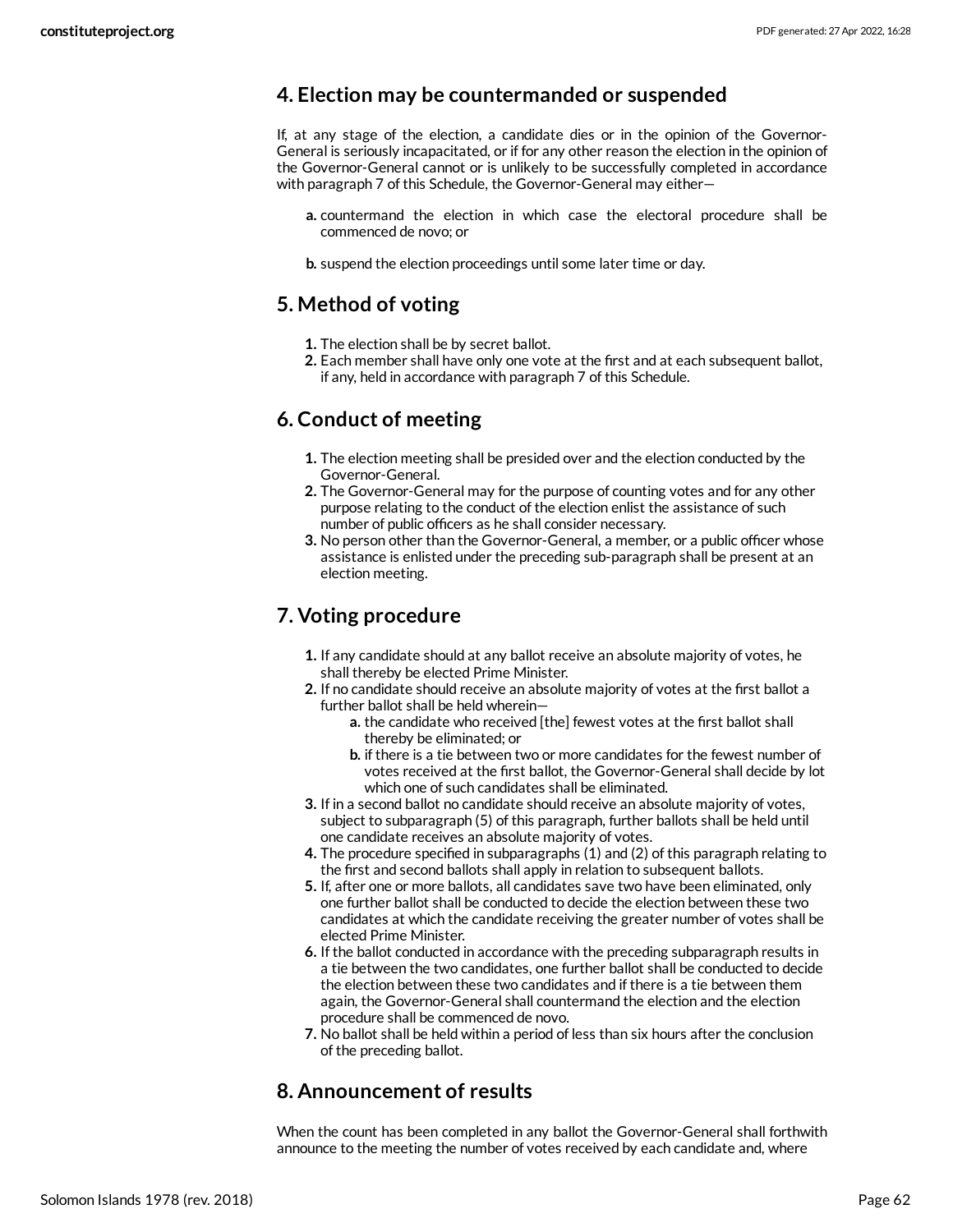any candidate has received an absolute majority of votes, or the greater number of votes under paragraph 7(5) or (6) of this Schedule, shall declare such candidate to have been elected Prime Minister.

### <span id="page-62-0"></span>**9. Notification of result**

Upon the election of a Prime Minister, the Governor-General shall cause that fact and the identity of the Prime Minister—

- **a.** to be made known to the public in such manner as to him may seem appropriate; and
- **b.** to be published as soon as may be in the Gazette.

### <span id="page-62-1"></span>**10. Disputes**

Any dispute arising out of or in connection with the calling or conduct of any election meeting or the election of the Prime Minister under this Schedule shall be determined by the Governor-General whose determination of the matter in dispute shall be final and conclusive and shall not be questioned in any proceedings whatsoever.

### <span id="page-62-2"></span>**11. Functions of Governor-General**

The functions conferred upon the Governor-General by this Schedule shall be exercised by him in his own deliberate judgment.

## <span id="page-62-3"></span>**SCHEDULE 3 TO THE CONSTITUTION. APPLICATION OF LAWS (Section 76)**

**1.** Subject to this Constitution and to any Act of Parliament, the Acts of the Parliament of the United Kingdom of general application and in force on 1st January 1961 shall have effect as part of the law of Solomon Islands, with such changes to names, titles, offices, persons and institutions, and as to such other formal and non-substantive matters, as may be necessary to facilitate their application to the circumstances of Solomon Islands from time to time.

### <span id="page-62-4"></span>**2**

- **1.** Subject to this paragraph, the principles and rules of the common law and equity shall have effect as part of the law of Solomon Islands, save in so far as:
	- **a.** they are inconsistent with this Constitution or any Act of Parliament;
	- **b.** they are inapplicable to or inappropriate in the circumstances of Solomon Islands from time to time; or
	- **c.** in their application to any particular matter, they are inconsistent with customary law applying in respect of that matter.
- **2.** The principles and rules of the common law and equity shall so have effect notwithstanding any revision of them by any Act of the Parliament of the United Kingdom which does not have effect as part of the law of Solomon Islands.

### <span id="page-62-5"></span>**3**

- **1.** Subject to this paragraph, customary law shall have effect as part of the law of Solomon Islands.
- **2.** The preceding subparagraph shall not apply in respect of any customary law that is, and to the extent that it is, inconsistent with this Constitution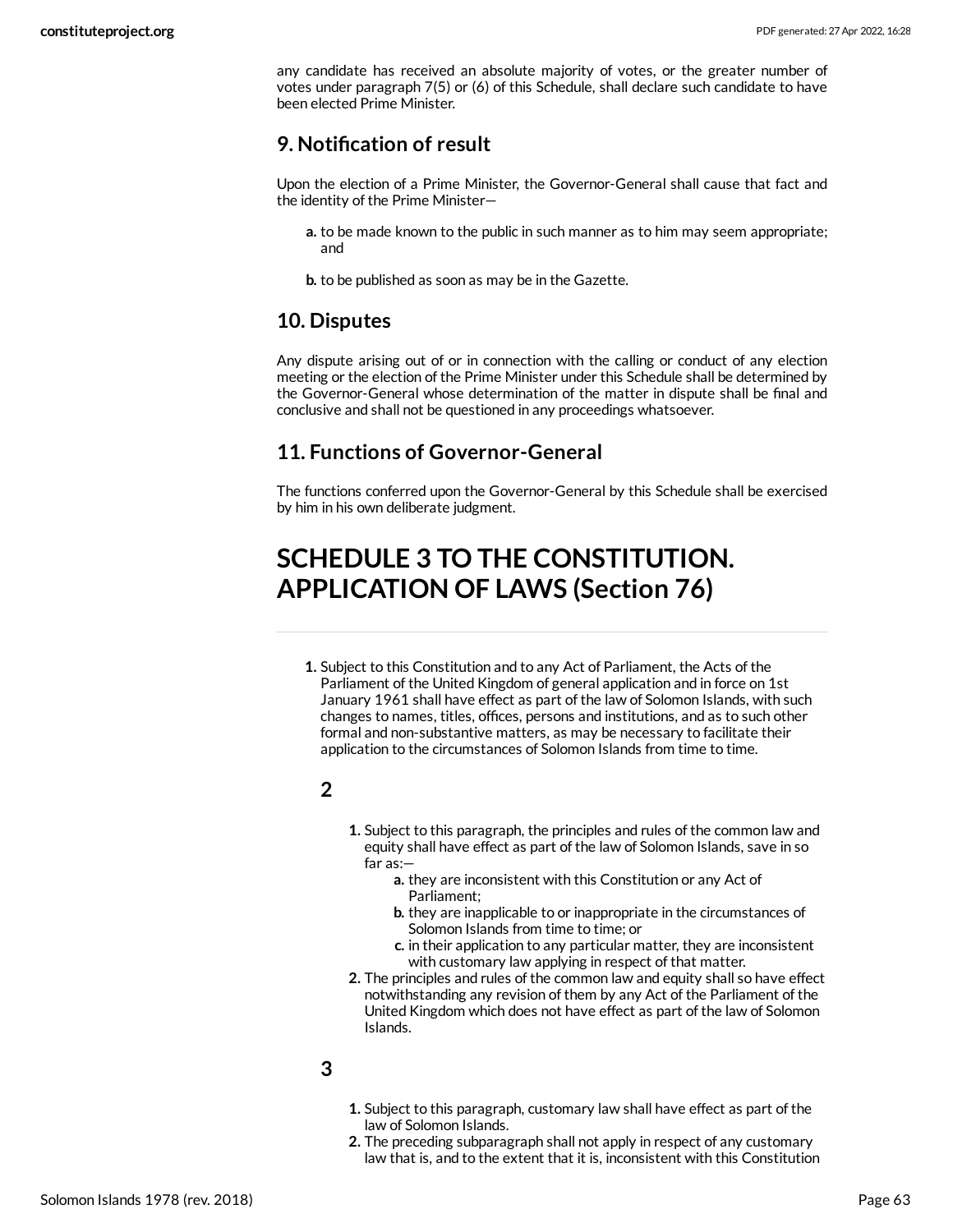- **2.** or an Act of Parliament.
- **3.** An Act of Parliament may:
	- **a.** provide for the proof and pleading of customary law for any purpose;
	- **b.** regulate the manner in which or the purposes for which customary law may be recognised; and
	- **c.** provide for the resolution of conflicts of customary law.

### **4**

- **1.** No court of Solomon Islands shall be bound by any decision of a foreign court given on or after 7th July 1978.
- **2.** Subject to the preceding provisions of this Schedule or any provision in that regard made by Parliament, the operation in Solomon Islands of the doctrine of judicial precedent shall be regulated by practice directions given by the Chief Justice.
- **5.** The provisions of this Schedule are without prejudice to the provisions of Section 5 of the Order to which the Constitution is scheduled.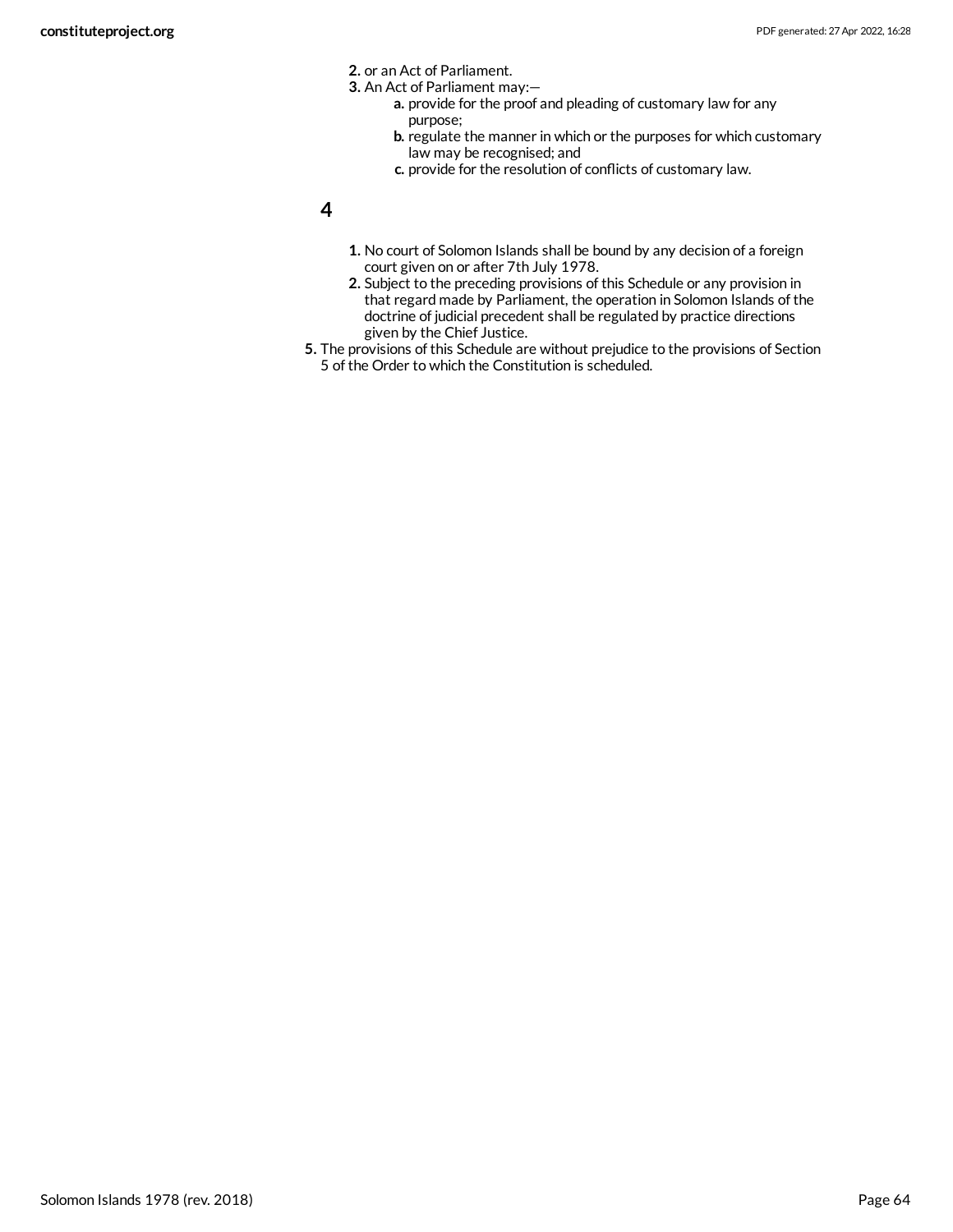## **Topic index**

### A

| B |  |
|---|--|
|   |  |
|   |  |
| C |  |
|   |  |
|   |  |
|   |  |
|   |  |
|   |  |
|   |  |
|   |  |
|   |  |
| D |  |
|   |  |
|   |  |
|   |  |
|   |  |
|   |  |
| E |  |
|   |  |
|   |  |
|   |  |
|   |  |
|   |  |
|   |  |
|   |  |
|   |  |
|   |  |
|   |  |
|   |  |
|   |  |
|   |  |
|   |  |
|   |  |
|   |  |
|   |  |
|   |  |
|   |  |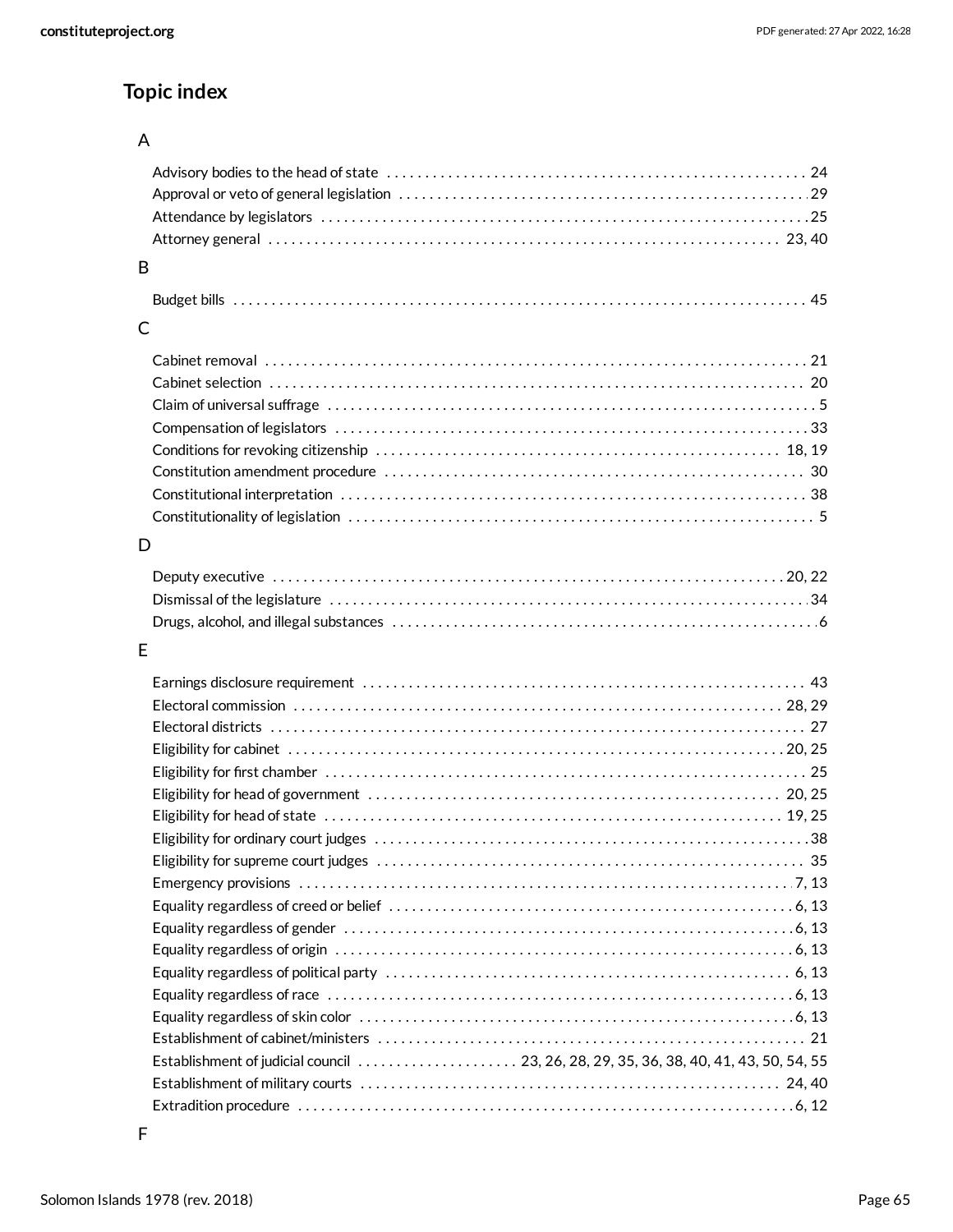### G

### H

### J

[15,](#page-14-2) [53](#page-52-2) International organizations . . . . . . . . . . . . . . . . . . . . . . . . . . . . . . . . . . . . . . . . . . . . . . . . . . . . . . . . . . .

### M

### N

| $\Omega$ |  |
|----------|--|

| Ombudsma <sub>u</sub> |  | ுப |
|-----------------------|--|----|
|-----------------------|--|----|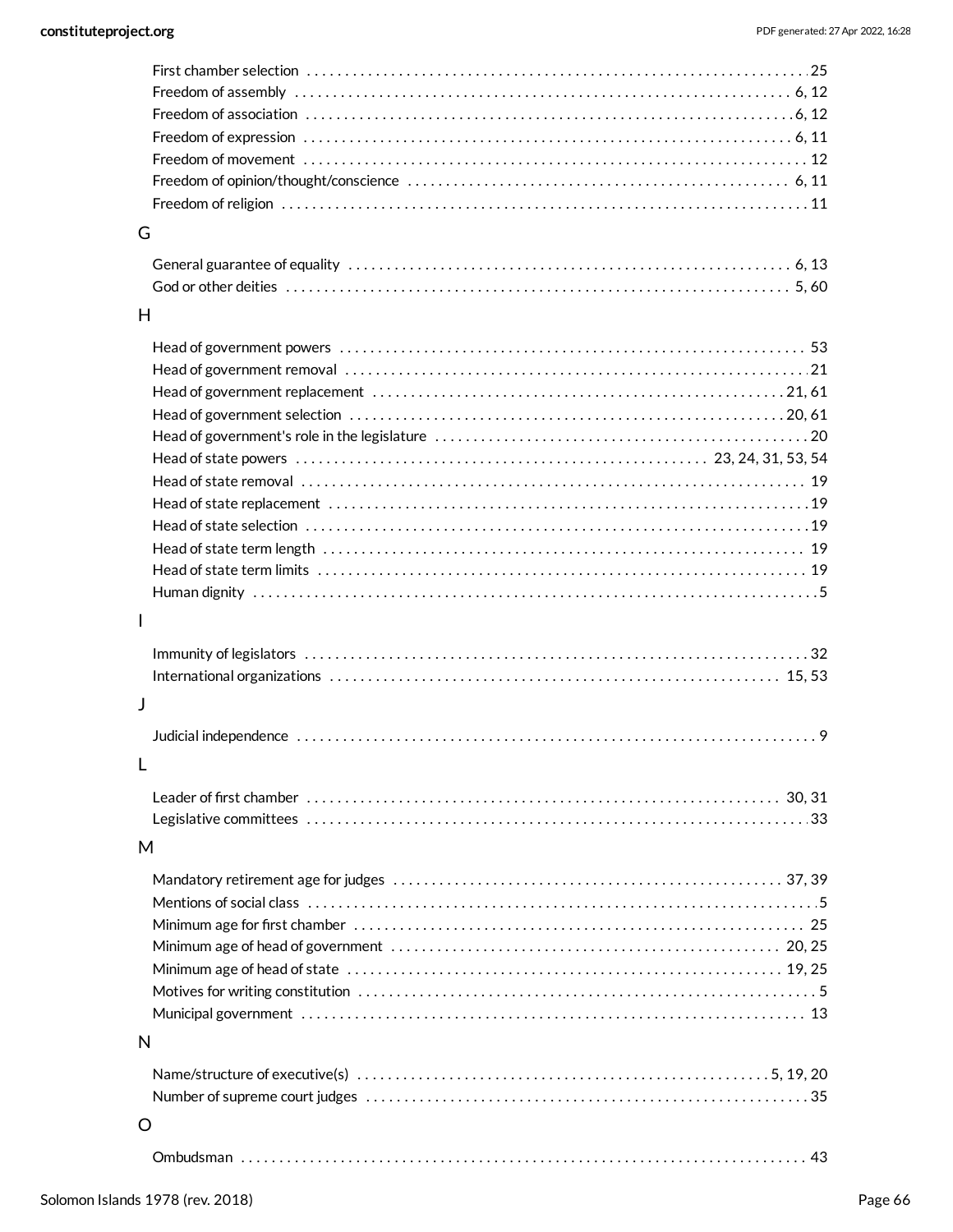#### P

| Q |  |
|---|--|
|   |  |
|   |  |
| R |  |
|   |  |
|   |  |
|   |  |
|   |  |
|   |  |
|   |  |
|   |  |
|   |  |
|   |  |
|   |  |
|   |  |
|   |  |
|   |  |
|   |  |
|   |  |
|   |  |
|   |  |
|   |  |
|   |  |
|   |  |

, [9](#page-8-0) Right to privacy . . . . . . . . . . . . . . . . . . . . . . . . . . . . . . . . . . . . . . . . . . . . . . . . . . . . . . . . . . . . . . . . . . . . . . . Right to protect one's reputation . . . . . . . . . . . . . . . . . . . . . . . . . . . . . . . . . . . . . . . . . . . . . . . . . . . . . . . . . . Right to renounce citizenship . . . . . . . . . . . . . . . . . . . . . . . . . . . . . . . . . . . . . . . . . . . . . . . . . . . . . . . . . . . . . Right to speedy trial . . . . . . . . . . . . . . . . . . . . . . . . . . . . . . . . . . . . . . . . . . . . . . . . . . . . . . . . . . . . . . . . . . . . .